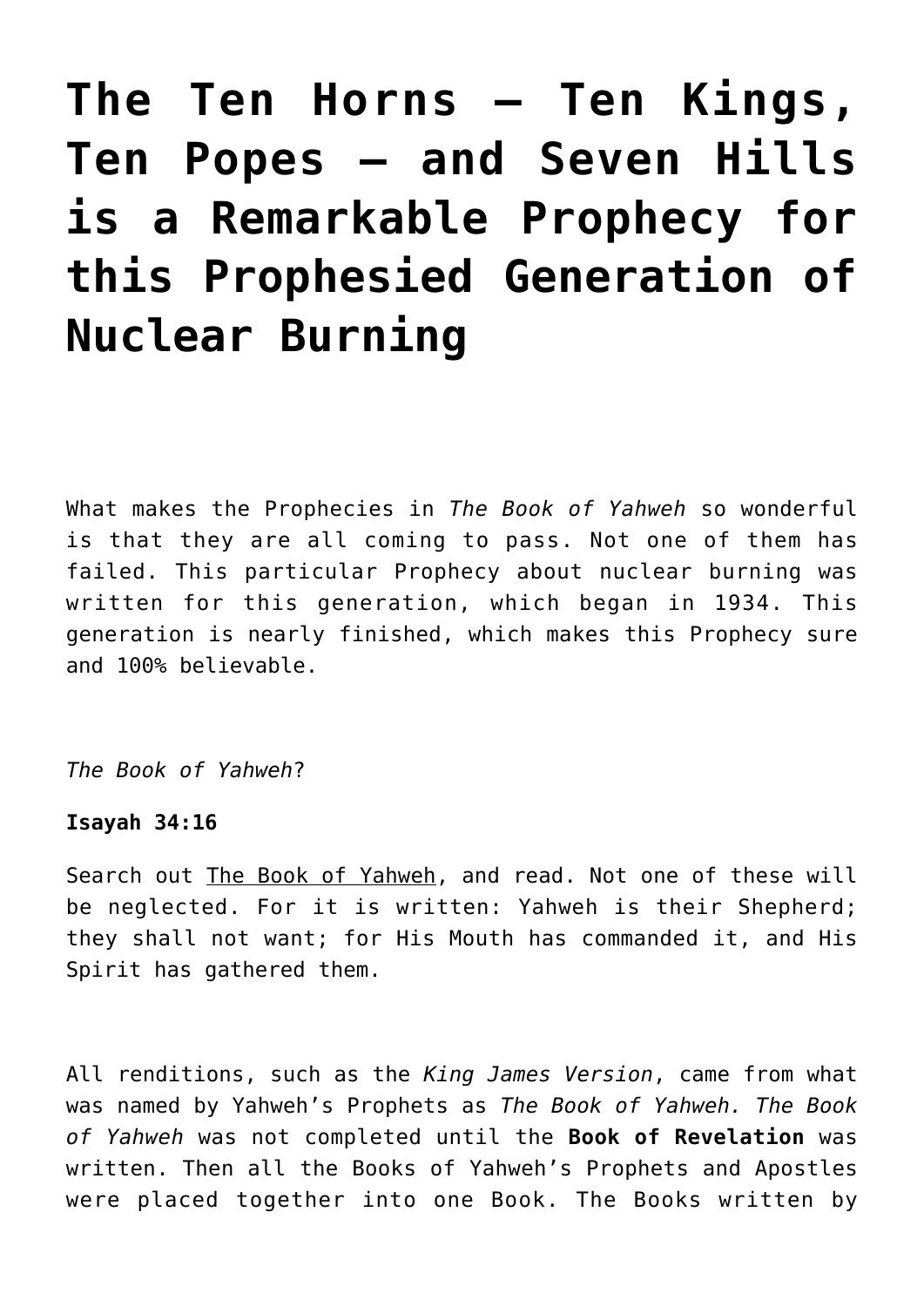Yahweh's Prophets and put together, Yahweh named *The Book of Yahweh*. It was kept at The House of Yahweh, at Abel, Israyl and then at Yerusalem, Israyl. The renditions of *The Book of Yahweh* have different names but the Names of Yahweh and Yahshua were removed and replaced with titles such as Lord and God in nearly all of them.

 *The Book of Yahweh* was taken to Rome by General Titus, who was given orders by the Pharisees, Sadducees, Essenes and Herodians to destroy Yerusalem and The House of Yahweh, and to move the wealth and artifacts to Rome. *The Book of Yahweh* was held captive in Rome from 70 A.Y. to 1380 A.Y., at which time Yahweh started a movement to bring it to this generation. In 1987 *The Book of Yahweh* was made public, in English, with the Holy Names restored.

# **English Bible History**

The first hand-written English language Bible manuscripts were produced in the 1380's AD by John Wycliffe, an Oxford professor, scholar, and theologian. Wycliffe, (also spelled "Wycliff" & "Wyclif"), was well-known throughout Europe for his opposition to the teaching of the organized Church, which he believed to be contrary to the Bible.

Tyndale holds the distinction of being the first man to ever print the New Testament in the English language. … in 1525-1526 the Tyndale New Testament became the first printed edition of the scripture in the English language.

They were burned as soon as the Bishop could confiscate them, but copies trickled through and actually ended up in the bedroom of King Henry VIII.

Myles Coverdale and John "Thomas Matthew" Rogers had remained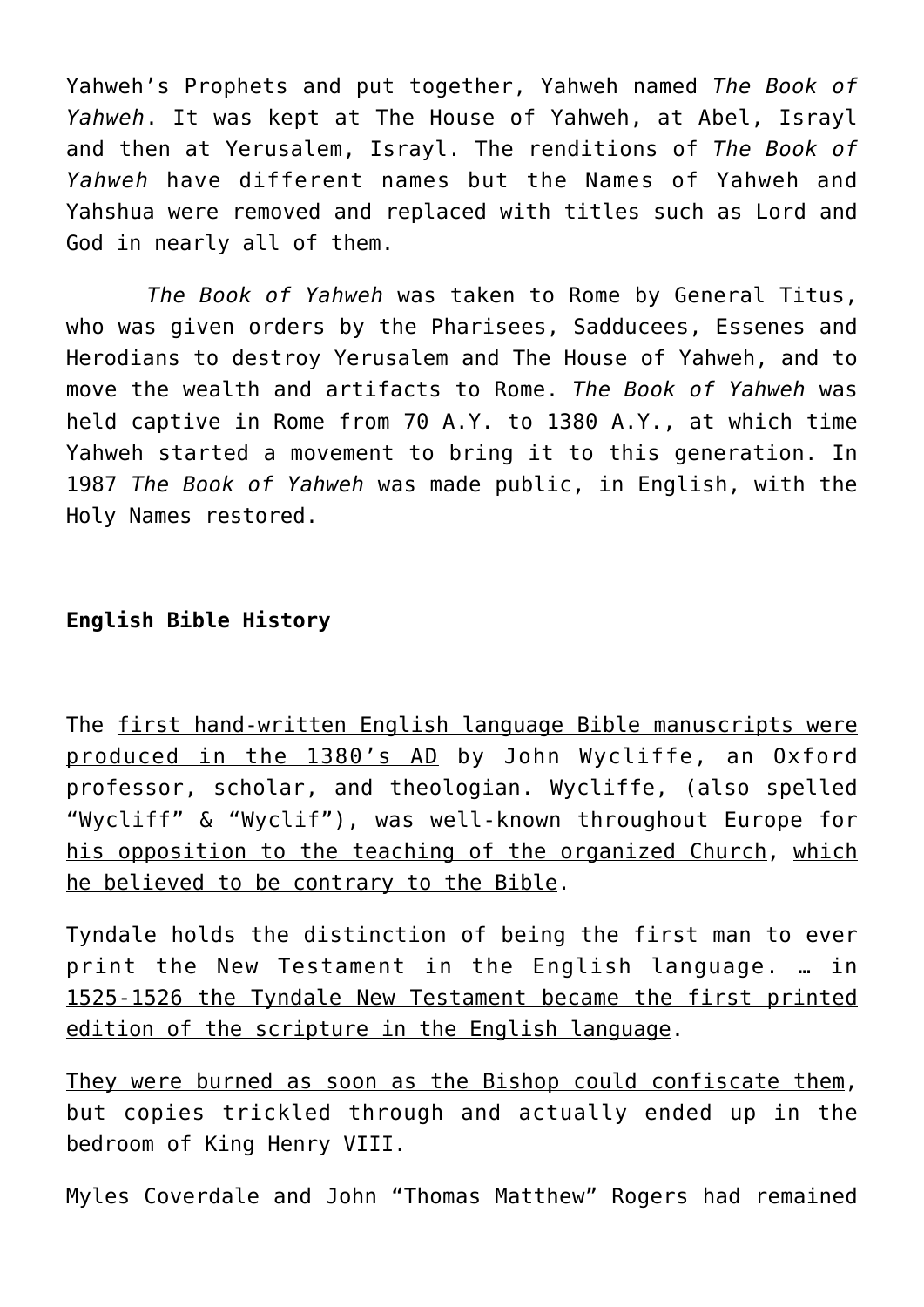loyal disciples the last six years of Tyndale's life, and they carried the English Bible project forward and even accelerated it. Coverdale finished translating the Old Testament, and in 1535 he printed the first complete Bible in the English language, making use of Luther's German text and the Latin as sources. Thus, the first complete English Bible was printed on October 4, 1535, and is known as the Coverdale Bible.

# **In 1582, the Church of Rome surrendered their fight for "Latin only"**

Continuing in the article, *English Bible History*:

In 1582, the Church of Rome surrendered their fight for "Latin only" and decided that if the Bible was to be available in English, they would at least have an official Roman Catholic English translation. And so, using the corrupt and inaccurate Latin Vulgate as the only source text, they went on to publish an English Bible with all the distortions and corruptions that Erasmus had revealed and warned of 75 years earlier. Because it was translated at the Roman Catholic College in the city of Rheims, it was known as the Rheims New Testament (also spelled Rhemes). The Douay Old Testament was translated by the Church of Rome in 1609 at the College in the city of Douay (also spelled Doway & Douai). The combined product is commonly referred to as the "Doway/Rheims" Version.

This "translation to end all translations" (for a while at least) was the result of the combined effort of about fifty scholars. From 1605 to 1606 the scholars engaged in private research. From 1607 to 1609 the work was assembled. In 1610 the work went to press, and in 1611 the first of the huge (16 inch tall) pulpit folios known today as "The 1611 King James Bible" came off the printing press.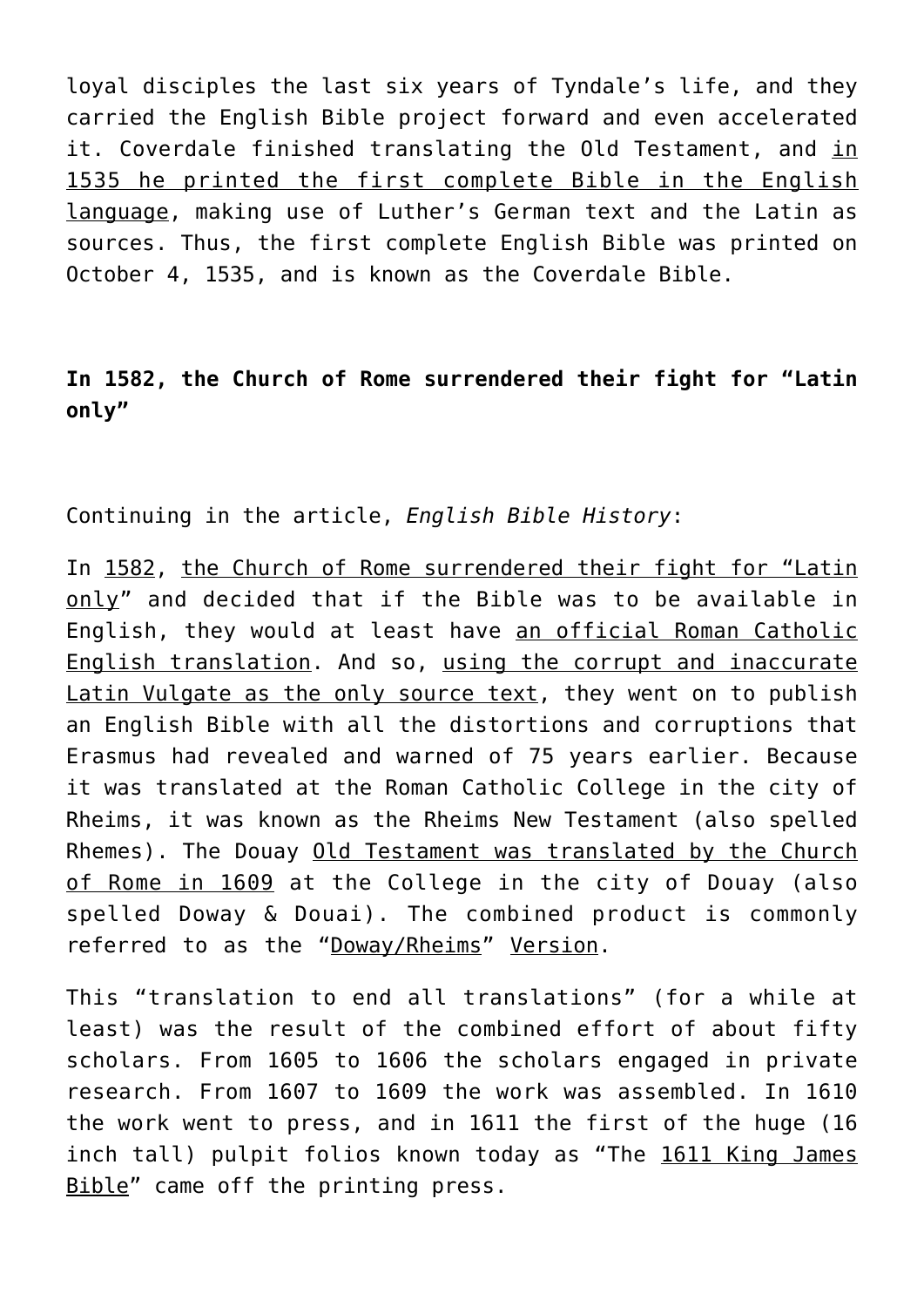…the first English language Bible to be printed in America by Robert Aitken in 1782 was a King James Version.

*greatsite.com*

The last of the Two Witnesses was born in 1934 A.Y. The printing of the first English Bible in America in 1782 was only 152 years before the birth of the last Witness. This translation was a must for the Last Days' Prophesied Work, in that the Two Witnesses had to be trained in the Words of Yahweh's Prophets and Apostles. In those 152 years, the *King James Version* had to be printed and distributed so the families could get copies by the year of the Two Witnesses and their Work.

I remember well the nights of Bible study with my mother and father, learning the *King James Version*. That eventually led to *The Book of Yahweh* being produced by the last of the Two Witnesses who was born in 1934.

For more information about the renditions of *The Book of Yahweh,* search the *Yisrayl Hawkins Says* program at yahweh.com. Yahweh brought *The Book of Yahweh* back to mankind in this prophesied generation in 1987. These are fascinating Prophecies brought to pass for the Last Days' House of Yahweh established by the last-born (1934) of the Two Witnesses.

# **The Fourth Beast Fights Against Yahweh's Righteousness**

Yahshua is the Name of the Savior. The fourth beast, shown in **Daniyl 7** and **Revelation 13, 17-18**, fought against Yahweh and Yahweh's Laws of Righteousness, as shown in Prophecy.

**Daniyl 7:23-25**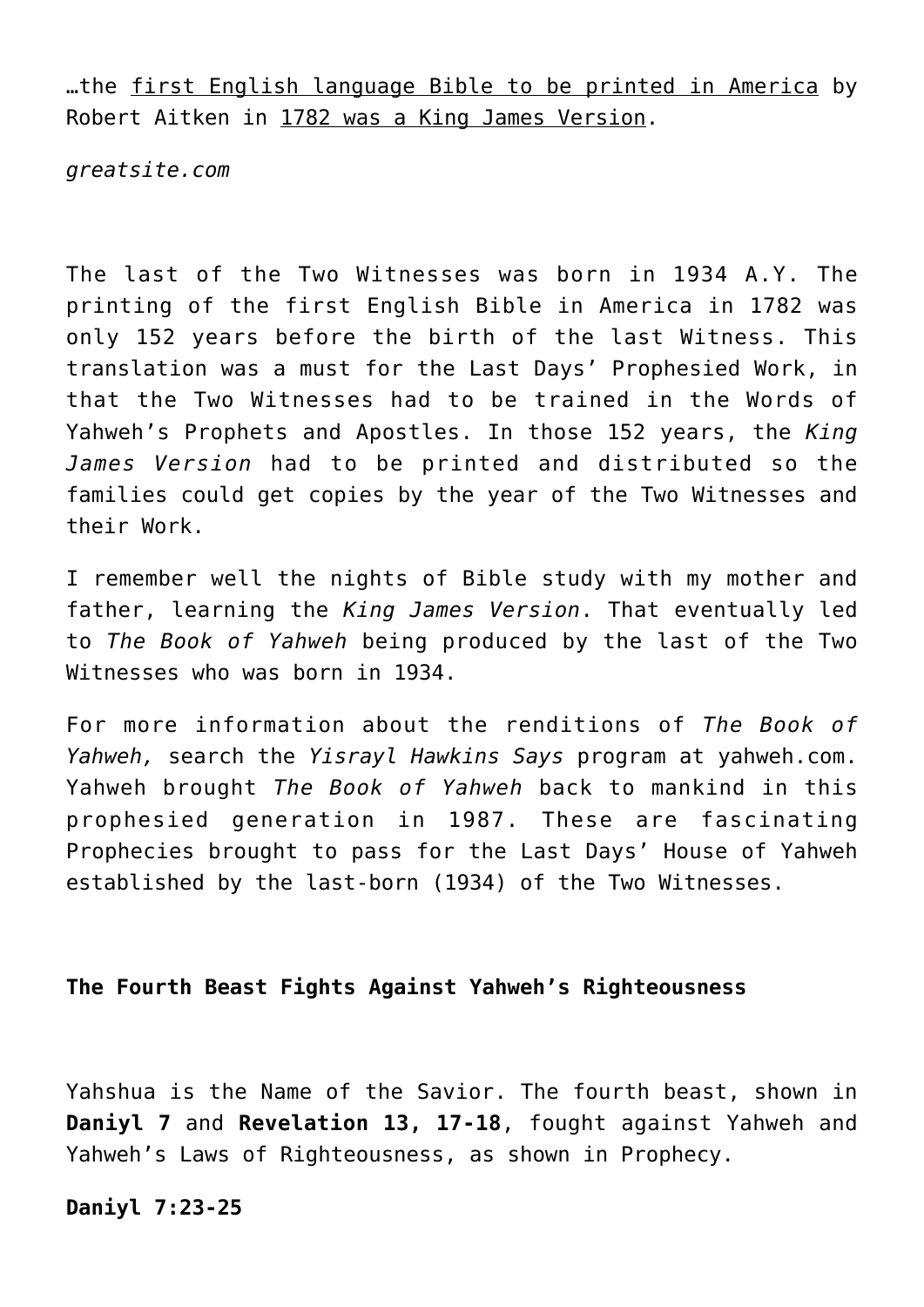23 This is what he said; The fourth beast will be the fourth kingdom upon earth, which will be different from all *other* kingdoms, and will devour the whole earth, and will tread it down, and break it in pieces.

24 And the ten horns out of this kingdom *are* ten kings *that* will arise; and another will rise after them; and he will be different from the first *ones,* and he will subdue three kings.

25 And he will speak *great* words against Yahweh, and will wear out; *mentally attack to cause to fall away,* the Saints of Yahweh, and think to change times; *Yahweh's Feast Days,* and Laws; and they will be given into his hand until a time, and times, and the dividing of time.

Did you notice in **verse 25**, against Yahweh, the Creator, and Yahweh's Righteousness (His Laws), Feast Days and Seventh Day weekly Sabbath (Fourth Commandment)? Yes, the Roman Catholic Church and her daughters still fight against Yahweh and His Laws of Righteousness. In so doing, they make their choice to belong to that old serpent. Read now:

#### **I Yahchanan 3:4, 7-8, 10**

4 Whoever commits sin, transgresses also the Laws; for sin is the transgression of the Laws.

7 Little children, let no man deceive you; he who practices Righteousness is Righteous, just as He is Righteous.

8 He who commits sin is of the devil, for the devil has sinned from the beginning. For this purpose the Son of Yahweh was manifested; that He might destroy the works of the devil.

10 In this the Children of Yahweh and the children of the devil are manifest. Whoever does not practice Righteousness is not of Yahweh, and he does not love his neighbor!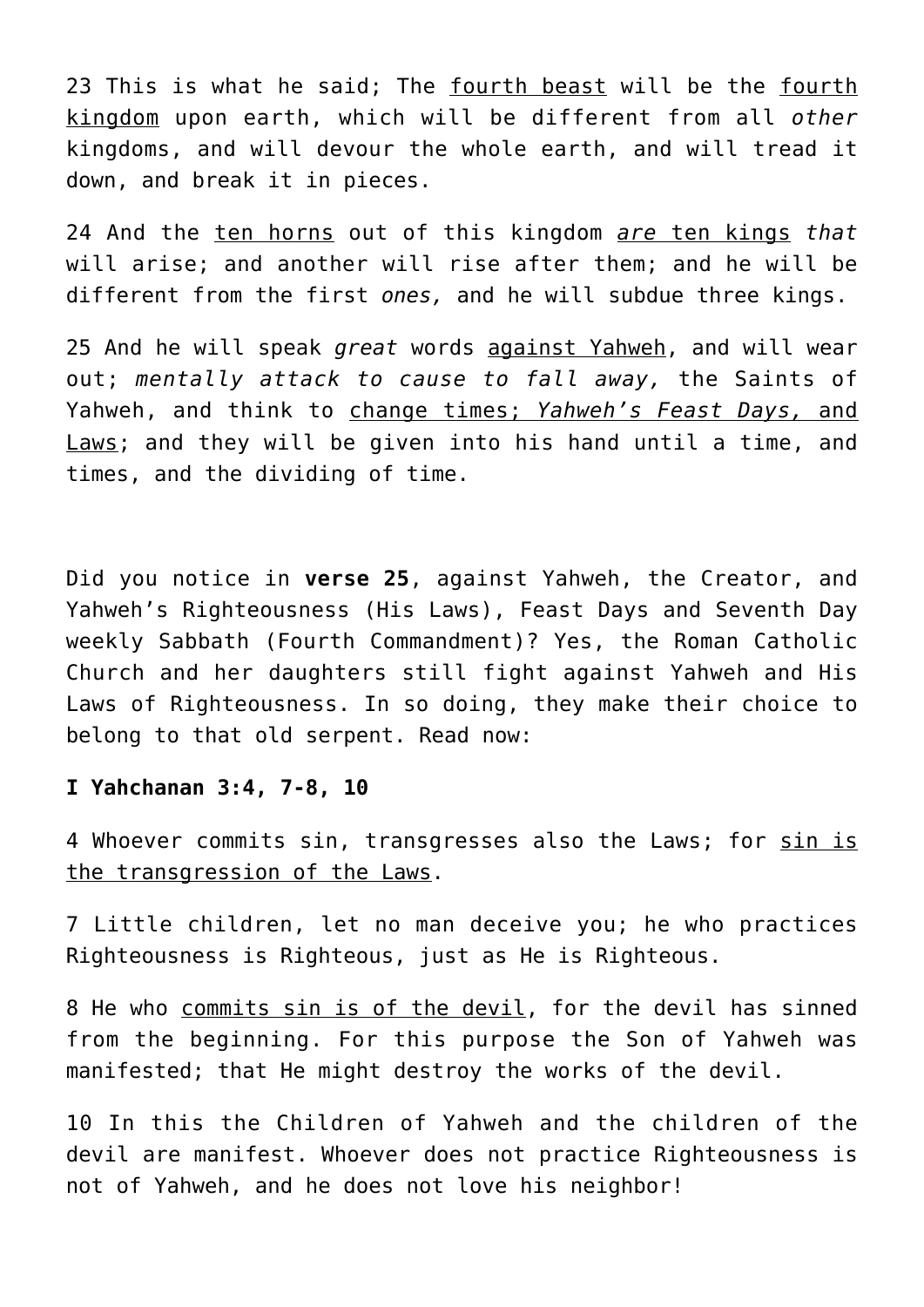This Sabbath is an Appointment with the Creator each Seventh Day of the week that anyone can practice. Read it and ask why is the Roman Catholic Church and her daughters avoiding practicing this Commandment.

## **Exodus 20:8-11**

8 Remember the Sabbath Day, to keep it Holy.

9 Six days you shall labor and do all your work,

10 But the Seventh Day is the Sabbath of Yahweh your Heavenly Father. Therefore, *in it* you shall do only the Work of Yahweh: you, *and your wife,* and your son, and your daughter, and your manservant, and your maidservant, and your cattle, and the stranger who *dwells* within your gates.

11 For *in* six days Yahweh made the heavens and the earth, the sea, and all that are in them; and ceased from *this* work on the Seventh Day. Therefore, Yahweh blessed the Sabbath Day, and did Righteous works on it.

Back to **Daniyl 7:22**. This Prophecy shows how long Yahweh will allow this evil beast to succeed with its actions of forcing the world to avoid Righteousness. Notice in **verse 22**, until.

## **Daniyl 7:22**

Until the Ancient of Days came, and Judgment was given to the Saints of Yahweh; and the time came that the Saints possessed the kingdoms.

Compare:

**Daniyl 7:25-27**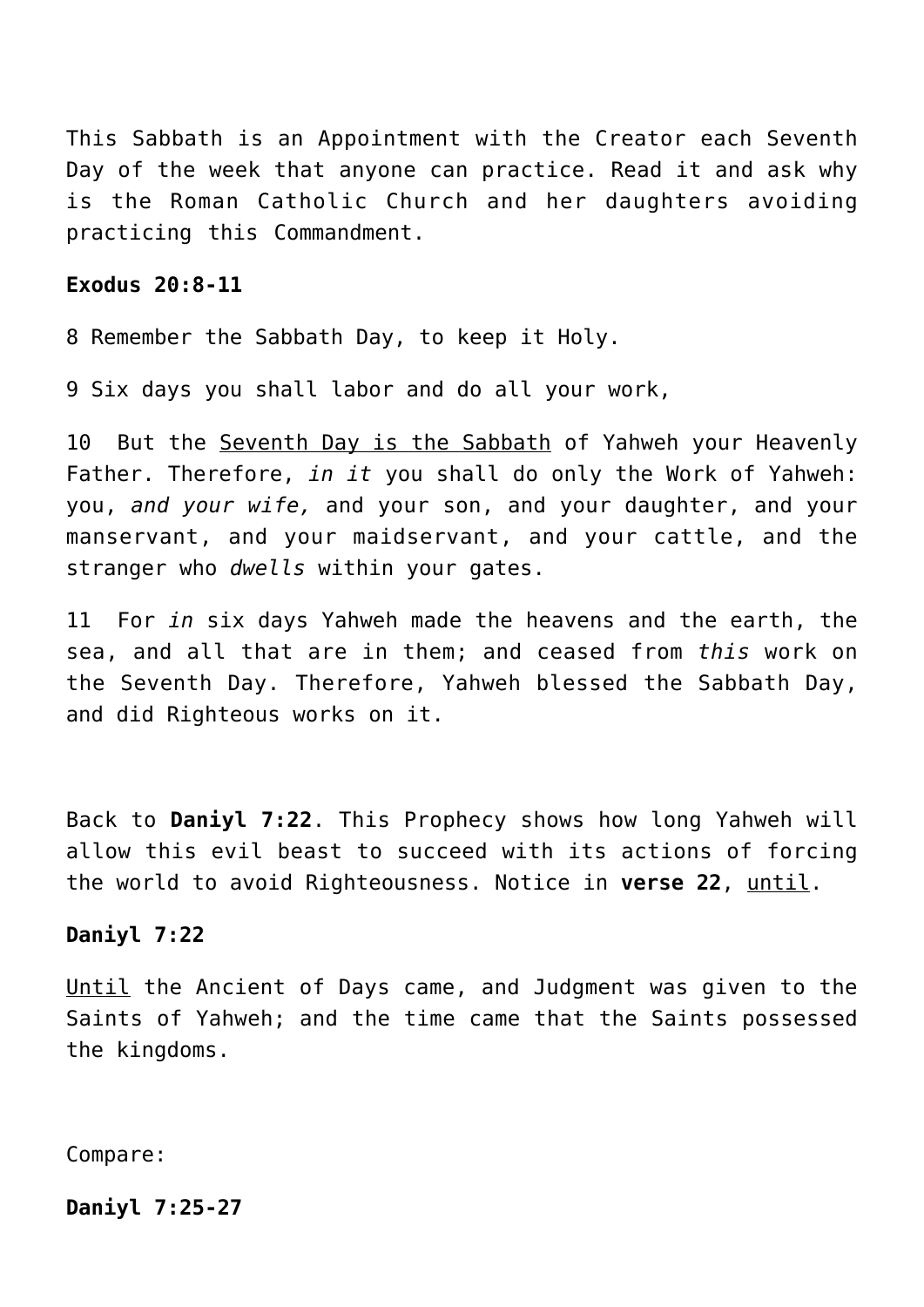25 And he will speak *great* words against Yahweh, and will wear out; *mentally attack to cause to fall away,* the Saints of Yahweh, and think to change times; *Yahweh's Feast Days,* and Laws; and they will be given into his hand until a time, and times, and the dividing of time.

26 But the Judgment will sit, and they will take away his government, to consume and to destroy *it* completely.

27 Then the kingdoms and governments, and the greatness of the kingdoms under the whole heaven, will be given to the people of the Saints of Yahweh, Whose Kingdom *is* an Everlasting Kingdom, and all governments will serve and obey Him.

Again, notice **verse 22**.

#### **Daniyl 7:22**

Until the Ancient of Days came, and Judgment was given to the Saints of Yahweh; and the time came that the Saints possessed the kingdoms.

The generation spoken of here is first explained in **Genesis 49**.

#### **Genesis 49:10**

The Scepter will not depart Yahdah, nor a ruling staff; *Lawgiver,* from between his feet, until He comes to Whom tribute belongs, and the obedience of the nations is His.

The Pharisees, Sadducees, Essenes, and Herodians – the seed of Abraham – are shown to have been still holding this ruling Scepter in the days of Yahshua Messiah.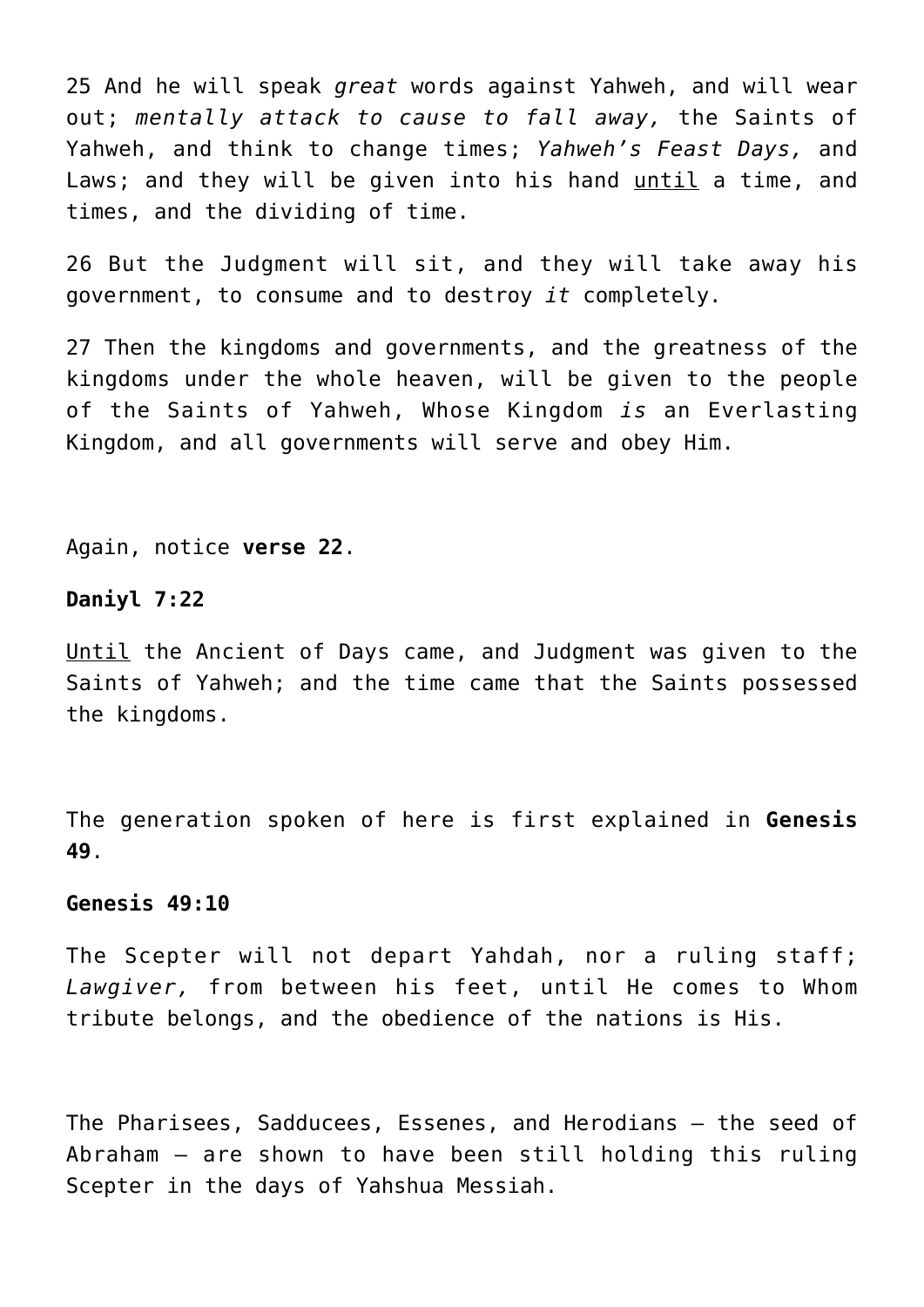### **Yahchanan 8:33**

They answered Him; We are Abraham's descendants, and were never in bondage to any man. What do You mean by saying: You will be made free?

The Law given in **Genesis 49:10** was set in motion for the Plan of Yahweh to bring about a Sacrifice for all flesh – Yahshua Messiah. His sacrifice makes payment for past sins when one repents and converts to practicing Yahweh's Laws of Righteousness. See the True Plan of Yahweh in the following Scriptures.

#### **Yahchanan 1:1-5, 13**

1 In the beginning was the Plan of Yahweh, and the Plan was with Yahweh, and the Plan was Yahweh's.

2 The same *Plan* was in the beginning with Yahweh.

3 All things were done according to it, and without it nothing was done, that was done.

4 In *this Plan* was Life, and that Life was the Light to mankind.

5 Now that Light shines in the darkness, but the darkness does not take hold of it.

13 Who are begotten, not of blood nor of the will of the flesh, nor of the will of man, but of Yahweh.

## **Acts 3:19**

Repent therefore, and be converted, that your sins may be blotted out; that times of refreshing may come from the Presence of Yahweh.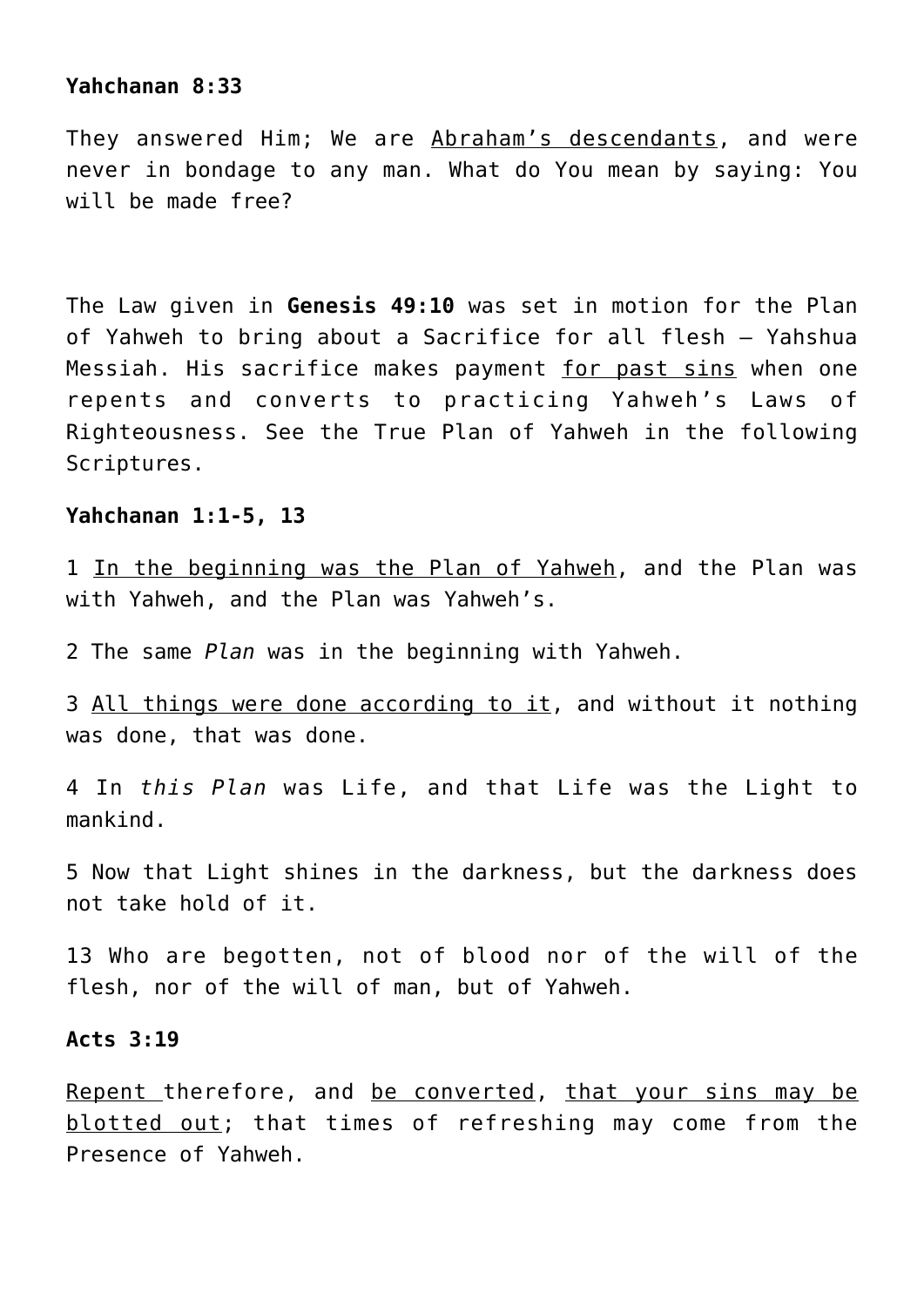## **Repent**

The perfect example of repentance and conversion is given to us in **Yechetzqyah 18**.

## **Yechetzqyah 18:20-22**

20 The soul that sins, it will die. The son will not bear the iniquity of the father, nor will the father bear the iniquity of the son. The Righteousness of the Righteous will be upon himself, and the wickedness of the wicked will be upon himself.

21 But if the wicked will turn from all his sins that he has committed, and keep all My Statutes, and do that which is Lawful and right, *then* he will surely live; he will not die.

22 And his transgressions that he has committed will not be mentioned against him; in his Righteousness that he has done, he will live.

So to repent and be converted is to repent of sin and iniquity, which is doing away with Yahweh's Laws, and to start practicing Yahweh's Righteousness. Compare:

## **I Yahchanan 3:4-10**

4 Whoever commits sin, transgresses also the Laws; for sin is the transgression of the Laws.

5 And you know that He was manifested to take away our sins, and in Him is no sin.

6 Whoever abides in Him does not sin; whoever sins, has not seen Him, neither knows Him.

7 Little children, let no man deceive you; he who practices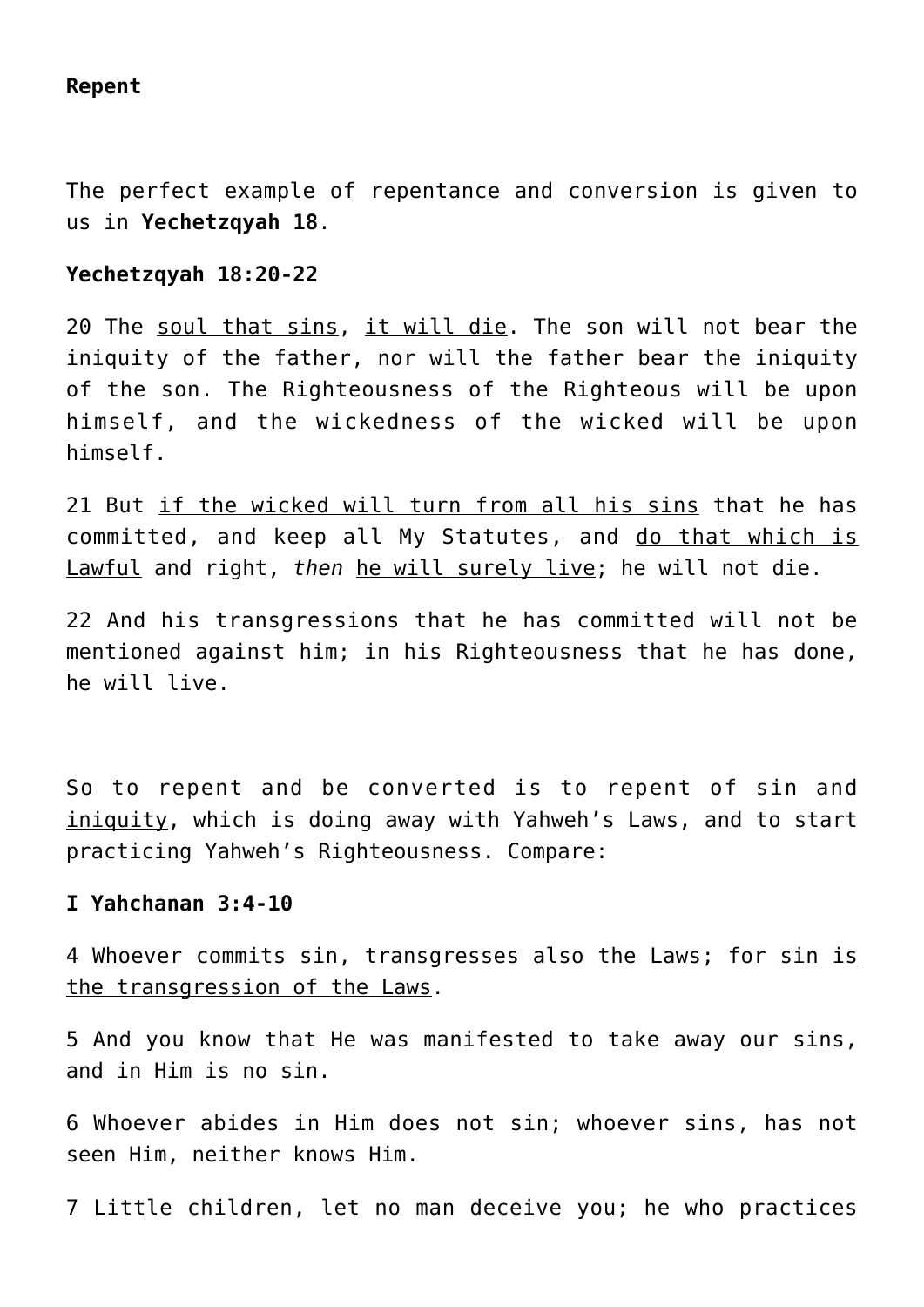Righteousness is Righteous, just as He is Righteous.

8 He who commits sin is of the devil, for the devil has sinned from the beginning. For this purpose the Son of Yahweh was manifested; that He might destroy the works of the devil.

9 Whoever is begotten of Yahweh does not commit sin; for His seed remains in him; and it is possible for him not to sin, because he has been begotten of Yahweh.

10 In this the Children of Yahweh and the children of the devil are manifest. Whoever does not practice Righteousness is not of Yahweh, and he does not love his neighbor!

We see from **I Yahchanan 3:4-10** that when we practice sin, we belong to Satan, that old serpent who deceives the whole world (**Rev. 12:9**). Repentance and conversion to the practice of Yahweh's Righteousness switches that ownership from Satan to Yahweh, but the choice is given to man. Yahweh sets the Judgment. So no one can choose for another. If you choose sin, you then belong to Satan. You have the choice. Satan cannot force her rule over you.

#### **Romans 6:16, 23**

16 Do you not know that to whom you yield yourselves as servants to obey, his servants you are whom you obey-whether of sin, *which leads* to death, or *of* obedience, *which leads* to Righteousness?

23 For the wages of sin is death; but the gift of Yahweh *is* Eternal Life through Yahshua Messiah, our Savior.

When you repent of sin and iniquity, and practice the Righteousness of Yahweh, the blood of Yahshua pays for your past sins.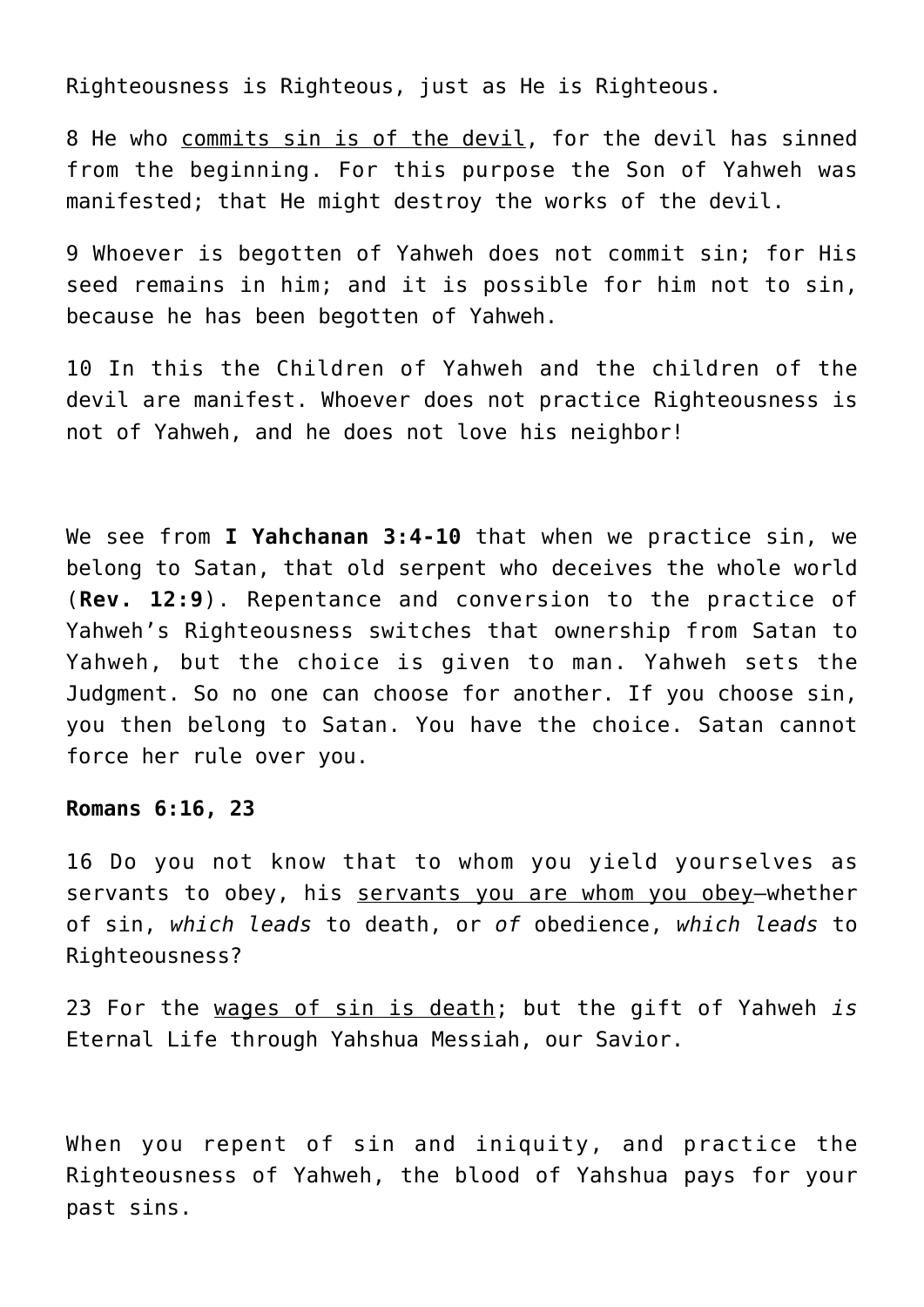#### **Acts 3:19**

Repent therefore, and be converted, that your sins may be blotted out; that times of refreshing may come from the Presence of Yahweh.

You are bought back from Satan.

#### **Romans 6:22**

But now that you have been set free from sin, and have become servants to Yahweh, the benefit you reap leads to Holiness, and the end *result* is Eternal Life.

#### **Romans 6:20-23, 19**

20 For when you were servants to sin, you were free from *the control of* Righteousness.

21 But then what benefit did you get from the things of which you are now ashamed? For the end *result* of those things *is* death!

22 But now that you have been set free from sin, and have become servants to Yahweh, the benefit you reap leads to Holiness, and the end *result* is Eternal Life.

23 For the wages of sin is death; but the gift of Yahweh *is* Eternal Life through Yahshua Messiah, our Savior.

19 I put this in human terms because of your natural limitations. For just as you used to offer the members of your body as servants of uncleanness, and of sin *which leads* to *more* sin; so now yield your members *as* servants to Righteousness and Holiness.

# **I Yahchanan 3:10**

In this the Children of Yahweh and the children of the devil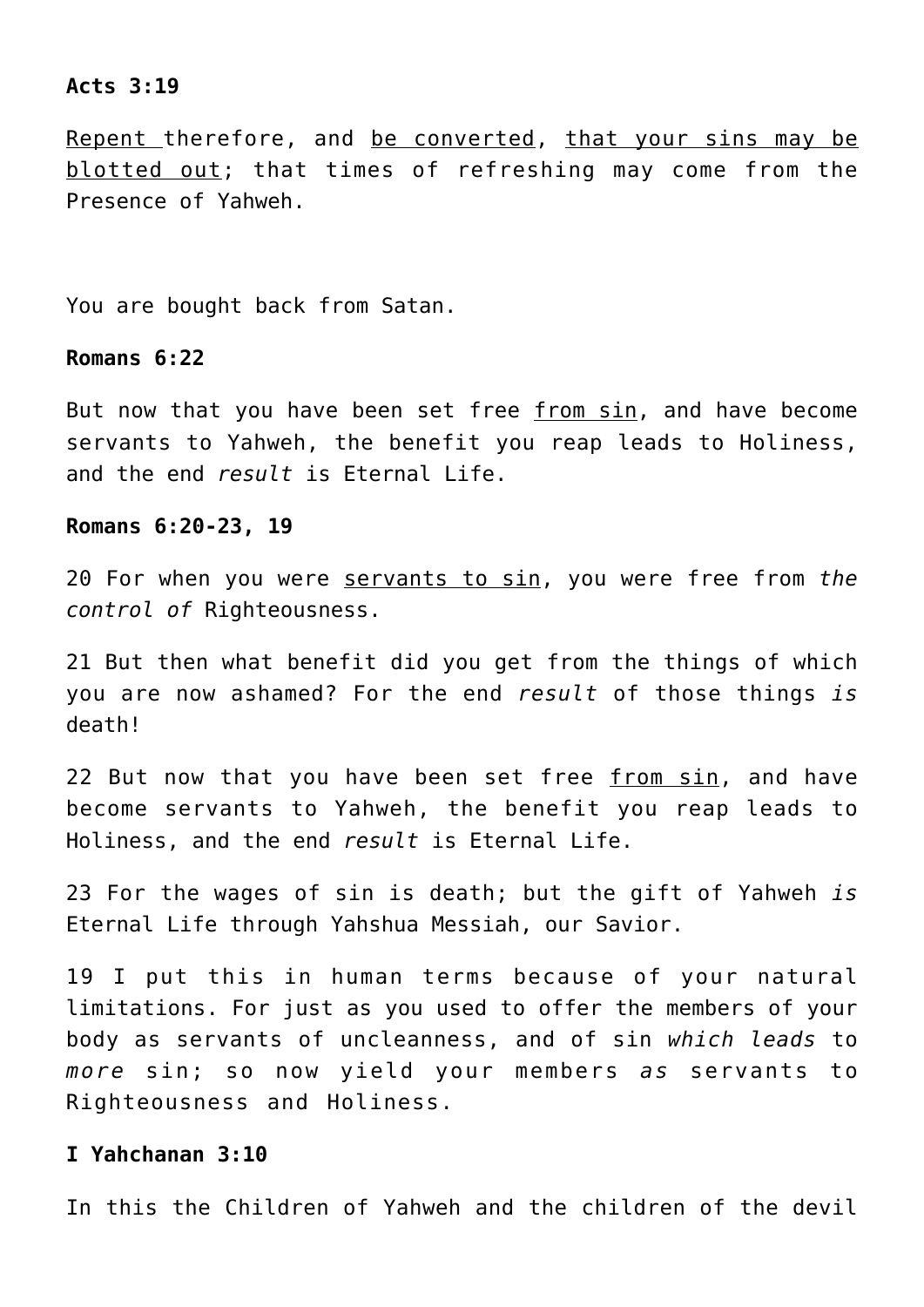are manifest. Whoever does not practice Righteousness is not of Yahweh, and he does not love his neighbor!

## **Revelation 22:12-14**

12 And behold, I come quickly, and My Reward *is* with Me, to give every man according as his work will be.

13 I am the First and the Last, the Beginning and the End.

14 Blessed *are* those who keep His Laws, that they may have right to the Tree of Life, and may enter in through the gates into the City.

Yahshua sits at the Right Hand of Yahweh in heaven as High Priest over The House of Yahweh.

## **Hebrews 10:21**

And *having* a High Priest over The House of Yahweh:

**Sits** means *judges*. Yahshua sits as Judge.

## **Yahchanan 5:22-24**

22 For the Father does not judge any man, but has committed all judgment to the Son;

23 So that all men may honor the Son, just as they honor the Father. He who does not honor the Son, does not honor the Father Who has sent Him.

24 Truly, truly, I say to you: He who hears My Words; *My Teachings pertaining to the Laws and the Prophets,* believing Yahweh Who sent Me, has Everlasting Life, and will not come under condemnation; but has passed from death to Life.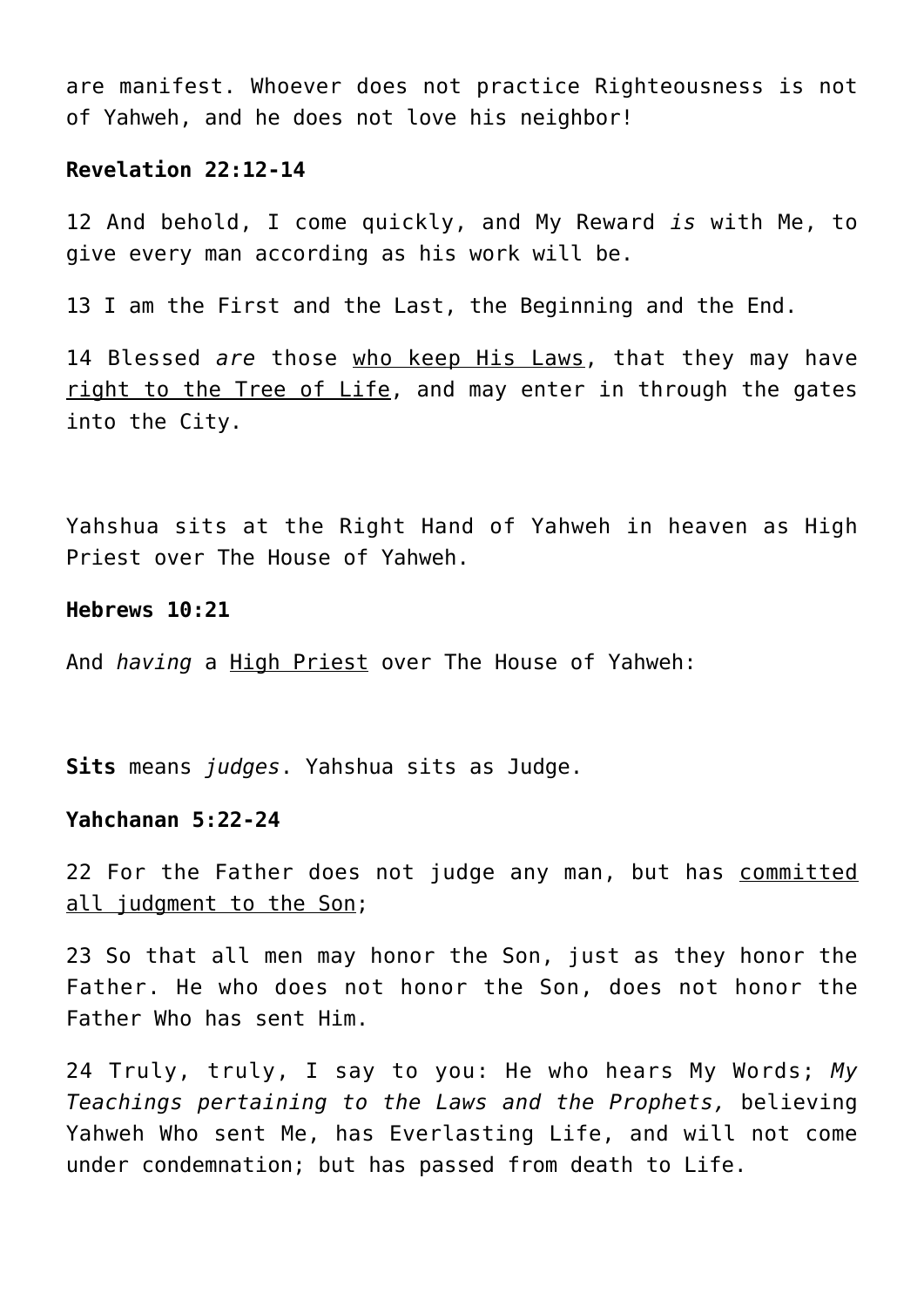Yahshua's Judgment is the same as Father Yahweh's Judgment, which Yahshua taught and practiced on earth.

#### **Mattithyah 4:4**

But He answered, and said; It is written: Man does not live by bread alone, but by every Word that proceeds out of the Mouth of Yahweh.

#### **Mattithyah 19:16-17**

16 And behold, one came to Him, and said; Teacher, what Righteous thing may I do, so that I may have Eternal Life?

17 But He said to him: Why do you question Me about Righteousness? There is only One Who is the Standard of Perfection, and He is Yahweh; so if you would enter into Life, keep the Laws of Yahweh.

## **Yahchanan 7:7**

The world cannot hate you; but it hates Me because of the Testimony I bring against it: that its works are evil.

## **Yahchanan 15:22-23**

22 If I had not come and spoken to them, they would not have *had their* sins *revealed; but* now they have no cloak, *covering for,* their sins.

23 He who hates Me, also hates My Father.

#### **Mattithyah 7:21-23**

21 Not everyone who says to Me; Teacher! Teacher! will enter into the Kingdom of Yahweh, but *only* he who does the will of My Father Who is in heaven.

22 Many will say to Me in that day; Teacher! Teacher! Have we not prophesied in Your Name, and cast out demons in Your Name, and in Your Name performed many wonderful works?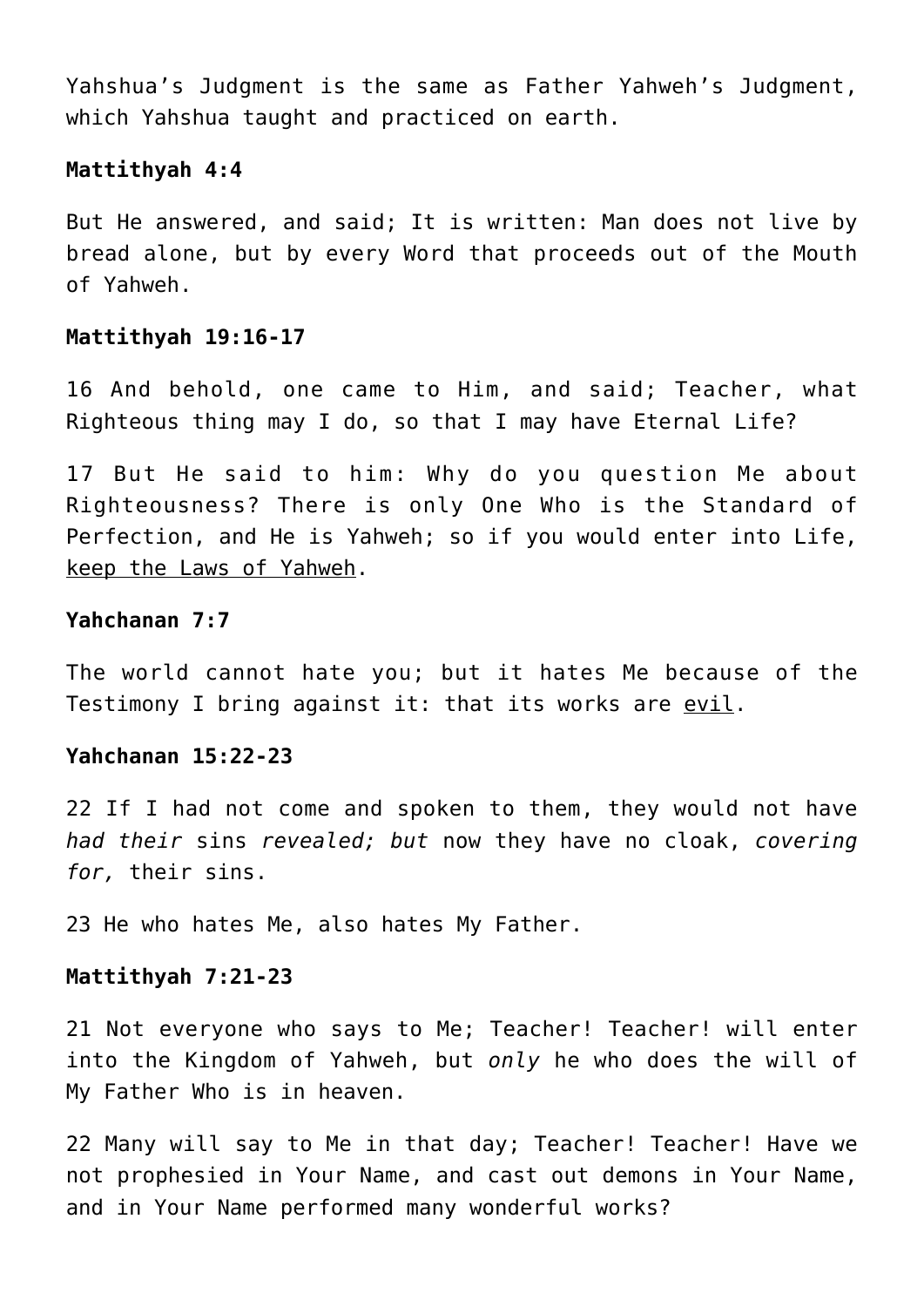23 But then I will declare to them; I never knew you. Get away from Me, you who practice iniquity.

The last recorded Judgment of Father Yahweh and Yahshua is written in the last Book of *The Book of Yahweh*, and the renditions of *The Book of Yahweh* such as the *King James Version*. That Judgment agrees totally with all of Yahweh's Prophets and Apostles concerning who will achieve Eternal Life in the Kingdom of Yahweh. That Book was written around 96 AY. The last chapter of that Book says:

## **Revelation 22:12-16**

12 And behold, I come quickly, and My Reward *is* with Me, to give every man according as his work will be.

13 I am the First and the Last, the Beginning and the End.

14 Blessed *are* those who keep His Laws, that they may have right to the Tree of Life, and may enter in through the gates into the City.

15 For outside *are* dogs, and sorcerers, and whoremongers, and murderers, and worshipers of Gods (elohim) and everyone *who professes* to love, yet practices breaking the Laws.

16 I, Yahshua, have sent My Messenger to testify to you these things in the congregations of The House of Yahweh. I am the Root and the Offspring of David, *and* the Bright and Morning Star.

**I Sent My Messenger?**

**The One Sent**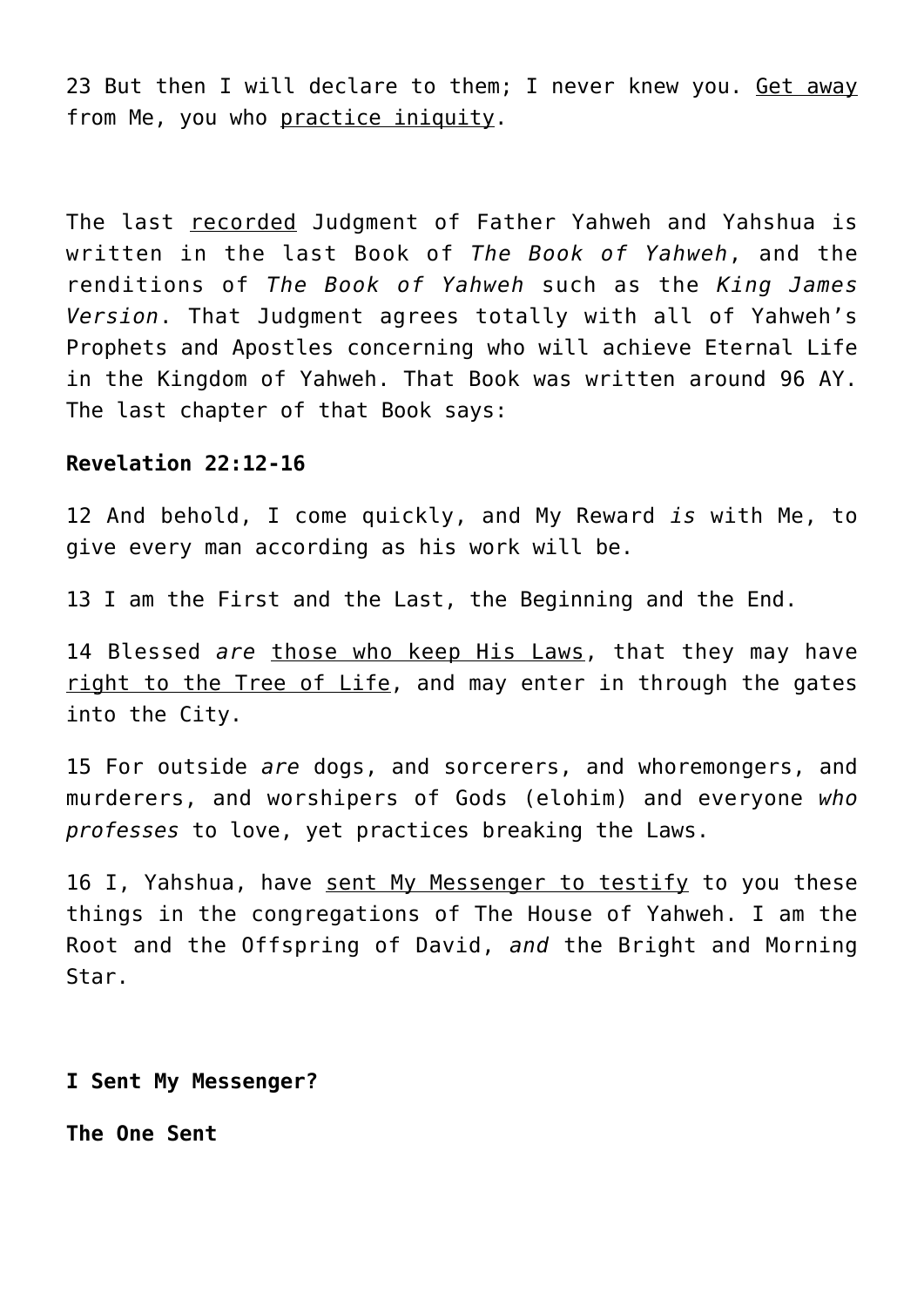Yahshua spoke of the history of the Coptic Catholics, known at that time as the Pharisees, Sadducees, Essenes, and Herodians, calling them hypocrites. They changed their name back to Catholic after they destroyed Yerusalem with their Roman army. They also polluted The House of Yahweh, the name of which they had changed to Temple, removing every stone. With the use of their army, they took to Rome all the wealth and artifacts. They also had their army murder everyone they possibly could who kept Yahweh's Feasts and weekly Seventh Day Sabbath, as well as everyone who owned a Seven Lamp Lampstand – menorah, everyone who would not eat pork, and anyone who used the Name Yahweh.

**The Prophecy**

# **Daniyl 7:25**

And he will speak *great* words against Yahweh, and will wear out; *mentally attack to cause to fall away,* the Saints of Yahweh, and think to change times; *Yahweh's Feast Days,* and Laws; and they will be given into his hand until a time, and times, and the dividing of time.

Don't miss the word **until** in **Daniyl 7:25**; "they will be given into his hand until". This shows that Yahweh is in total control and has set limits on how long the terror will or can continue.

**Prophecy of the Removing of the Stones of The House of Yahweh Foretold in Advance by Yahshua Messiah**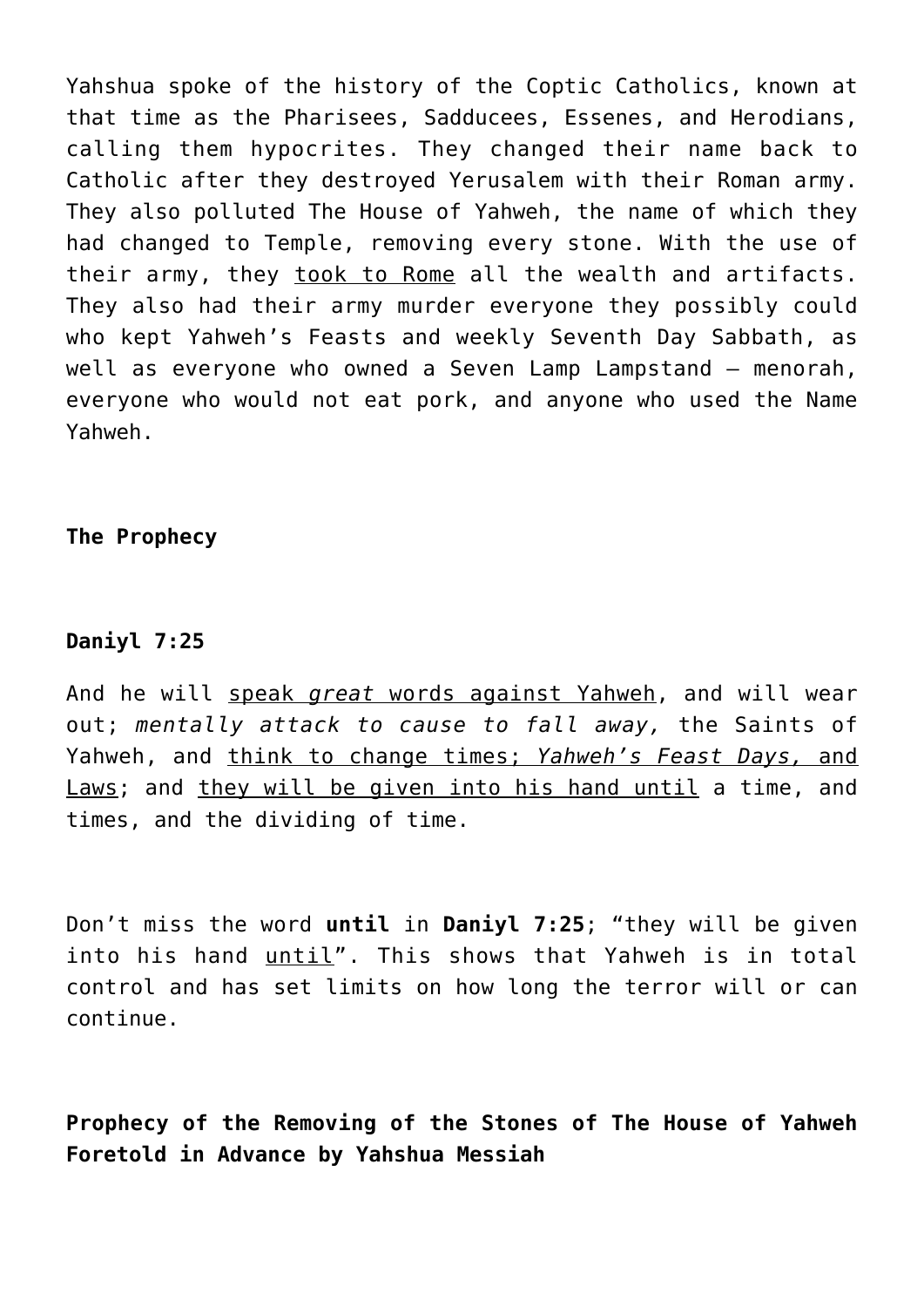## **Mattithyah 24:1-2**

1 Yahshua went out and was leaving the temple, when His Disciples came to show *Him* the buildings of the temple.

2 But Yahshua said to them: Do you see all these things? Truly I say to you: There will not be one stone left *sitting* on *top of* another, which will not be thrown down.

How could a man know that an event like this would take place and give the details of that event beforehand?

## **Daniyl 11:31**

And the army will stand on his part, and they will pollute the Sanctuary of Strength, and will take away the daily*,* and they will place the Lord of heaven.

Daniyl did not say the stones would be removed but Daniyl shows that the Coptic Catholics would own and operate a mighty army.

Read the description of this fourth beast  $-$  exceedingly dreadful – and you will see, in the Last Days, the agency shown in **Revelation 17** and **18**, Vatican City the owners of the seven hills and the ten popes (horns/kings) that just united with the Vatican to perform evil, not Righteousness.

**Daniyl's Inspired Description of the Coptic Catholics, later called Pharisees, Sadducees, Essenes, and Herodians, Who Expanded to the Seven Hills and Became the Leader of the Kings of the Earth**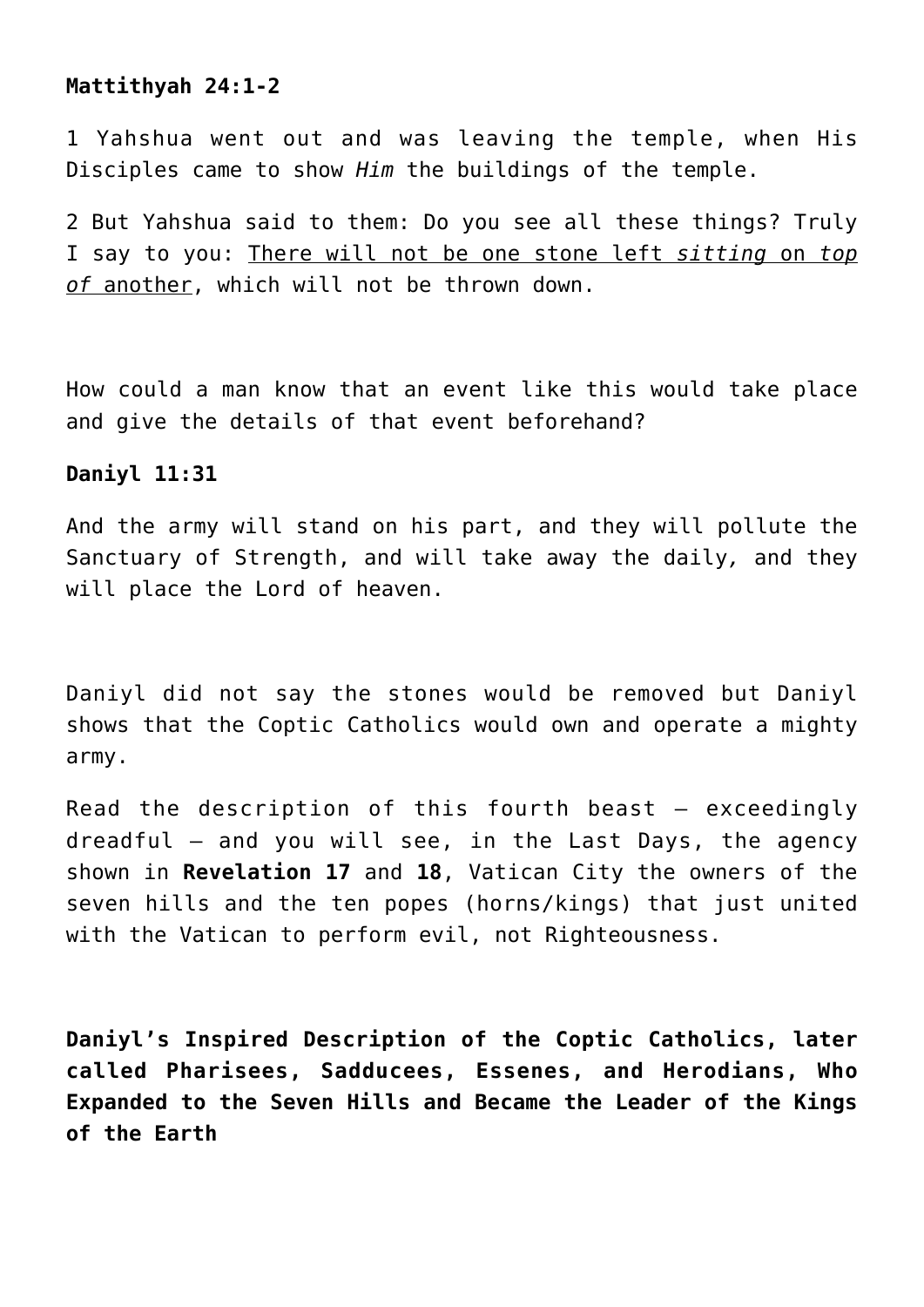## **Daniyl 7:17, 19-22**

17 These great beasts, which are four, *are* four kings *which* will arise out of the earth.

19 Then I would know the truth of the fourth beast, which was different from all the others, exceedingly dreadful, whose teeth *were of* iron, and his claws *of* bronze; *which* devoured, broke in pieces, and trampled the residue with his feet;

20 And of the ten horns that *were* on his head, and *of* the other *horn* which came up, before whom three fell**\_\_**the horn that had eyes, and a mouth that spoke very great things, whose look *was* more stout; *more mighty and imposing,* than his fellows.

21 I beheld, and the same horn made war with the Saints, and prevailed against them; (until, v 22)

22 Until the Ancient of Days came, and Judgment was given to the Saints of Yahweh; and the time came that the Saints possessed the kingdoms.

## Saints?

#### **Revelation 12:17, KJV**

And the dragon was wroth with the woman, and went to make war with the remnant of her seed, which keep the commandments of [Yahweh], and have the testimony of [Yahshua Messiah].

#### **Revelation 14:12, KJV**

Here is the patience of the saints: here are they that keep the commandments of [Yahweh], and the faith of [Yahshua].

#### **Daniyl 7:23-25**

23 This is what he said; The fourth beast will be the fourth kingdom upon earth, which will be different from all *other*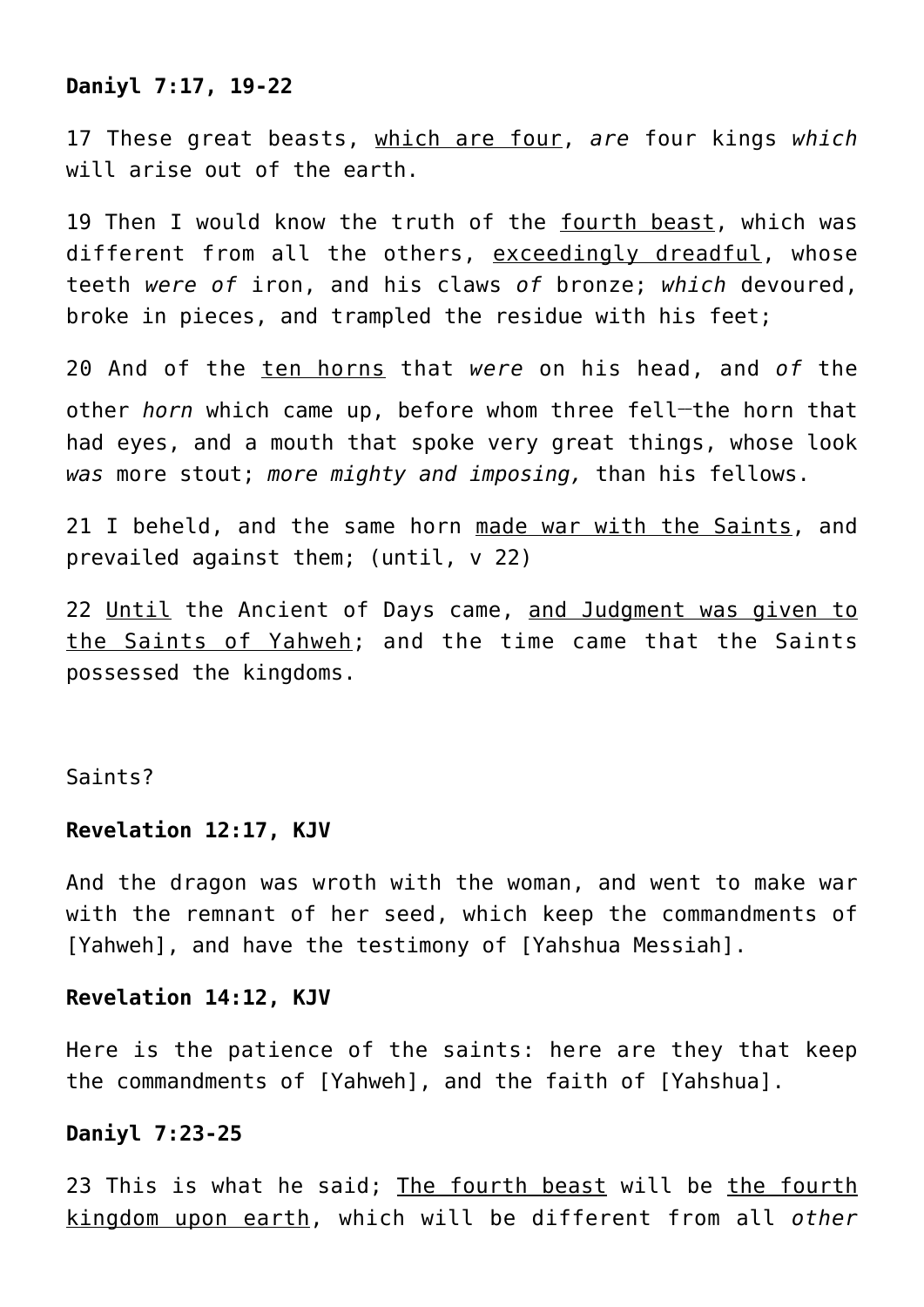kingdoms, and will devour the whole earth, and will tread it down, and break it in pieces.

24 And the ten horns out of this kingdom *are* ten kings *that* will arise; and another will rise after them; and he will be different from the first *ones,* and he will subdue three kings.

25 And he will speak *great* words against Yahweh, and will wear out; *mentally attack to cause to fall away,* the Saints of Yahweh, and think to change times; *Yahweh's Feast Days,* and Laws; and they will be given into his hand until a time, and times, and the dividing of time.

Read **verse 19** again.

## **Daniyl 7:19**

Then I would know the truth of the fourth beast (fourth kingdom), which was different from all the others, exceedingly dreadful, whose teeth *were of* iron, and his claws *of* bronze; *which* devoured, broke in pieces, and trampled the residue with his feet;

Notice in this verse **residue**, which means the rest of the people.

Titus was the glorified general who murdered so many of Yahweh's People in Israyl and sent many to Babylon and Rome in chains. It wasn't only the persecution of Yahweh's Prophets as we read in:

#### **Acts 7:51-53**

51 You stiffnecked; *stubborn,* and uncircumcised in heart and ears! You do always resist Spirit Holy! *Just* as your fathers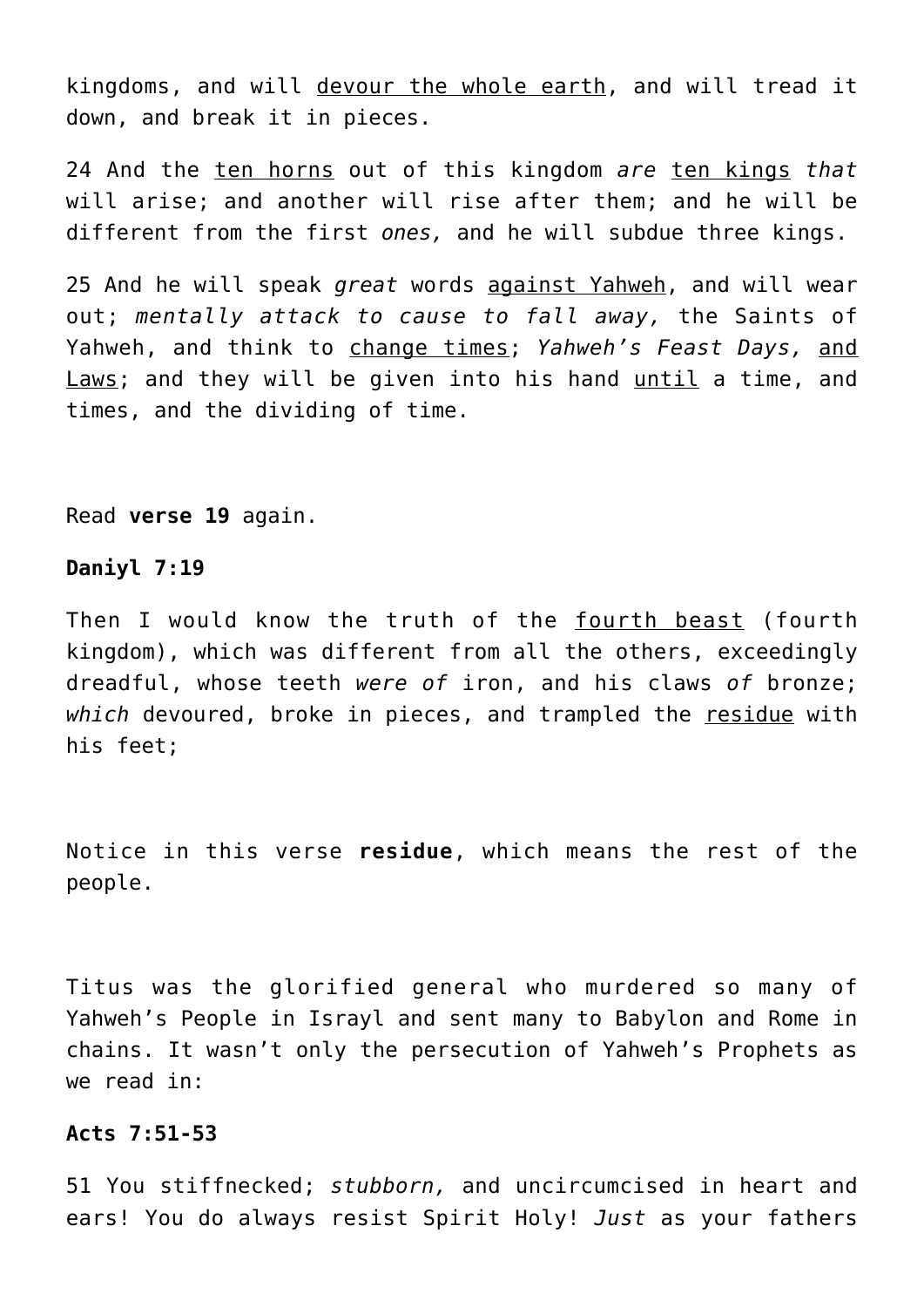did, so you *do also!*

52 Which of the Prophets have not your fathers persecuted? And they have slain those who foretold the coming of the Just One; of Whom you now have become the betrayers and murderers**—**

53 *You,* who have received the Laws as they were ordained *and* delivered by Malakim, have not kept *them!*

These were the Pharisees, Sadducees, Essenes, and Herodians, along with their strong Roman army who were also of the twelve tribes. They persecuted and murdered Yahweh's People. Murder is still in their hand and will be until the Creator, Yahweh, takes reign in this generation at the end of the nuclear war.

## **Revelation 11:15**

And the Seventh Malak sounded, and there were great voices in heaven, saying: The kingdoms of this world have become *the Kingdoms of* our Father, and of His Messiah; and He will reign forever and ever.

## **Revelation 20:6**

Blessed and Holy *is* he who has part in the first resurrection; on such the second death has no power, but they will be Priests of Yahweh and of the Messiah, and will reign with Him a thousand years.

**Today's Leaders**

**Catholics**

See first the elders of Israyl.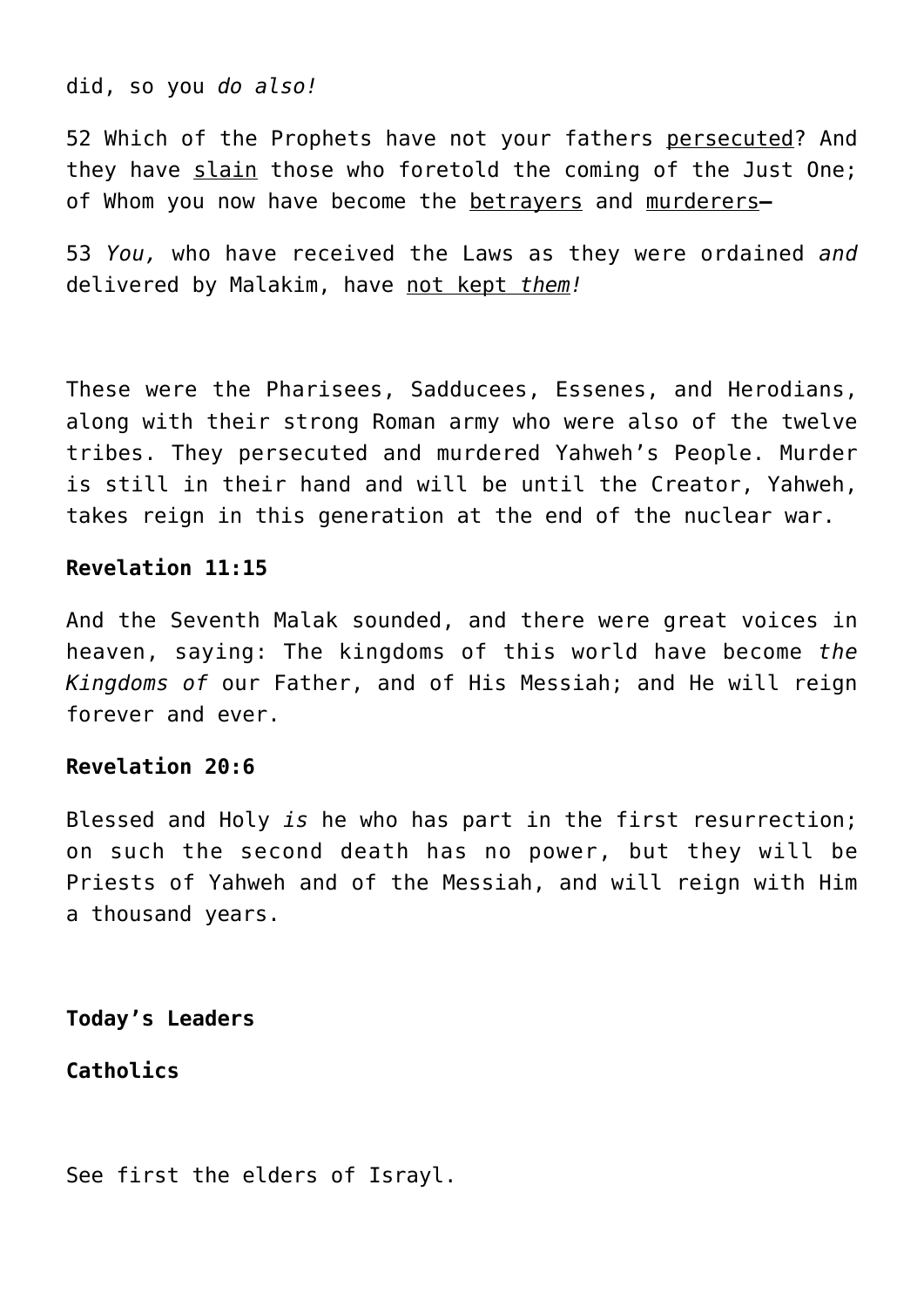#### **I Samuyl 8:4-8**

4 Then all the elders of Israyl gathered together and approached Samuyl when he was at Ramah,

5 Saying to him; You are old, and your sons do not walk in your ways. Appoint us a king to judge us; just like all the *other* nations.

6 But these things displeased Samuyl, *especially* when they said; Give us a king to judge us. Then Samuyl prayed to Yahweh.

7 Yahweh answered Samuyl, and said: Listen to all the words the people speak to you, for they have not rejected you; they have rejected Me, that I should not reign over them.

8 Just as they have done to Me from the day I brought them out of Egypt, to this very day, they are now doing to you-they are forsaking Me in order to serve God(s); *elohim!*

The word **Catholic** means *universal*. **Universal** means *not restricted by Yahweh's Laws*; meaning they are evil like the Gods.

#### **Genesis 3:5**

For He knows that in the day you eat of it, your eyes will be opened, and you will be as Gods (elohim), knowing Righteousness and evil.

**I Samuyl 8:8** shows they rejected Yahweh because they were Catholic. These elders were Coptic Catholics, the religion of Godworshippers brought from Egypt. In **verse 8**, we see they forsook Yahweh to worship the Gods of Egypt. They are called Coptic, which means Egyptian. Catholic means universal,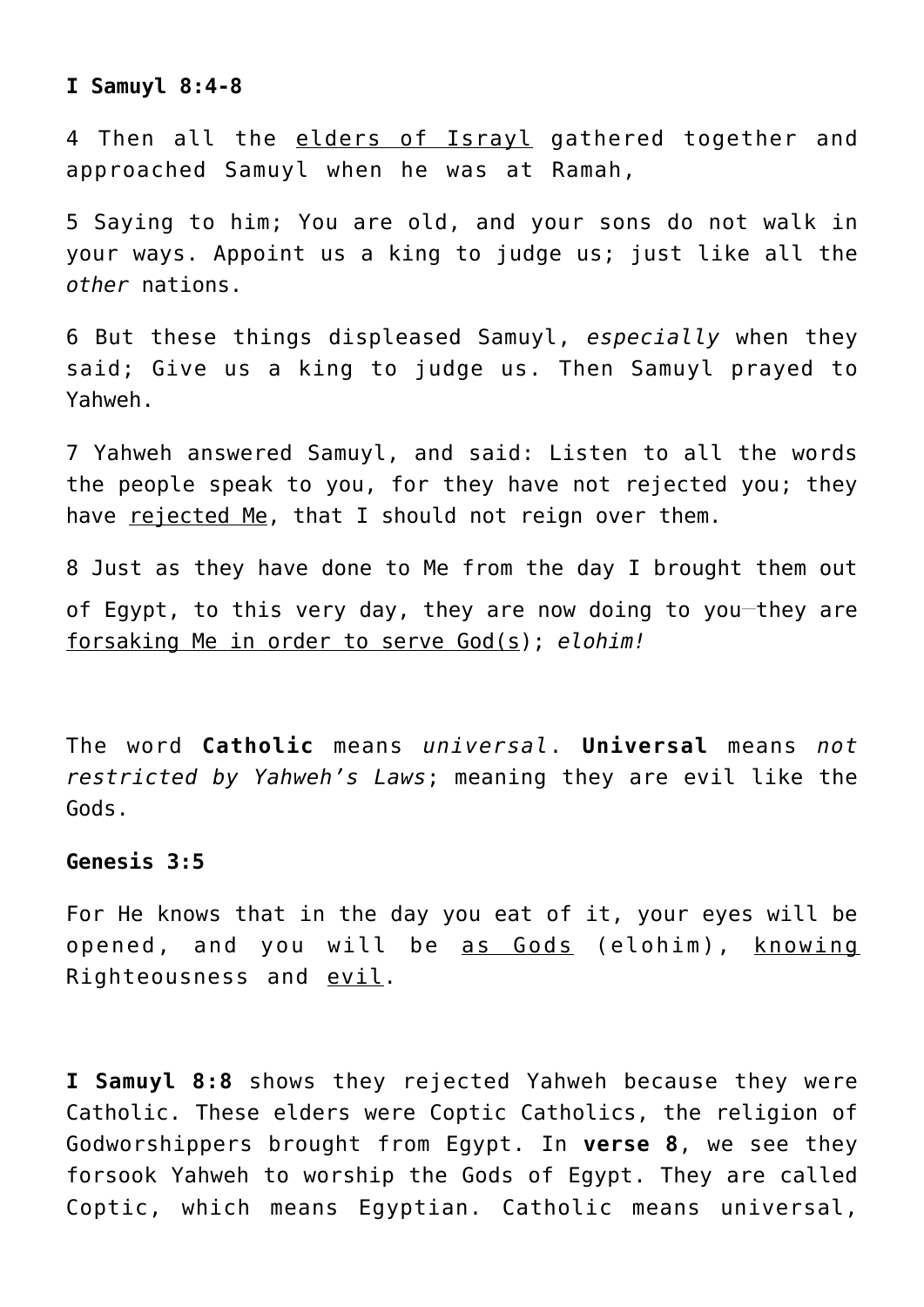showing they worship all Gods.

## **Exodus 12:12**

Because, on account that the Egyptians sinned *against Me,* transgressing My Laws, this night all the firstborn in the land of Egypt will be struck down; both men and animals, and Judgment will be executed on all the Gods; *elohim,* of Egypt. I am Yahweh.

## **I Samuyl 8:7-8**

7 Yahweh answered Samuyl, and said: Listen to all the words the people speak to you, for they have not rejected you; they have rejected Me, that I should not reign over them.

8 Just as they have done to Me from the day I brought them out of Egypt, to this very day, they are now doing to you-they are forsaking Me in order to serve God(s); *elohim!*

These were the Pharisees, Sadducees, Essenes, and Herodians, whom Yahshua testified were evil. They were the children of those who came out of Egypt with Mosheh.

#### **Genesis 3:5**

For He knows that in the day you eat of it, your eyes will be opened, and you will be as Gods (elohim), knowing Righteousness and evil.

Did you get that, evil like the Gods?

Yahshua said in:

## **Yahchanan 7:7**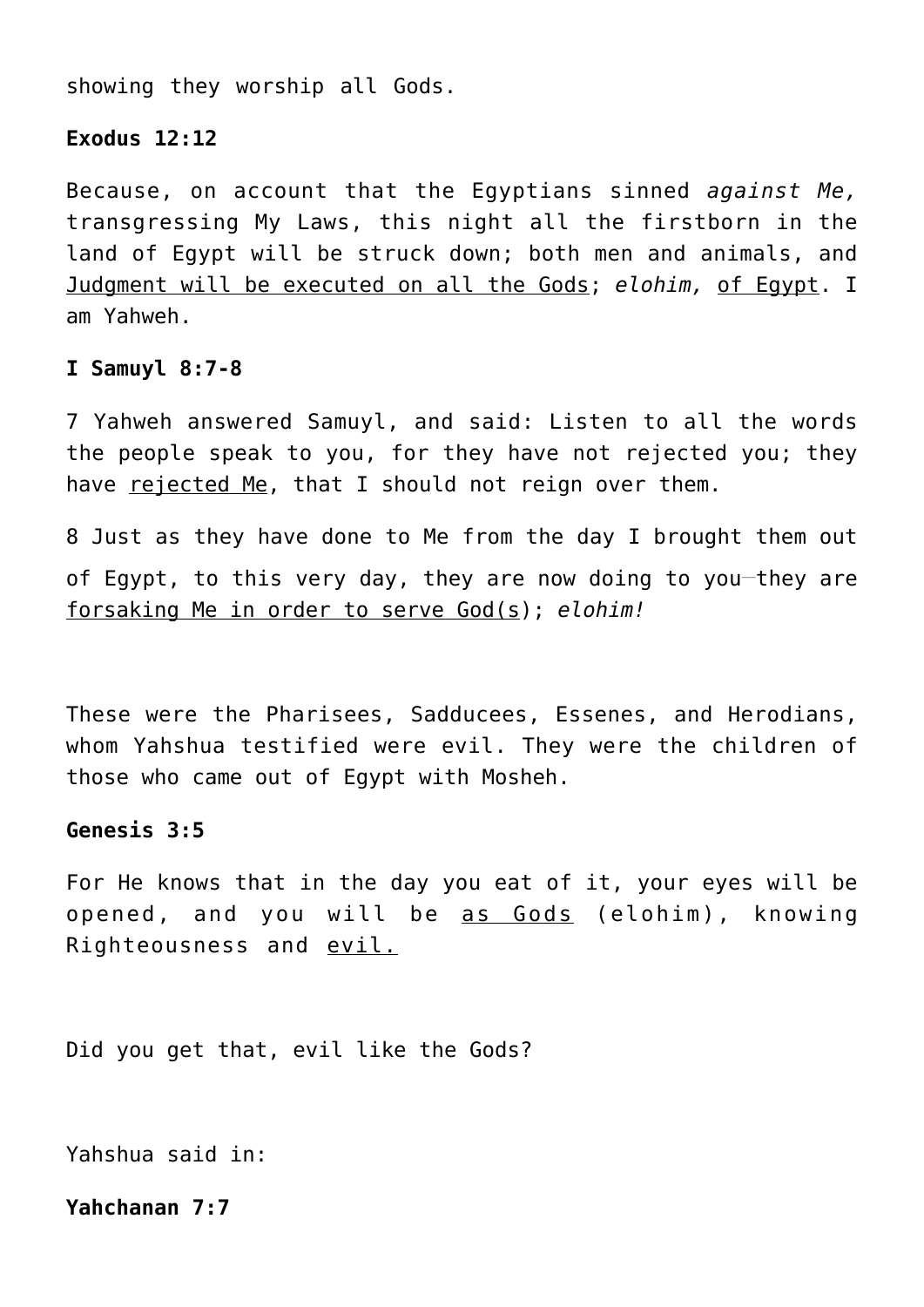The world cannot hate you; but it hates Me because of the testimony I bring against it: that its works are evil.

Back to:

**Acts 7:37-39**

37 This is that Mosheh, who said to the children of Israyl: Yahweh your Father will raise up for you a Prophet like me, from your brothers. Him you will hear.

38 This is he, who was among the called out ones in the wilderness with the malak who spoke to him on Mount Sinai; and *with* our fathers, who received the doctrine of life to give to us,

39 Whom our fathers would not obey, but *they* rejected *him.* So in their hearts they turned back to Egypt,

In **verse 39**, our fathers is referring to Coptic Catholics. During the time period of the Apostles, they called themselves Pharisees, Sadducees, Essenes, and Herodians. Among them were the priests, chief priests, and high priest (**Acts 7:1**), also lawyers and scribes, all of whom Yahshua Messiah called hypocrites.

# **Mattithyah 15:1, 7-9**

1 Then scribes and Pharisees from Yerusalem came to Yahshua, and said;

7 Hypocrites! Well did Isayah prophesy of you, saying:

8 These people draw near to Me with their mouth and honor Me with their lips, but have removed their hearts far from Me.

9 But in vain they do worship Me, teaching *as* doctrines the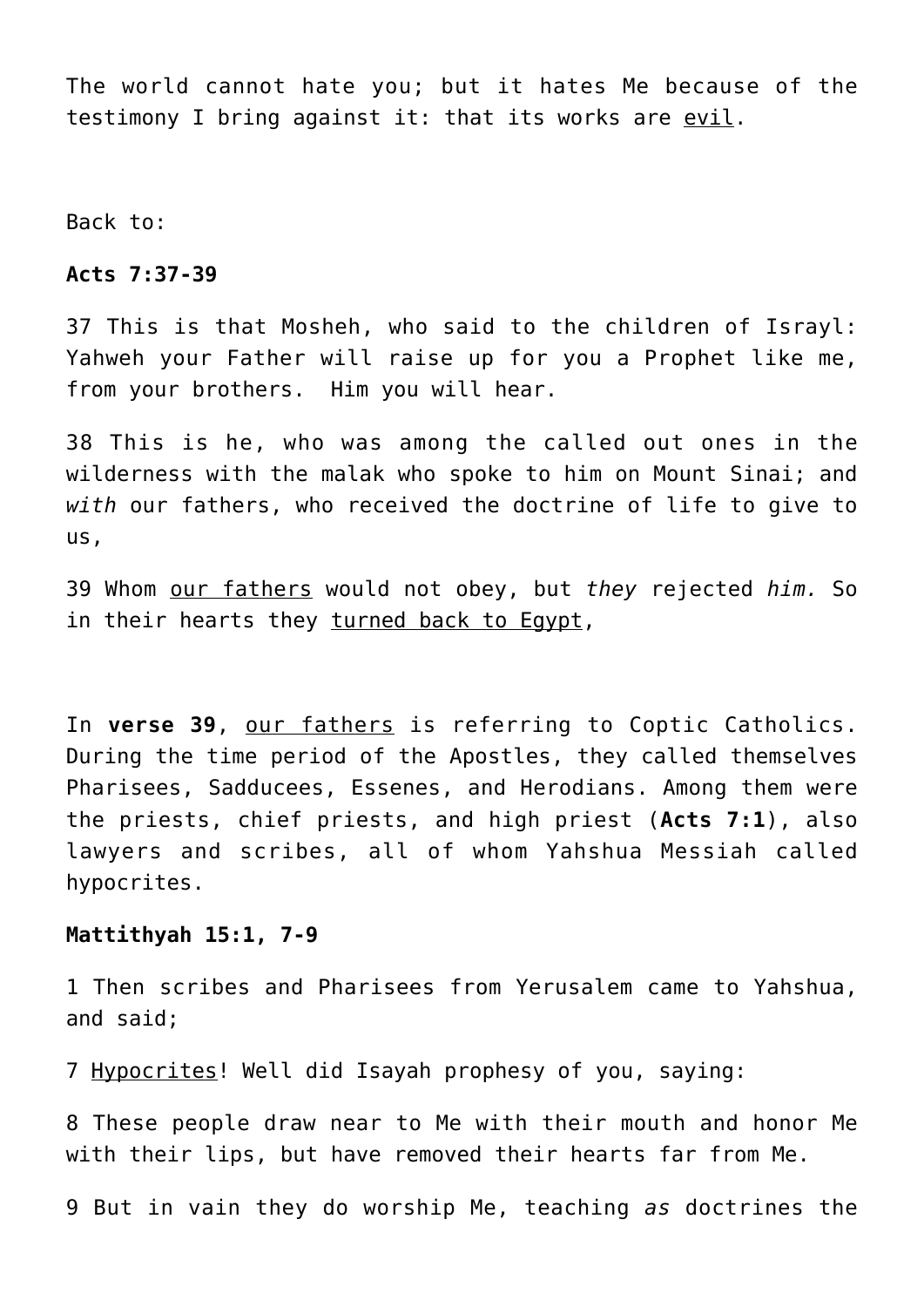commandments of men.

These same hypocrites had The House of Yahweh removed.

#### **Mattithyah 24:1-2**

1 Yahshua went out and was leaving the temple, when His Disciples came to show *Him* the buildings of the temple.

2 But Yahshua said to them: Do you see all these things? Truly I say to you: There will not be one stone left *sitting* on *top of* another, which will not be thrown down.

Their Roman army stood with them.

# **Daniyl 11:31**

And the army will stand on his part, and they will pollute the Sanctuary of Strength, and will take away the daily*,* and they will place the Lord of heaven.

Around the year 70 AY, they destroyed all who attended the Passover Feast of Unleavened Bread, and moved all of the artifacts from The House of Yahweh and wealth of Yerusalem to Rome. The facts are shown in the Acts of the Apostles. The Hebrew people who knew that Yahshua was murdered but rose from the grave and was seen rising into the heavens, rose up against the Pharisees, Sadducees, Essenes, and Herodians in great number. They demanded change in the evil practices of those evil religions that had taken The House of Yahweh by violence and force, whose lives were filled with sin. Those religions were the heads of Yaaqob.

**Micahyah 3:1-2**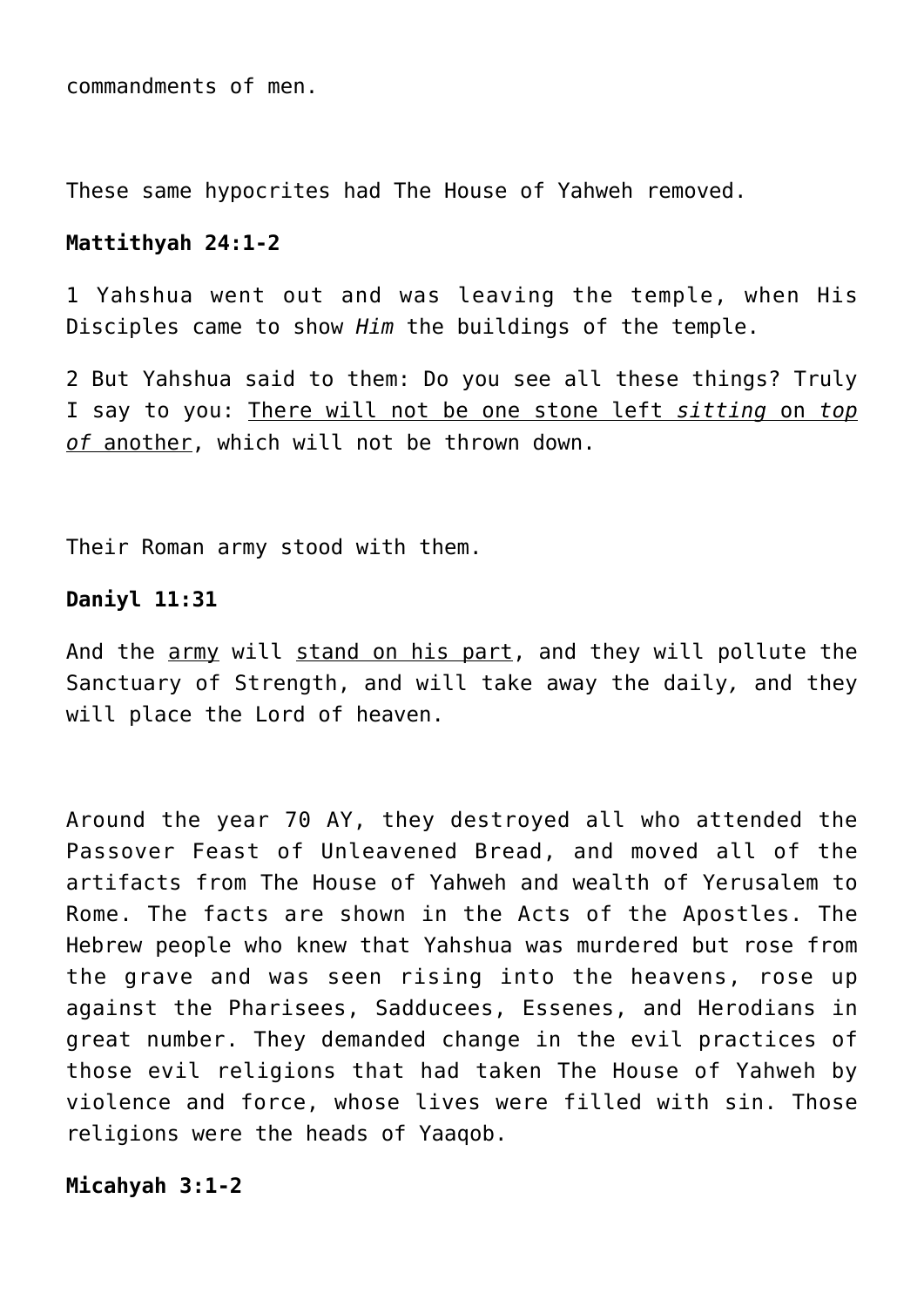1 Then I said; Hear now, O heads of Yaaqob, you rulers of the house of Israyl! *Is it* not for you to know justice?—

2 You who hate Righteousness and love evil; who strip off the skin from *My* People, and the meat from their bones;

Yahshua showed the common people the correct way to keep the Sabbath, for the Pharisees, Sadducees, Essenes, and Herodians had made the Sabbaths a burden.

The Prophets of Yahweh warned the Pharisees, Sadducees, Essenes, and Herodians of their evil, but they ruled with the power of the army and persecuted everyone who came against them.

## **Acts 7:51-53**

51 You stiffnecked; *stubborn,* and uncircumcised in heart and ears! You do always resist Spirit Holy! *Just* as your fathers did, so you *do also!*

52 Which of the Prophets have not your fathers persecuted? And they have slain those who foretold the coming of the Just One; of Whom you now have become the betrayers and murderers**—**

53 *You,* who have received the Laws as they were ordained *and* delivered by Malakim, have not kept *them!*

Finally, the Pharisees, Sadducees, Essenes, and Herodians had had enough. They decided to destroy all Sabbath keepers, which excluded the Coptic Catholics who were following the oral traditions instead of the written Laws.

Yahshua gave them the Seventh Day Sabbath according to the written Commandment.

#### **Hebrews 4:8-9**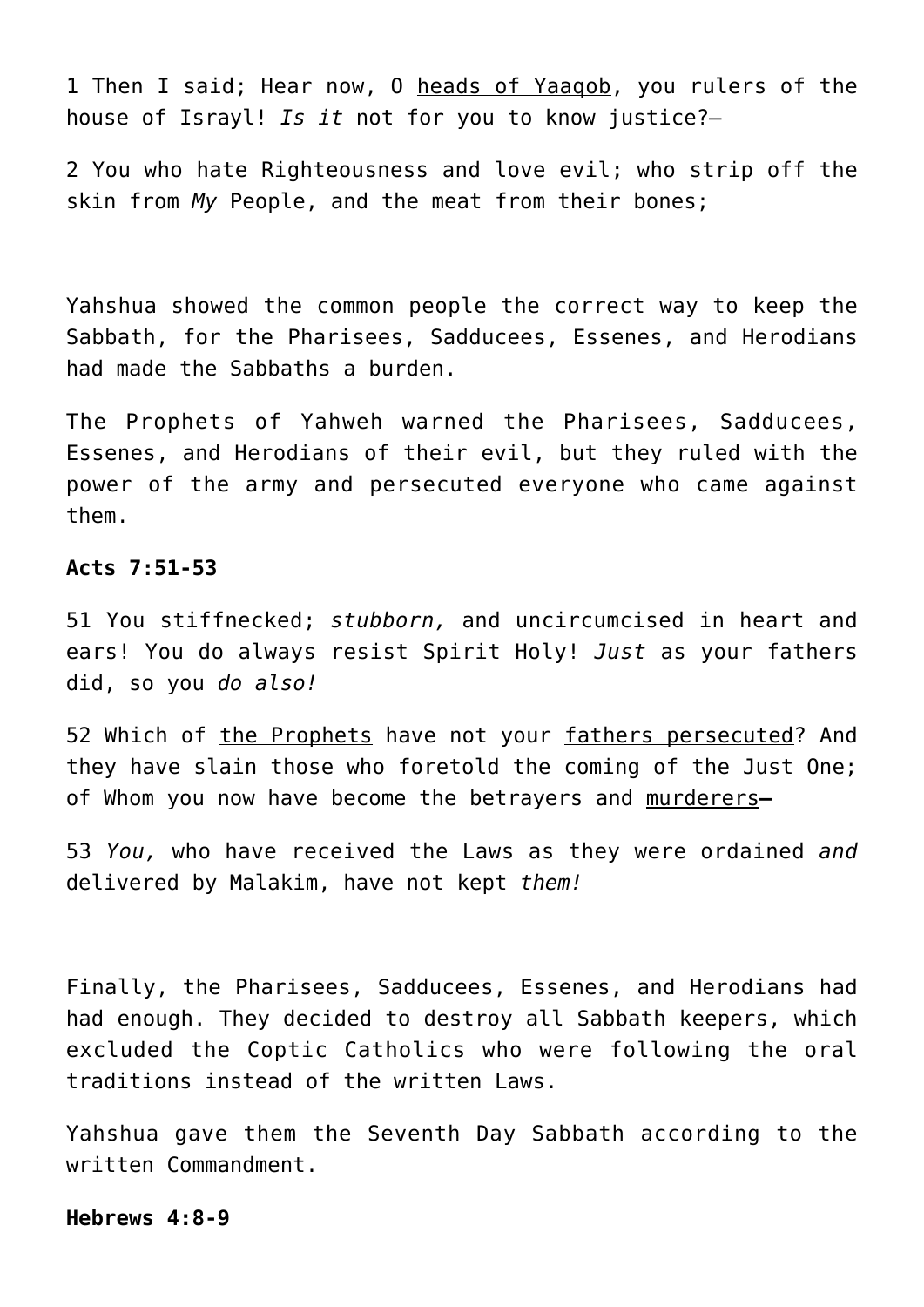8 Now Yahshua caused them to Rest in obedience to the Law, spoken of by Yahweh in a day previously.

9 Therefore, there remains the keeping of the Sabbath to the People of Yahweh.

The people wanted Yahweh's Way, which was Yahshua's Way according to Commandment. The Pharisees, Sadducees, Essenes, and Herodians murdered all who kept the Way of Yahweh above their traditions. Therefore, the Pharisees, Sadducees, Essenes, and Herodians destroyed Yerusalem and removed even the stones of The House of Yahweh (called the Temple). All the wealth and artifacts they moved to Rome with their evil army.

## **Daniyl 11:31-33**

31 And the army will stand on his part, and they will pollute the Sanctuary of Strength, and will take away the daily*,* and they will place the Lord of heaven.

32 And such as do wickedly against the Covenant will he corrupt; *make apostatize,* by flatteries. But the people who do know their Father will be strong, and do; *firmly resist.*

33 And they who understand among the people will instruct many; though for many days *some will be tested, and* will fall by the sword and by flame, by captivity and plundering.

## **The Fall of Jerusalem In 70 A.D. (AY)**

"And [Yahshua] went out, and departed from the Temple: and His disciples came to Him for to shew Him the buildings of the Temple. And [Yahshua] said unto them, "See ye not all these things? Verily I say unto you, there shall not be left here one stone upon another, that shall not be thrown down." (Matthew 24:1-2 )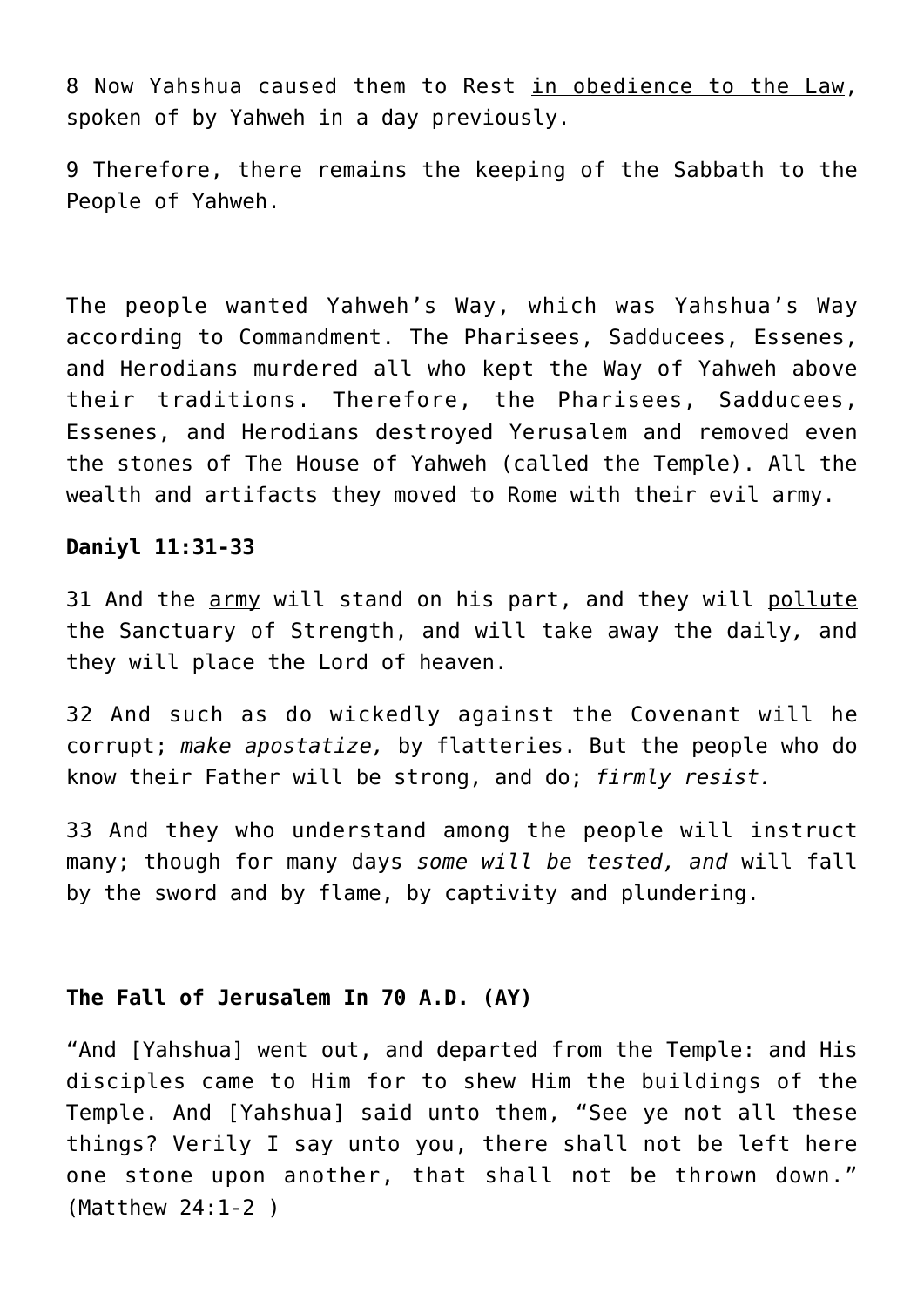About 40 years later, (32AD [AY]-70AD [AY]) and exactly as prophesied by [Yahshua Messiah], the magnificent "... Temple" was completely destroyed, leaving not one stone upon another. It was an event that marked the beginning of the long and arduous Jewish Diaspora. Yet, it was definitely an event foreseen in Bible prophecy. [Yahshua] not only prophesied about the destruction of Jerusalem and its Holy Temple, but added the following statement: (Luke 21:24; and Jerusalem shall be trodden down of the Gentiles, until the times of the Gentiles be fulfilled.)

In 70 A.D. (AY), after a 143-day siege which **began at Passover**, a Roman military force consisting of about 30,000 troops under the command of Titus battered the walls and entered the city. They destroyed everything, including [the] Temple, exactly as spoken by [Yahshua Messiah] 40 years earlier. The population and the **great number of Passover visitors** who had been trapped there were brutally slaughtered, with an estimated 600,000 to 1,000,000 people killed. Roman General Titus took the precious booty and treasury of the Jerusalem Temple back to Rome, where many suspect it remains to this day. (arch of Titus)

By 70 A.D. (AY), Jerusalem and Judea were left desolate, most of the people either killed or being held in captivity, or had become refugees fleeing to remote lands. All that remained in Israel was the defiant little garrison atop the mount at Masada, a fortress complex south of the Dead Sea, which was built by Herod the Great. Thus when the Temple was destroyed in A.D. (AY) 70 the period of the second exile began.

focusonjerusalem.com

# **What is the Arch of Titus**?

The Victory Arch of Titus commemorates Titus' victorious conquest of Judaea, leading the sacking of Jerusalem and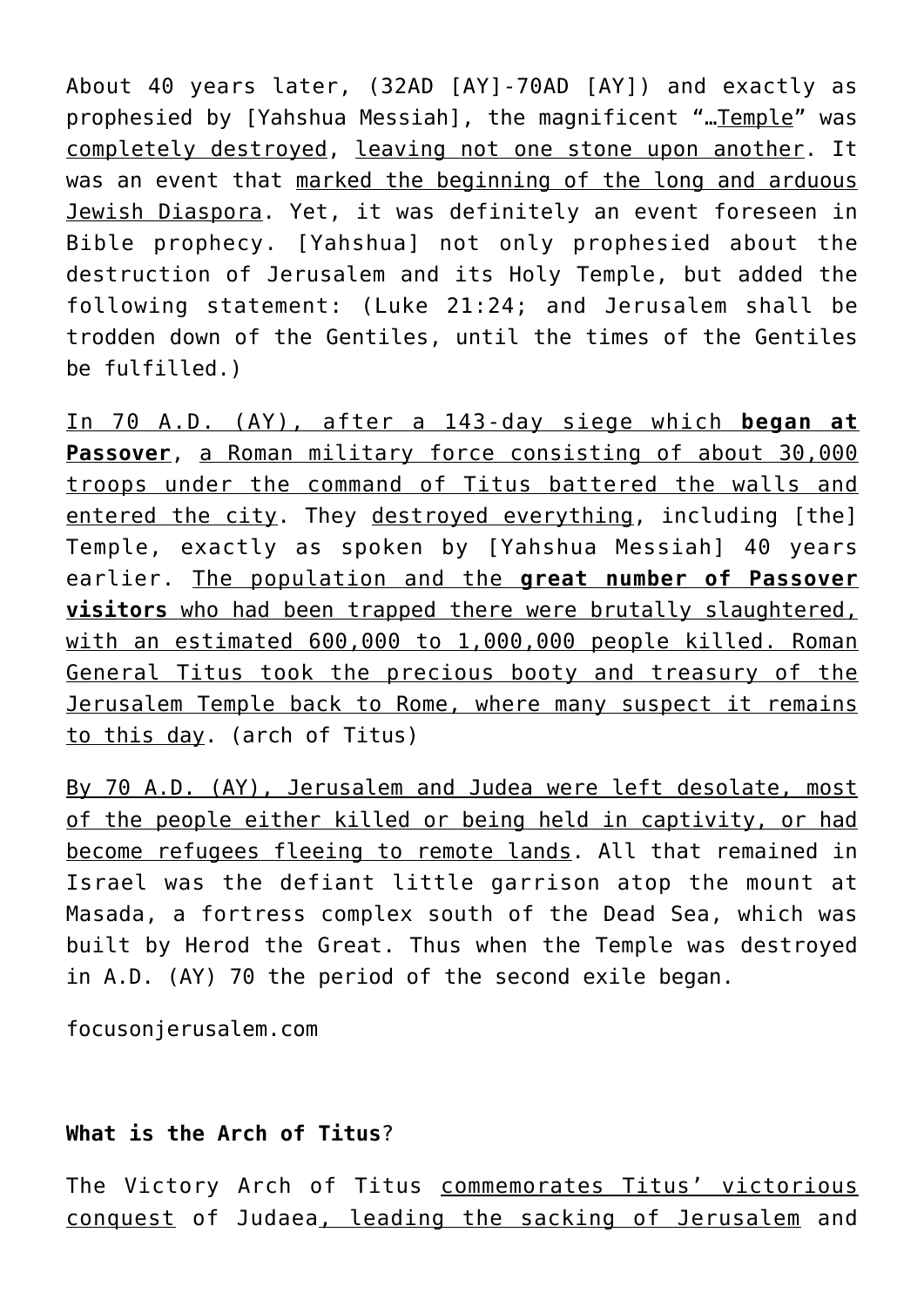ending the Jewish wars. The arch was constructed after Titus's death in 81 c.e. (AY) after his becoming a god.

## **Where is the Arch of Titus?**

The Arch of Titus is located on the highest point of the Via Sacra, a road leading to the Roman Forum. This is a single arch, 15.4m high, 13.5m wide, and 4.75m deep. The marble reliefs stand nearly 2.5m in height. On the Arch of Titus is a relief depicting the Romans' triumphal procession, returning with spoils from the Jewish Temple in Jerusalem. Especially prominent is the sacred Menorah, but we can also see the Table of the Shewbread, and the silver trumpets which called Jews to Rosh Hashanah.

*about.com*

#### **The Seven Hills – Come, I Will Show You**

Yahweh reveals their secrets, their deception, their hatred and their location. He shows exactly what they brought from Egypt to Israyl, to Babylon and then beyond Babylon to Rome.

#### **Acts 7:35-36, 39-40, 42-43, 51-53**

35 This Mosheh whom they rejected, saying: Who made you a ruler and a judge? is the one Yahweh sent *to be* a ruler and a deliverer, by the hand of the malak who appeared to him in the bush.

36 He brought them out, after he had showed wonders and signs in the land of Egypt, and in the Red Sea, and in the wilderness forty years.

39 Whom our fathers would not obey, but *they* rejected *him.* So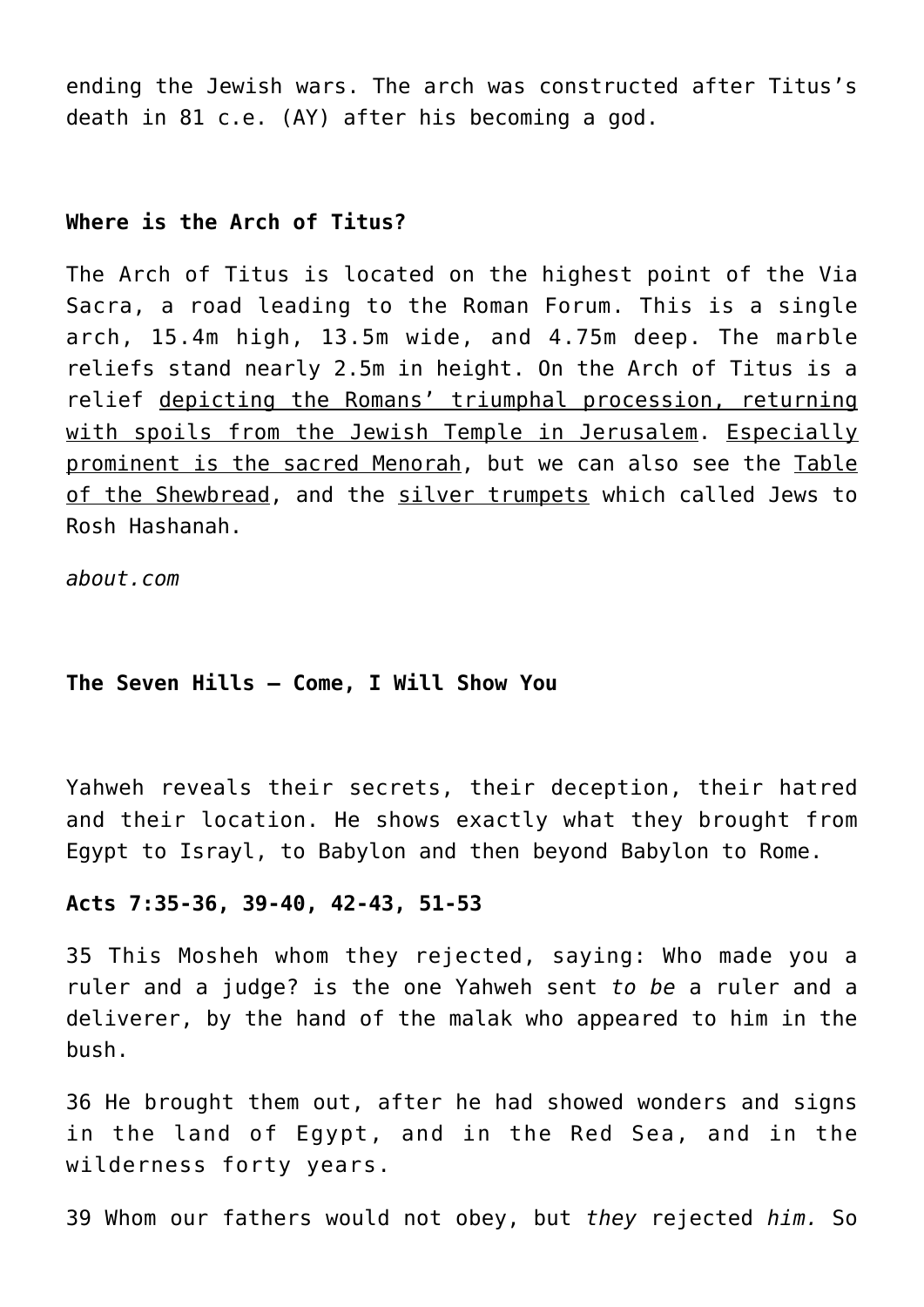in their hearts they turned back to Egypt,

40 Saying to Aaron: Make us Gods (elohim) to go before us. As for this Mosheh who brought us up out of Egypt, we do not know what has become of him.

42 Then Yahweh turned, and gave them up to worship the host of heaven, *just* as it is written in The Book of Yahweh: Was it to Me you brought sacrifices and offerings in the wilderness forty years, O house of Israyl?

43 No! *But* you have lifted up the *idolatrous* temple of Molech; *your God (el),* and Chiun your star-God (el); *Saturn,* the star of your God (el) which you made for yourselves. And I will carry you away beyond Babylon.

51 You stiffnecked; *stubborn,* and uncircumcised in heart and ears! You do always resist Spirit Holy! *Just* as your fathers did, so you *do also!*

52 Which of the Prophets have not your fathers persecuted? And they have slain those who foretold the coming of the Just One; of Whom you now have become the betrayers and murderers**—**

53 *You,* who have received the Laws as they were ordained *and* delivered by Malakim, have not kept *them!*

You just read the history of Titus and the mass slaughter of those who came to Yerusalem to celebrate Passover.

Remember the fourth beast known as the "Holy Roman Empire" fights against those who keep Yahweh's Seventh Day Sabbath and His Feasts, those who use the Name of Yahweh and Yahshua, and those who refuse to eat pork. Compare:

#### **Isayah 65:2-5, 7**

2 I have spread out My Hands all the day to a rebellious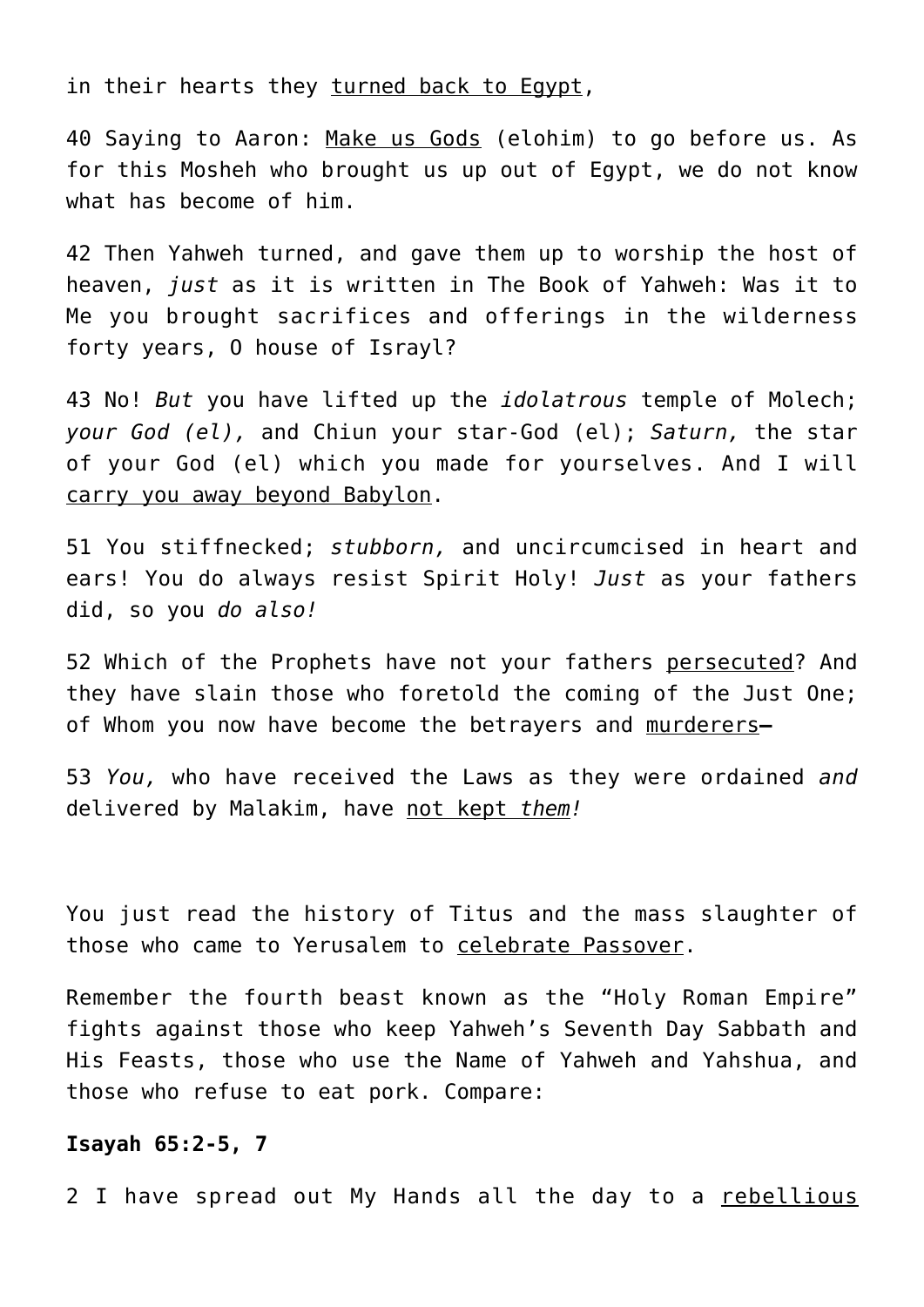people, who walk in a way *which is* not right, after their own thoughts; *devices;*

3 A people who continually act defiantly against Me to My Face; who offer sacrifices to the dead, and offer their children to deadly sexually transmitted diseases;

4 Who assemble and spend the night keeping memorials for the dead, who eat swine's flesh, and the broth of abominable things is *in* their vessels,

5 Who say; Stand by yourself! Do not come near me, for I am holier than you! These *are* a stench in My nostrils, a fire that burns all the day.

7 You and your fathers have transgressed My Laws together, says Yahweh. You have burned incense upon the mountains, and blasphemed Me upon the hills. Therefore your reward for what you have done will be measured into your nakedness which you have *shamefully* exposed.

So Yahweh took the heads of Yaaqob (**Micahyah 3:1-2**) beyond Babylon to the seven hills. He shows the exact character of the fourth beast that all the world is following to destruction in this generation.

In the location of the seven hills of Rome, they continue their Egyptian, Coptic Catholic practices. They worship all Gods, as shown in:

#### **I Samuyl 8:4-8**

4 Then all the elders of Israyl gathered together and approached Samuyl when he was at Ramah,

5 Saying to him; You are old, and your sons do not walk in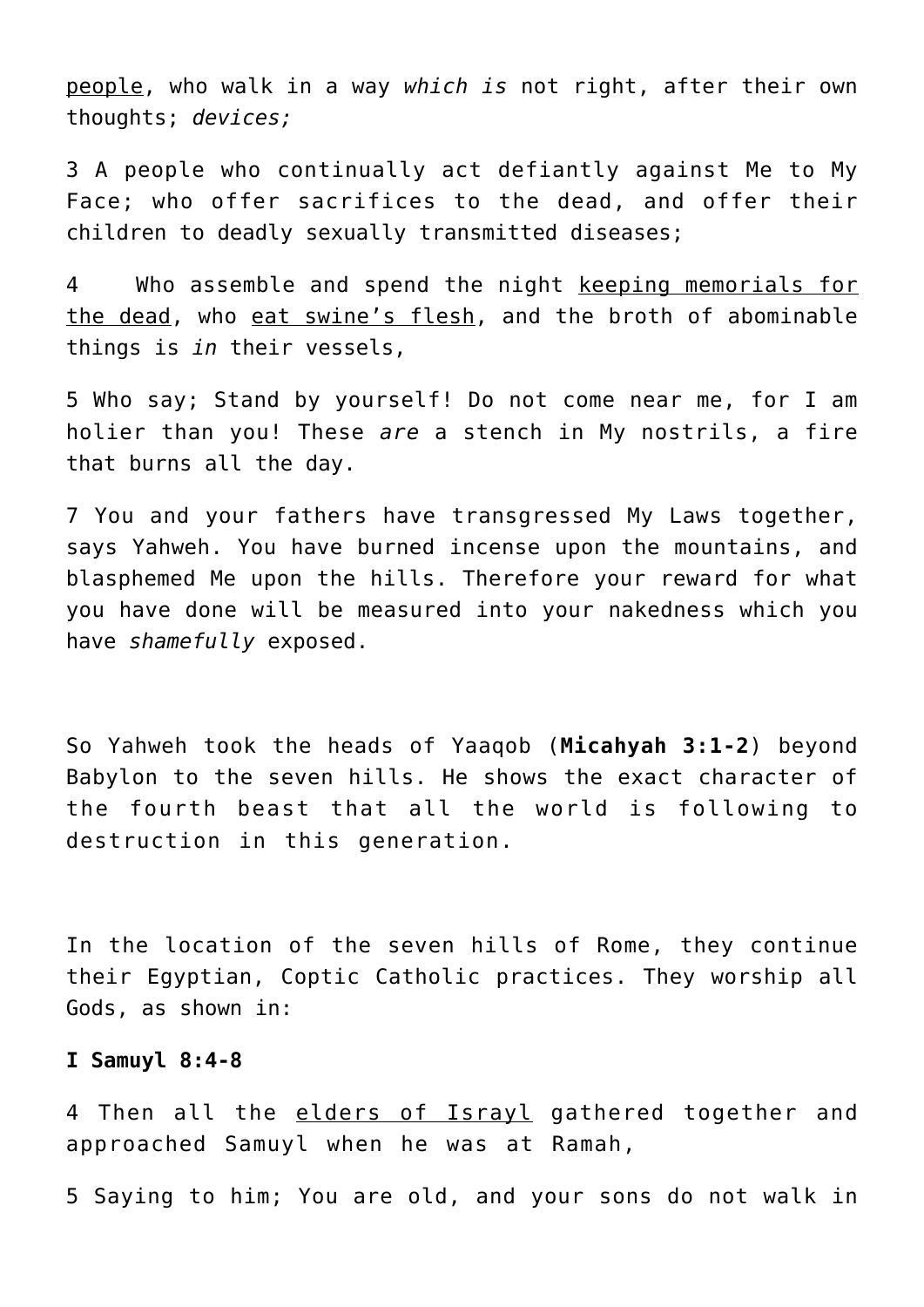your ways. Appoint us a king to judge us; just like all the *other* nations.

6 But these things displeased Samuyl, *especially* when they said; Give us a king to judge us. Then Samuyl prayed to Yahweh.

7 Yahweh answered Samuyl, and said: Listen to all the words the people speak to you, for they have not rejected you; they have rejected Me, that I should not reign over them.

8 Just as they have done to Me from the day I brought them out of Egypt, to this very day, they are now doing to you-they are forsaking Me in order to serve God(s); *elohim!*

#### **Acts 7:37-43**

37 This is that Mosheh, who said to the children of Israyl: Yahweh your Father will raise up for you a Prophet like me, from your brothers. Him you will hear.

38 This is he, who was among the called out ones in the wilderness with the malak who spoke to him on Mount Sinai; and *with* our fathers, who received the doctrine of life to give to us,

39 Whom our fathers would not obey, but *they* rejected *him.* So in their hearts they turned back to Egypt,

40 Saying to Aaron: Make us Gods (elohim) to go before us. As for this Mosheh who brought us up out of Egypt, we do not know what has become of him.

41 And they made an image of a calf in those days, and offered sacrifice to the God (el), and rejoiced in the works of their own hands.

42 Then Yahweh turned, and gave them up to worship the host of heaven, *just* as it is written in The Book of Yahweh: Was it to Me you brought sacrifices and offerings in the wilderness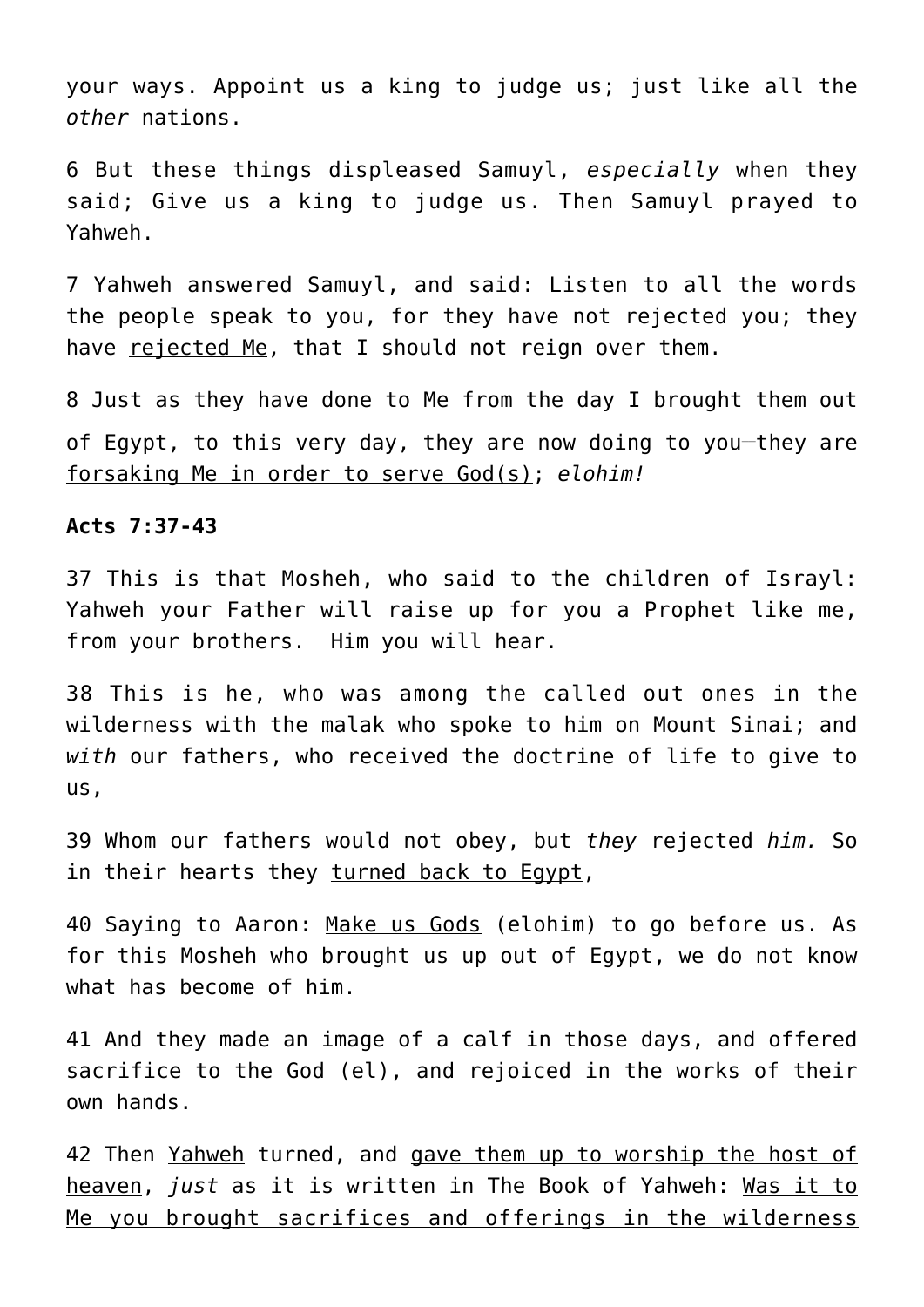## forty years, O house of Israyl?

43 No! *But* you have lifted up the *idolatrous* temple of Molech; *your God (el),* and Chiun your star-God (el); *Saturn,* the star of your God (el) which you made for yourselves. And I will carry you away beyond Babylon.

Did you see that in **verse 43**? Catholic means universal; they worship all Gods. They do not and will not obey the Savior's Words. In fact, they hate Yahshua, Father Yahweh and His Laws, as you saw in **Micahyah 3:1-2**. Now read:

#### **Yahchanan 15:22-23**

22 If I had not come and spoken to them, they would not have *had their* sins *revealed; but* now they have no cloak, *covering for,* their sins.

23 He who hates Me, also hates My Father.

## **Yahchanan 8:31-33**

31 Then Yahshua said to those Yahdaim who believed on Him: If you continue in My Doctrine, *then* you are truly My Disciples;

32 And you will know the Truth, and the Truth will make you free.

33 They answered Him; We are Abraham's descendants, and were never in bondage to any man. What do You mean by saying: You will be made free?

Did you get **verses 32-33**? The Catholic Church of the seven hills said the reason they will not use the Name Yahweh is because their fathers removed It out of respect for the Gods. These were the children of the twelve tribes of Israyl who came with Mosheh but never came out of the Coptic Catholic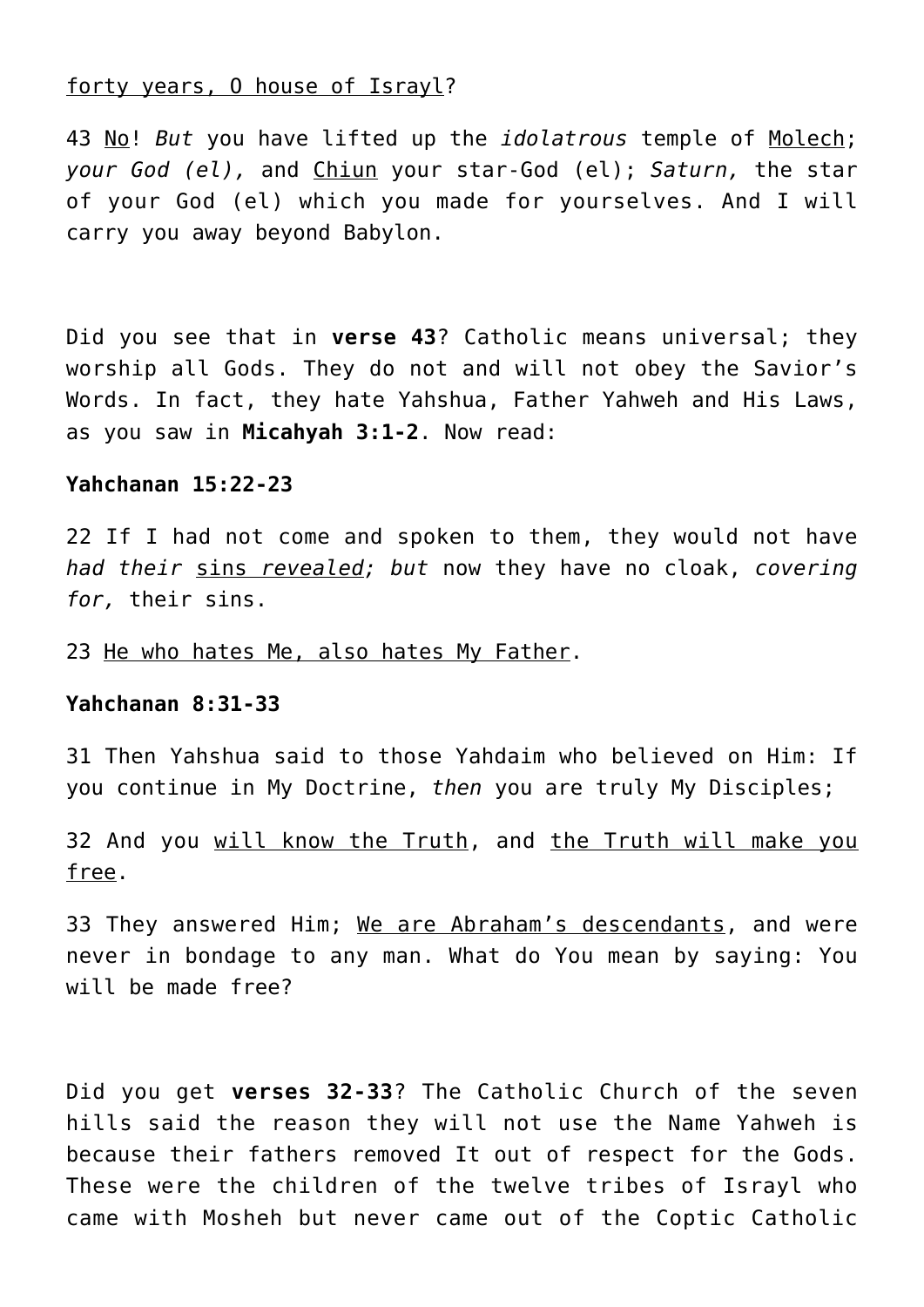Church and sin.

Notice **verse 34**.

#### **Yahchanan 8:34-37**

34 Yahshua answered them: Truly, truly, I say to you: Whoever commits *and* practices sin is the servant of sin.

35 He who serves; *worships, obeys,* the Gods (elohim) will not remain in The House of Yahweh forever; a son of Yahweh—a Righteous man or Saint—will remain *in The House of Yahweh* forever!

36 So, since *being* a son of Yahweh**\_\_**a Righteous man or Saint—*is what* makes you free, you will really be free *from the gods (elohim)!*

37 I know that you are Abraham's descendants; but you seek to kill Me, because My Word; *My Teachings pertaining to the Laws and the Prophets,* has no place in you.

If they had followed Yahshua's Teachings, that Truth (v 32) would have made them free from sin.

#### **Yahchanan 8:32**

And you will know the Truth, and the Truth will make you free.

#### **Romans 6:16**

Do you not know that to whom you yield yourselves as servants to obey, his servants you are whom you obey-whether of sin, *which leads* to death, or *of* obedience, *which leads* to Righteousness?

#### **Mattithyah 19:17**

But He said to him: Why do you question Me about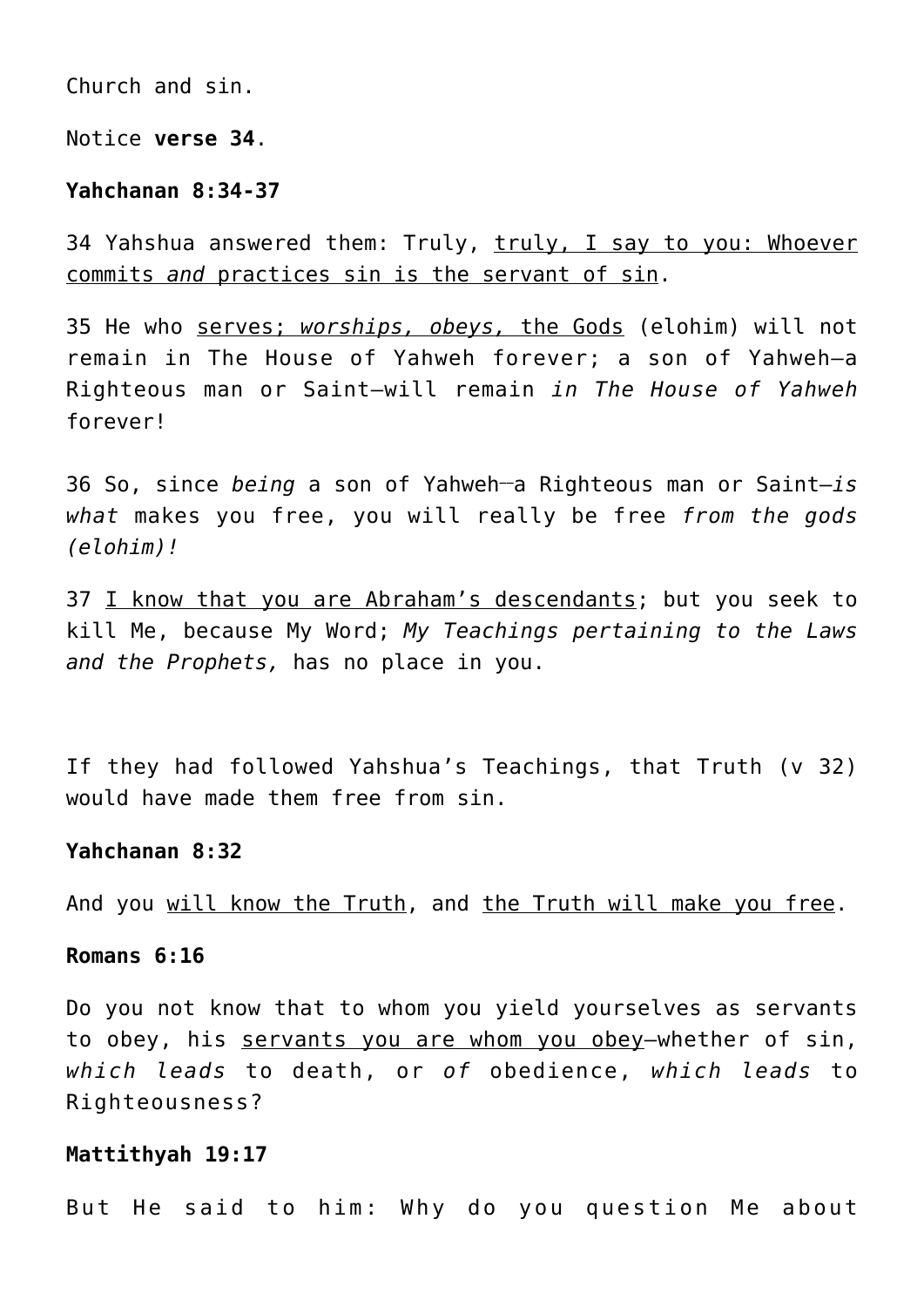Righteousness? There is only One Who is the Standard of Perfection, and He is Yahweh; so if you would enter into Life, keep the Laws of Yahweh.

#### **Revelation 22:12-14**

12 And behold, I come quickly, and My Reward *is* with Me, to give every man according as his work will be.

13 I am the First and the Last, the Beginning and the End.

14 Blessed *are* those who keep His Laws, that they may have right to the Tree of Life, and may enter in through the gates into the City.

They did kill Yahshua and eleven of Yahshua's twelve Disciples. Many of them were killed in Rome, where they were taken as captives. **Acts 7:42-43** show that the Pharisees, Sadducees, Essenes, and Herodians – Coptic Catholics – worshipped the Gods of Egypt and persecuted those who obeyed Yahweh's Laws of Righteousness.

The Savior said in:

# **Mattithyah 6:33**

But seek you first the Kingdom of Yahweh and His Righteousness, and all these things will be added to you.

## **Revelation 22:12-16**

12 And behold, I come quickly, and My Reward *is* with Me, to give every man according as his work will be.

13 I am the First and the Last, the Beginning and the End.

14 Blessed *are* those who keep His Laws, that they may have right to the Tree of Life, and may enter in through the gates into the City.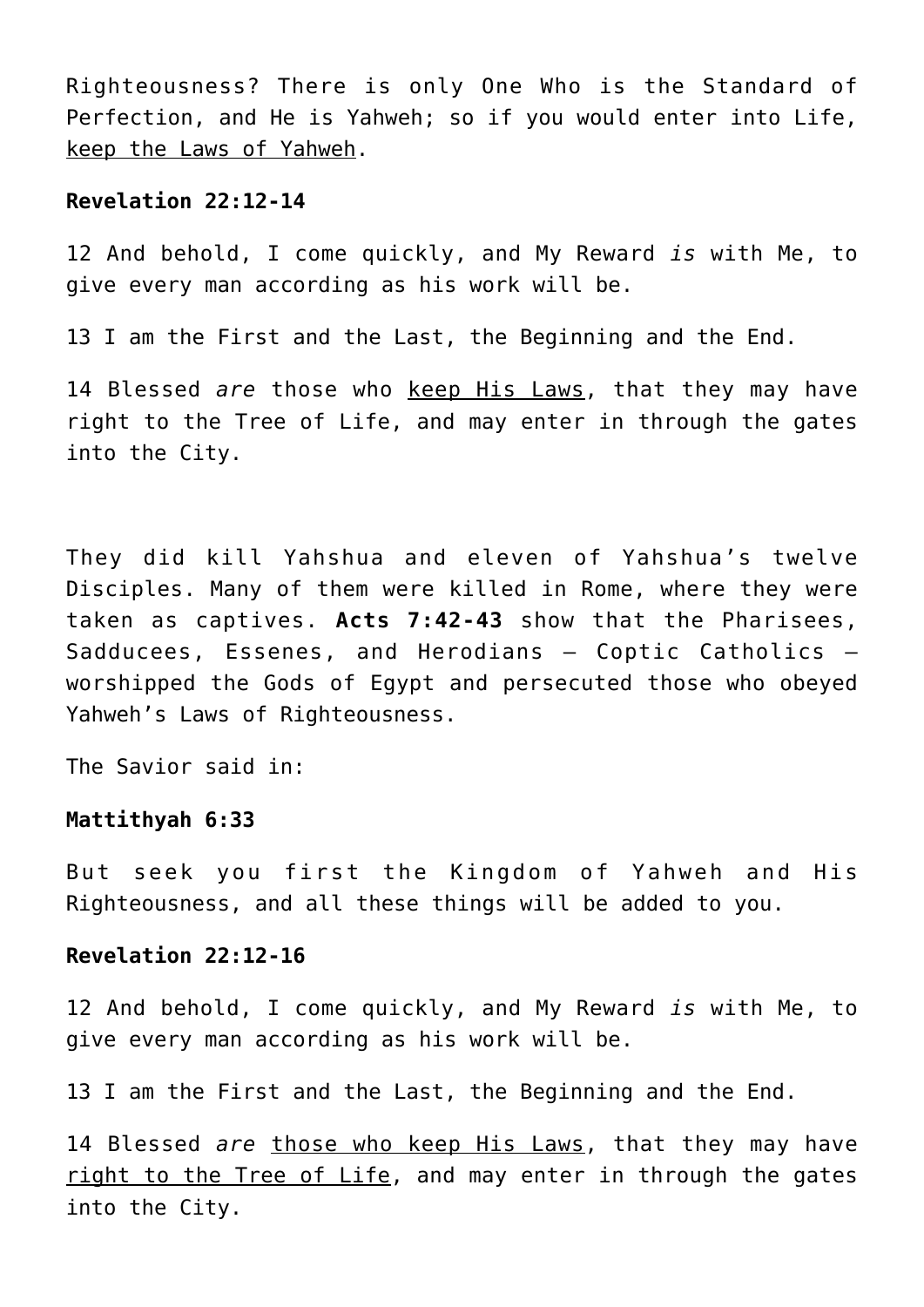15 For outside *are* dogs, and sorcerers, and whoremongers, and murderers, and worshipers of Gods (elohim) and everyone *who professes* to love, yet practices breaking the Laws.

16 I, Yahshua, have sent My Messenger to testify to you these things in the congregations of The House of Yahweh. I am the Root and the Offspring of David, *and* the Bright and Morning Star.

# **Mystery Babylon**

Yahweh reveals the secrets of mystery Babylon, meaning mystery of all the confusion. Babylon means confusion. The lie told about Rome from mythology is that Rome was founded by two children of the God family in heaven cast to earth by the Godfather to die. They were found by a she-wolf who let the boys suckle (nurse) from her. Romulus and Remus were their names; both mean mighty warrior. As the myth goes, one killed the other. The one left alive, presumably founded Rome.

Many fools believe that but will not believe the Great Wisdom shown in the Holy Scriptures. They are the same ones teaching their children about Santa and decking trees for December 25th, the birthday of the sun-God Baal/Lord. This is shown in:

# **Yeremyah 10:1-5**

1 Hear the word which Yahweh speaks concerning you, O house of Israyl.

2 This is what Yahweh says: Do not learn the way; *religious practices,* of the heathen; *unbelievers;* and do not be deceived by the signs of heaven; though the heathen are deceived by them.

3 For the *religious* customs of the peoples *are* vain;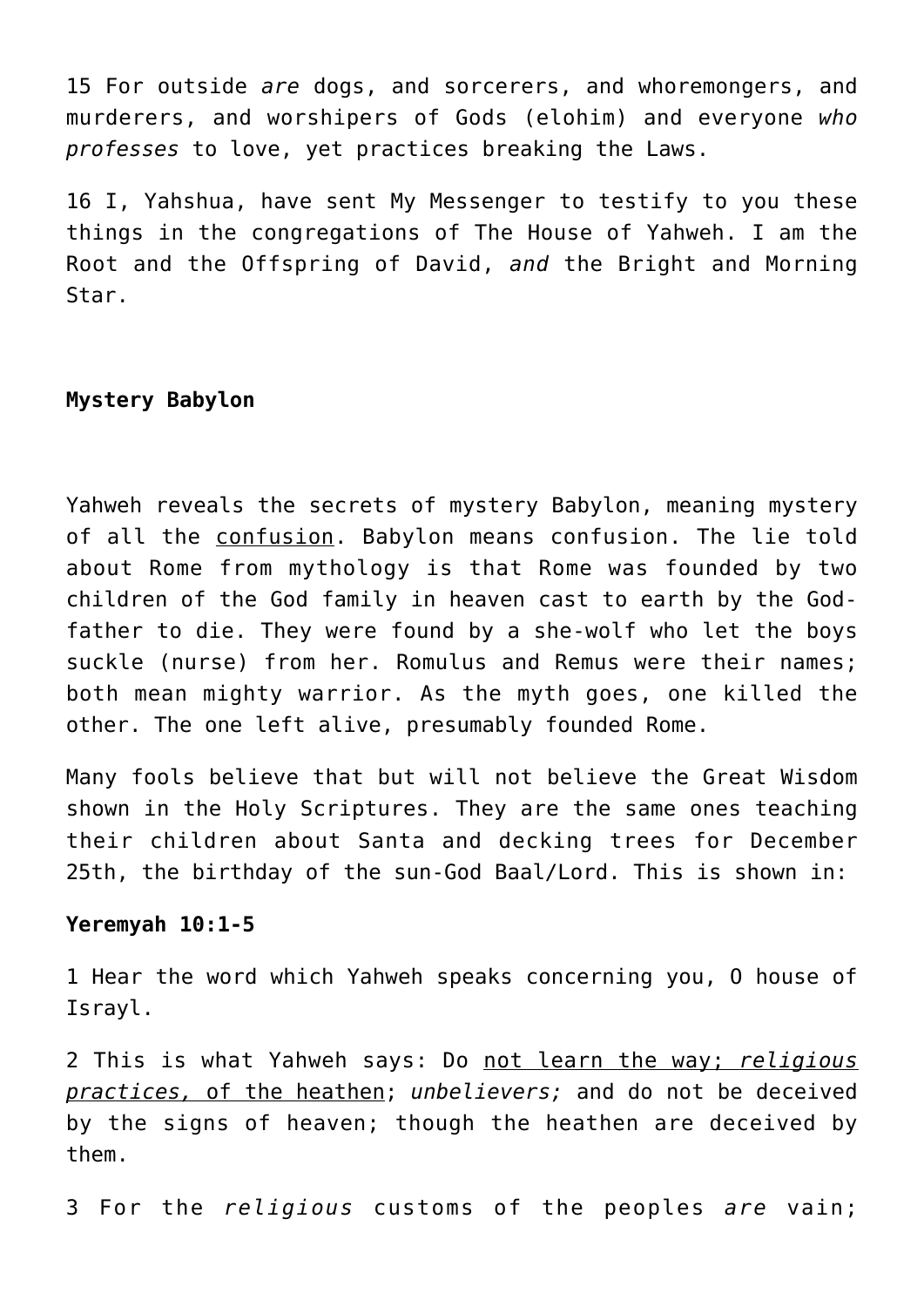*worthless!* For *one* cuts a tree out of the forest, the work of the hands of the workman, with the ax.

4 They decorate it with silver and with gold; they fasten it with nails and with hammers, so that it will not move; *topple over.*

5 They *are* upright, like a palm tree, but they cannot speak; they must be carried, because they cannot go *by themselves.* Do not give them reverence! They cannot do evil, nor *is it* in them to do Righteousness!

This same religious system worships the dead on Halloween.

## **Isayah 65:2-5, 7**

2 I have spread out My Hands all the day to a rebellious people, who walk in a way *which is* not right, after their own thoughts; *devices;*

3 A people who continually act defiantly against Me to My Face; who offer sacrifices to the dead, and offer their children to deadly sexually transmitted diseases;

4 Who assemble and spend the night keeping memorials for the dead, who eat swine's flesh, and the broth of abominable things is *in* their vessels,

5 Who say; Stand by yourself! Do not come near me, for I am holier than you! These *are* a stench in My nostrils, a fire that burns all the day.

7 You and your fathers have transgressed My Laws together, says Yahweh. You have burned incense upon the mountains, and blasphemed Me upon the hills. Therefore your reward for what you have done will be measured into your nakedness which you have *shamefully* exposed.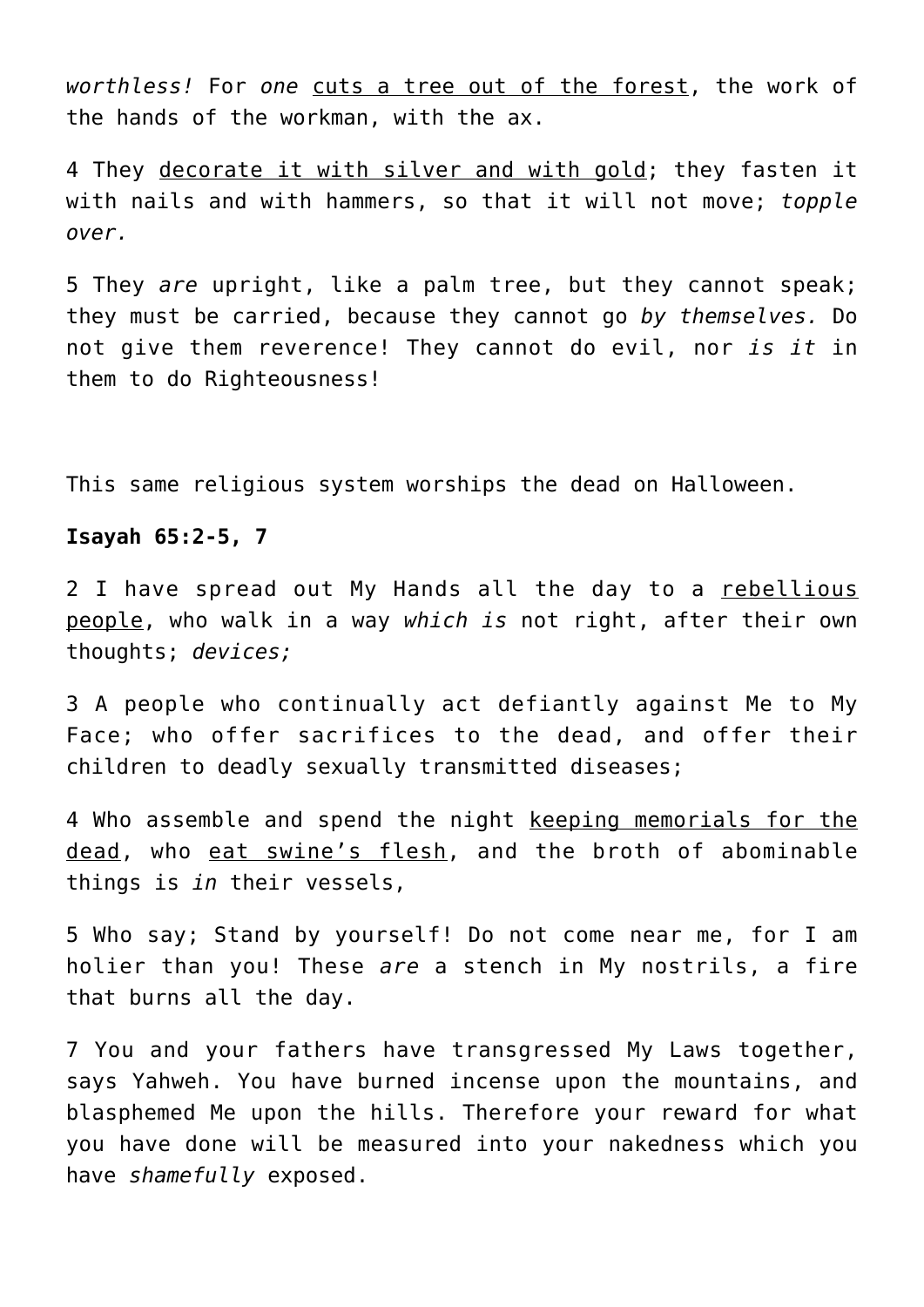They also worship the Easter Goddess in the celebration of Easter each year. This is another lie to deceive. This was being done in Egypt, in Israyl and from Rome. It has now gone to all nations.

Now read what the Roman Catholic Church plans to bring next to an already sinful world.

Yahweh said He would carry them beyond Babylon (**Acts 7:43**). You will see the next prophesied location, beyond Babylon, to be seven hills. You will see in **Revelation 17:5**, mystery Babylon and her abominations with her.

## **Revelation 17:1-18**

1 And there came one of the seven malakim who had the seven bowls, and talked with me, saying to me: Come, I will show you the sentence of the great whore that sits upon many waters,

2 With whom the kings of the earth have committed fornication; *practiced idolatry: Godworship (the worship of elohim),* and the inhabitants of the earth have been made drunk with the wine of her fornication.

3 So he carried me away in the Spirit into the *midst of* Godworshipers (worshipers of Elohim); and I saw a woman sitting on a scarlet colored beast, full of names of blasphemy, having seven heads and ten horns.

4 And the woman was arrayed in purple and scarlet color, and decked with gold, and precious stones, and pearls, having a golden cup in her hand full of abominations and filthiness of her fornication.

5 And upon her head *was* a name written: Mystery Babylon the great, the mother of the harlots and of the abominations of the earth.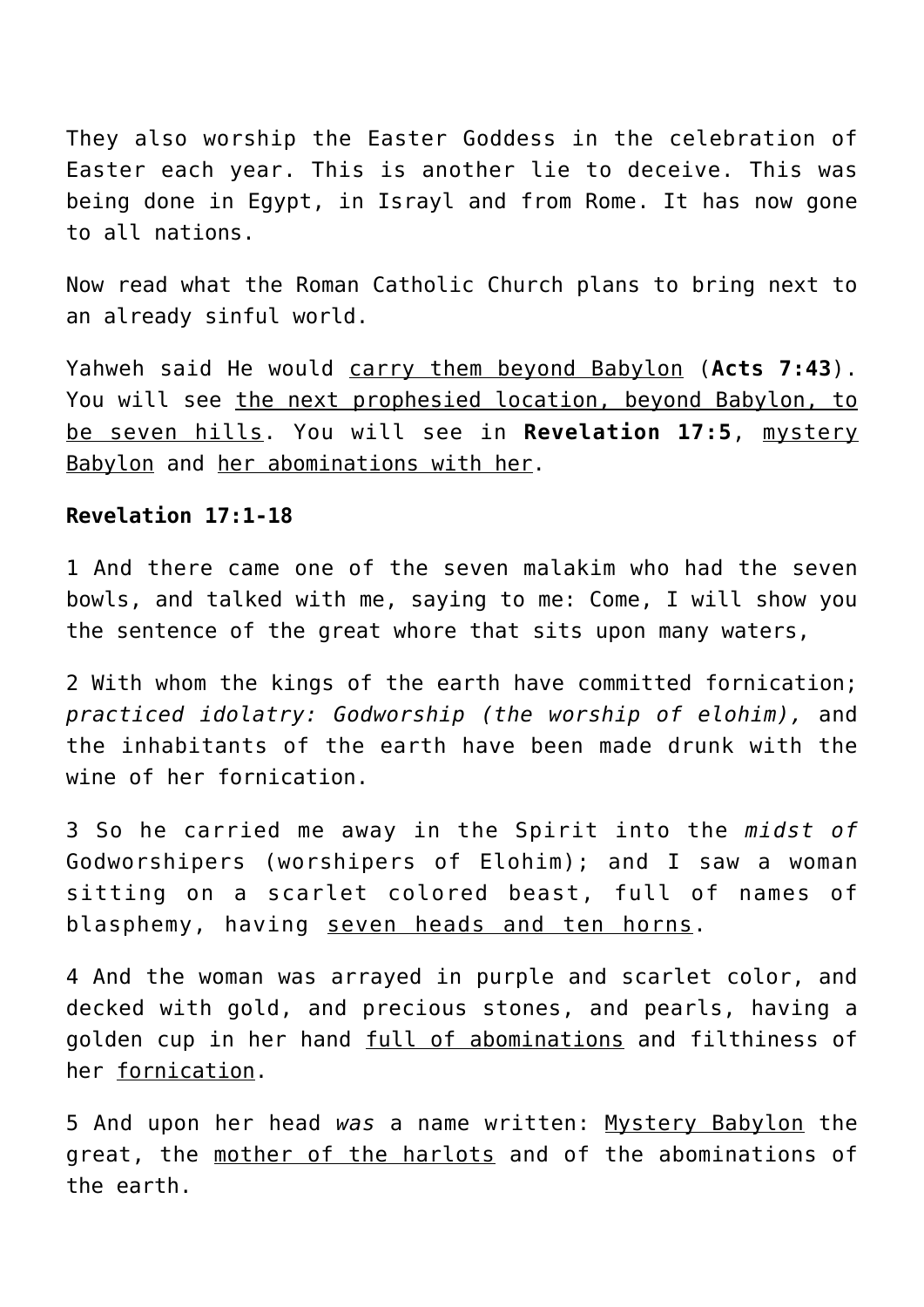6 And I saw the woman drunk with the blood of the Saints, and with the blood of the martyrs of Yahshua. And when I saw her, I wondered with great astonishment.

7 And the malak said to me: Why are you astonished? I will tell you the mystery of the woman, and of the beast that carries her, which has the seven heads and ten horns.

8 The beast that you saw was, and is not, and will ascend out of the bottomless pit, and go into perdition. And those who dwell on the earth will wonder—whose names were not written in The Book of Life from the foundation of the world—when they see the beast that was, and is not, and yet is.

9 And here is the mind which has wisdom: The seven heads are seven mountains on which the woman sits.

10 And there are seven kings: Five have fallen, and one is, *and* the other has not yet come; and when he comes, he must continue a short time.

11 And the beast that was, and is not, indeed he is the eighth, and is of the seven, and is going into perdition.

12 And the ten horns which you saw are ten kings, which as yet have not received a kingdom; but receive authority as kings one hour with the beast.

13 These have one purpose and they give their power and authority to the beast.

14 These will make war with the Lamb, but the Lamb will overcome them; for He is the Ruler of rulers and King of kings; and those who are with Him *are* called, and chosen, and faithful.

15 And he said to me: The waters which you saw, where the whore sits, are peoples, and multitudes, and nations, and languages.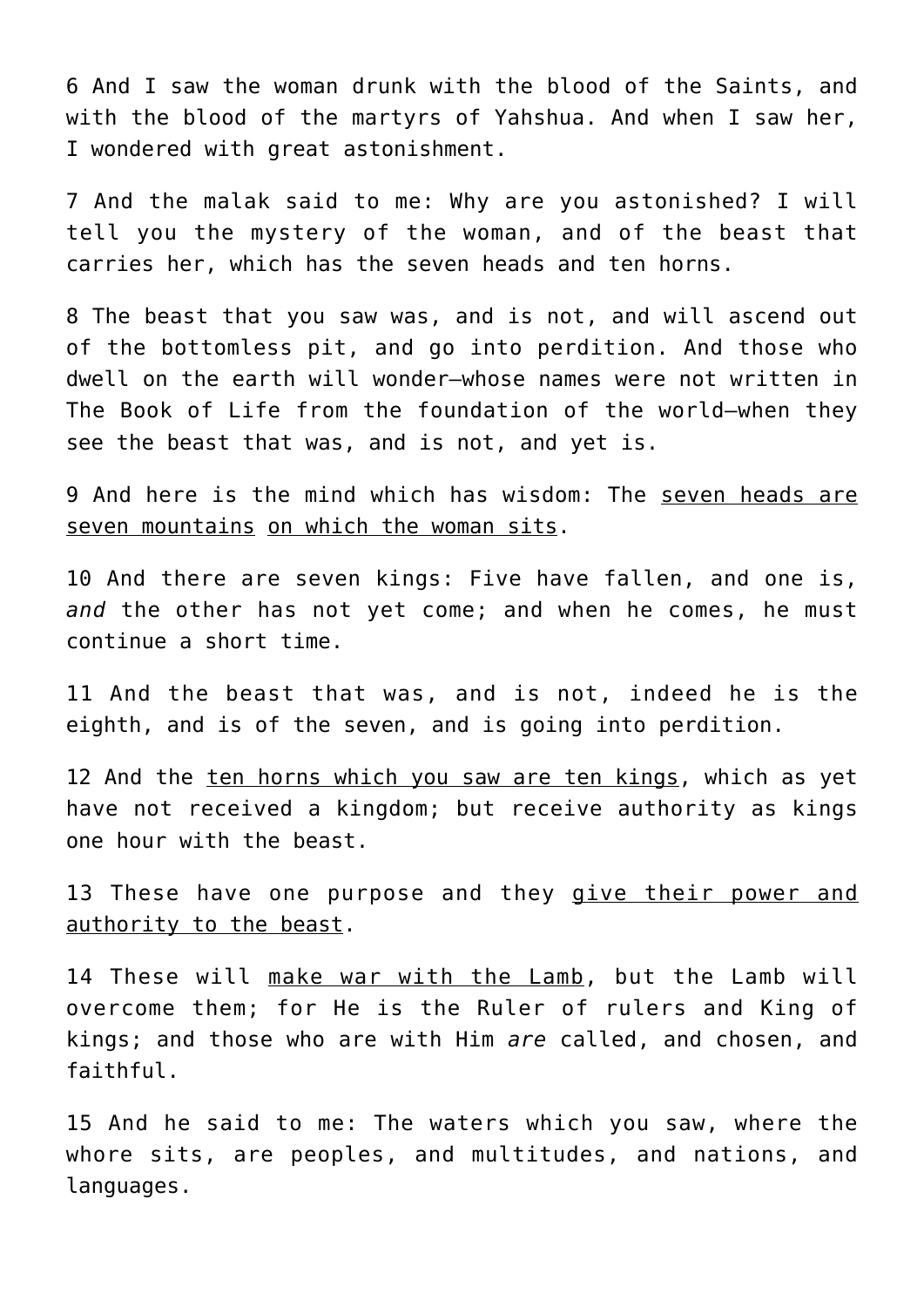16 And the ten horns which you saw upon the beast, these will hate the whore, and will make her desolate and naked, and will eat her flesh, and burn her with fire.

17 But the Gods have put in their hearts to perform their will; and to agree, and give their kingdom to the beast, until the Words; P*rophecies,* of Yahweh will be fulfilled.

18 And the woman whom you saw, is that great city which reigns over the kings of the earth.

The woman in **verse 18** is that great city that reigns over the kings of the earth with her Babel (**Genesis 10:10**). **Babel** means *confusion*. This confusion is shown with her in the beginning and is still used today in her leadership of the kings of the earth.

In **verse 5**, we see Babylon – confusion – and abominations – sickness, disease, such as cancer, STDs, etc. – from her teaching of fornication (**verse 4**).

Read first what Yahweh inspired Daniyl to write concerning the fourth beast.

# **Daniyl 7:7**

After this I saw in the night visions, and behold, a fourth beast, dreadful and terrible, and exceedingly strong; and it had great iron teeth; it devoured and broke in pieces, then trampled the residue with its feet. It *was* different from all the beasts that were before it; and it had ten horns.

**Daniyl Chapter 7** is fully explained in *The Mark of the Beast,* Volume 1. Daniyl's Prophecies were written between the years 607-534 BY. I wrote *The Mark of the Beast* in the 1970s. Reading those books is like reading today's news because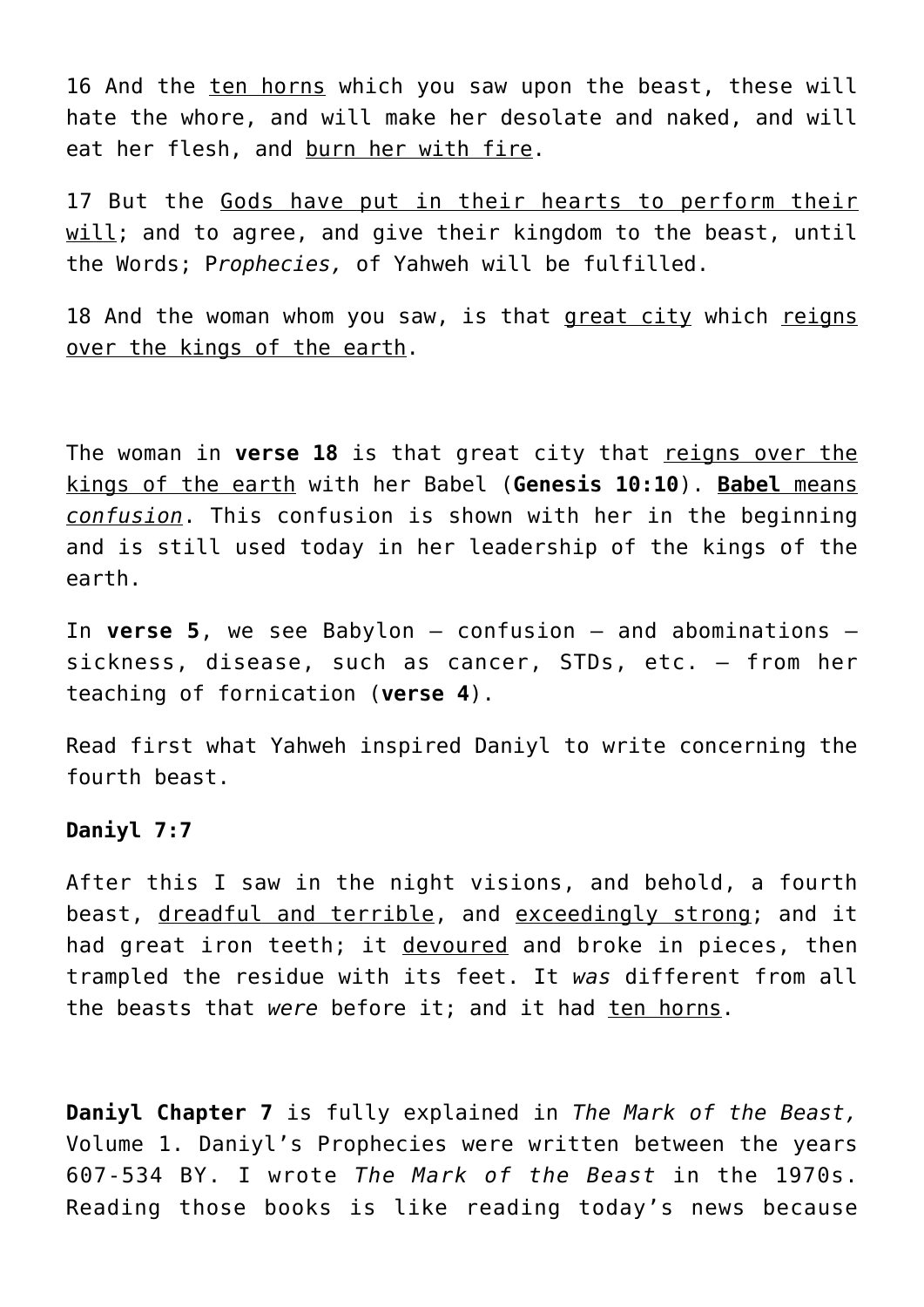Yahweh describes, so well, world events before they take place.

Daniyl wrote about the seven-year peace agreement, in **Daniyl 9:24**, around 538 BY. I wrote about this peace plan in 1976, having been shown by Yahweh that it would be fulfilled in my generation that started with my birth in 1934.

In *Birth of the Nuclear Baby,* I showed Prophecy revealing the exact date nuclear wars would start, then stop, being held back. That date was September 12, 2006. Now, we send a newsletter with each book showing plans of a nuclear first strike on a nuclear storage facility on the bank of the great Euphrates River that was called off by one general, whom history says single-handedly stopped the war. Of course, the holding back of that war was according to the Prophecy found in the **Book of Revelation**, which was written around 96 AY.

#### **Revelation 7:1-3**

1 And after these things I saw four messengers standing on the four corners of the earth, holding the four winds of the earth, so that the wind should not blow on the earth, nor on the sea, nor on any tree.

2 And I saw another Malak ascending from the east, having the Seal of the Living Father; and he cried with a loud voice to the four messengers, to whom it was given to hurt the earth and the sea,

3 Saying: Hurt not the earth, neither the sea, nor the trees, until we have sealed the servants of our Father in their foreheads.

The sealing seen in **verse 3** is taking place at this time. It's a result of the Way of Yahweh being taught to all nations by the Seventh Work of Yahweh in this generation, which is also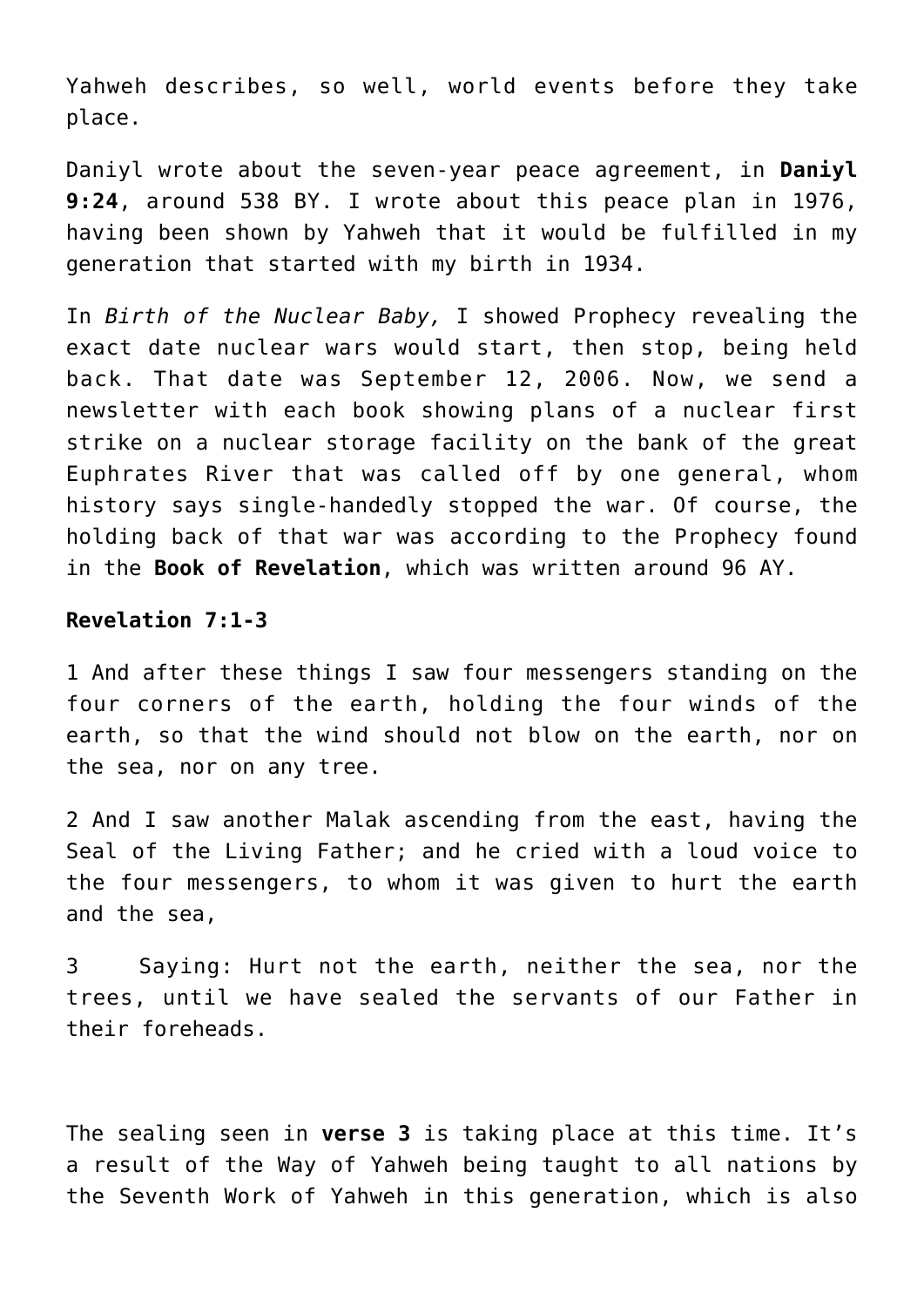according to Prophecy. Compare the following Scriptures, from *The Book of Yahweh,* prophesied to be made available in this generation, which started in 1934, showing the Work of two men Yahweh called the Two Witnesses.

### **Revelation 11:1-4**

1 And there was given me a reed like a measuring rod. And the Malak stood, saying: Rise, and measure the temple of Yahweh, and the altar, and its confines;

2 But the court which is outside the temple leave out, and measure it not; for it is given to the Gentiles. And the holy city they will tread under foot three and one-half years.

3 And I will give to My Two Witnesses to perform their Prophetic offices, and they will foretell events about the one thousand two hundred and sixty days, those cast about with darkness.

4 These are the two Olive Trees, and the Two Lamps *of the Seven Lamp Lampstand,* ministering for the Father in the earth.

Yahshua Messiah spoke of this Work. In fact, He is shown to be High Priest over this prophesied Work. Yahweh foretold of His every Work. He showed the One Sent for each Work and what each Work would accomplish to fulfill the overall Plan of Yahweh.

## **Yahchanan 1:1-3**

1 In the beginning was the Plan of Yahweh, and the Plan was with Yahweh, and the Plan was Yahweh's.

2 The same *Plan* was in the beginning with Yahweh.

3 All things were done according to it, and without it nothing was done, that was done.

#### **Amosyah 3:7**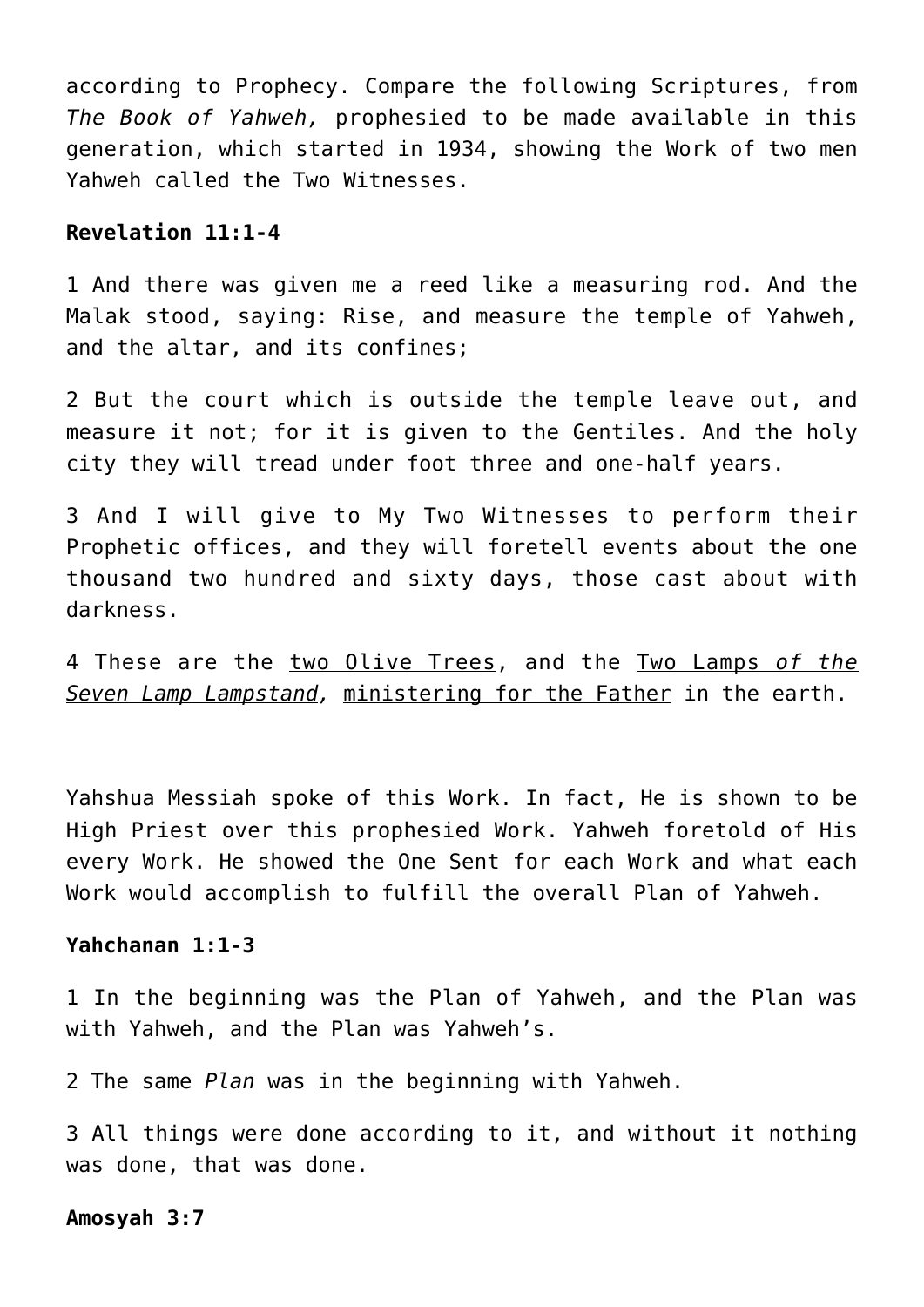Most assuredly Father Yahweh will have no work, other than the Work that He has prophesied *in advance* by His Servants the Prophets.

The Plan of Yahweh for this generation is shown to be a generation when knowledge would be increased, and mankind would prove they still follow Satan in being evil like the Gods by rejecting Yahweh, His Righteousness, and Yahshua Messiah, Who is High Priest over The House of Yahweh teaching Yahweh's Righteousness.

#### **Hebrews 10:21**

And *having* a High Priest over The House of Yahweh:

What is the High Priest over The House of Yahweh teaching?

## **Hebrews 10:16**

This is the Covenant that I will renew with them after those days, says Yahweh: I will put My Laws into their hearts, and in their minds I will write them;

That is the same thing The House of Yahweh was prophesied to teach in this generation of the increase in knowledge and the nuclear bomb, both of which started in the year 1934 A.Y.

#### **Isayah 2:2-4**

2 It will come to pass in the Last Days, *that* the mountain; *promotion,* of The House of Yahweh will be established in the chief of the nations, and will be raised above all congregations; and all nations will *eventually* flow to it.

3 And many people will go and say; Come, and let us go up to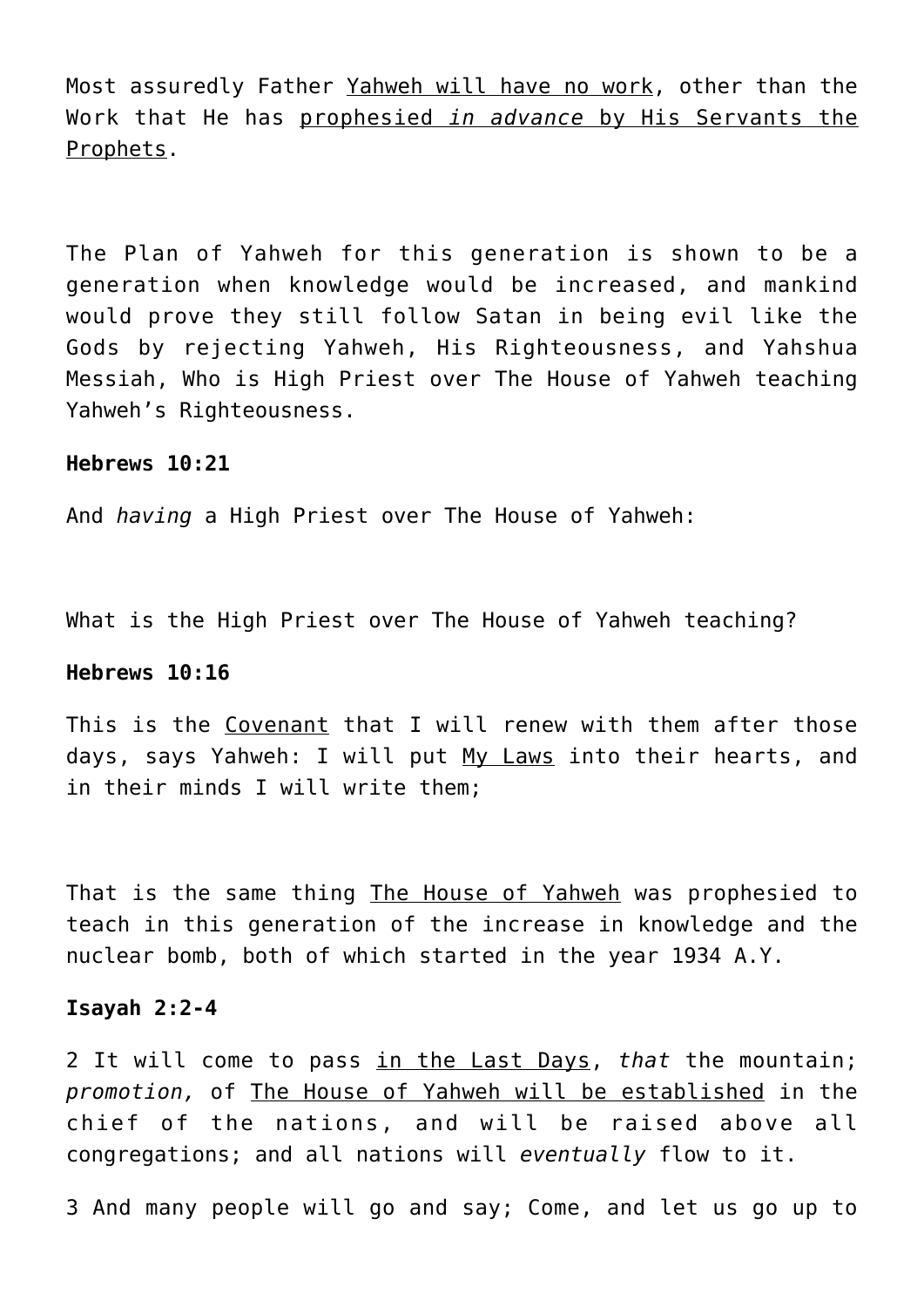the mountain of Yahweh, to the House of the Father of Yaaqob, and He will teach us of His Ways, and we will walk in His Paths. For the Laws will depart from Zion, and the Word of Yahweh *will depart* from Yerusalem.

4 He will judge among the nations, and will rebuke many people; they will beat their swords into plowshares, and their spears into pruninghooks; nation will not lift up sword against nation, neither will they learn war anymore.

# **Micahyah 4:1-3**

1 But in the Last Days it will come to pass *that* the mountain; *promotion,* of The House of Yahweh will be established in the chief of the nations. It will be raised above all congregations; and all peoples will *eventually* flow to it.

2 And many people will go and say; Come, and let us go up to the mountain; *uplifting,* of Yahweh, and to the House of the Father of Yaaqob, and He will teach us of His Ways, and we will walk in His Paths. Because the Laws will depart from Zion, and the Word of Yahweh from Yerusalem.

3 And He will judge between many people, and rebuke strong nations afar off; and they will beat their swords into plowshares, and their spears into pruninghooks. Nation will not lift up sword against nation, nor will they learn war anymore.

Remember, Yahshua Messiah, Who was sacrificed by the Coptic Catholics when they called themselves Pharisees, Sadducees, Essenes, and Herodians, is now High Priest over The House of Yahweh, and He is sending His Messenger to teach.

## **Revelation 22:12-16**

12 And behold, I come quickly, and My Reward *is* with Me, to give every man according as his work will be.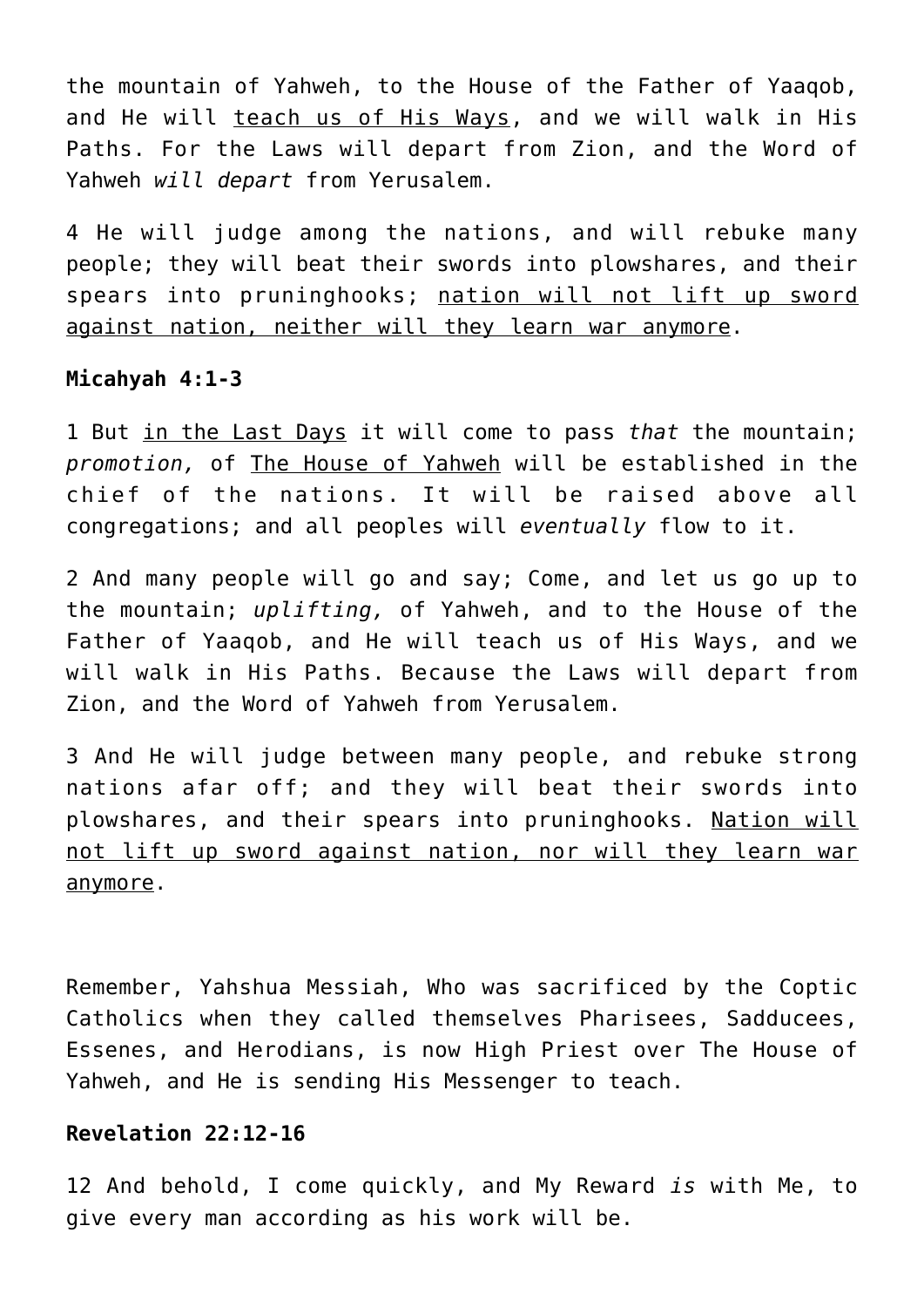13 I am the First and the Last, the Beginning and the End.

14 Blessed *are* those who keep His Laws, that they may have right to the Tree of Life, and may enter in through the gates into the City.

15 For outside *are* dogs, and sorcerers, and whoremongers, and murderers, and worshipers of Gods (elohim) and everyone *who professes* to love, yet practices breaking the Laws.

16 I, Yahshua, have sent My Messenger to testify to you these things in the congregations of The House of Yahweh. I am the Root and the Offspring of David, *and* the Bright and Morning Star.

Read again **verse 14**.

#### **Revelation 22:14**

Blessed *are* those who keep His Laws, that they may have right to the Tree of Life, and may enter in through the gates into the City.

Compare:

#### **Hebrews 10:21, 16**

21 And *having* a High Priest over The House of Yahweh:

16 This is the Covenant that I will renew with them after those days, says Yahweh: I will put My Laws into their hearts, and in their minds I will write them;

The ten kings will make war; that is, nuclear war, in this generation in an attempt to stop the Lamb and His House – The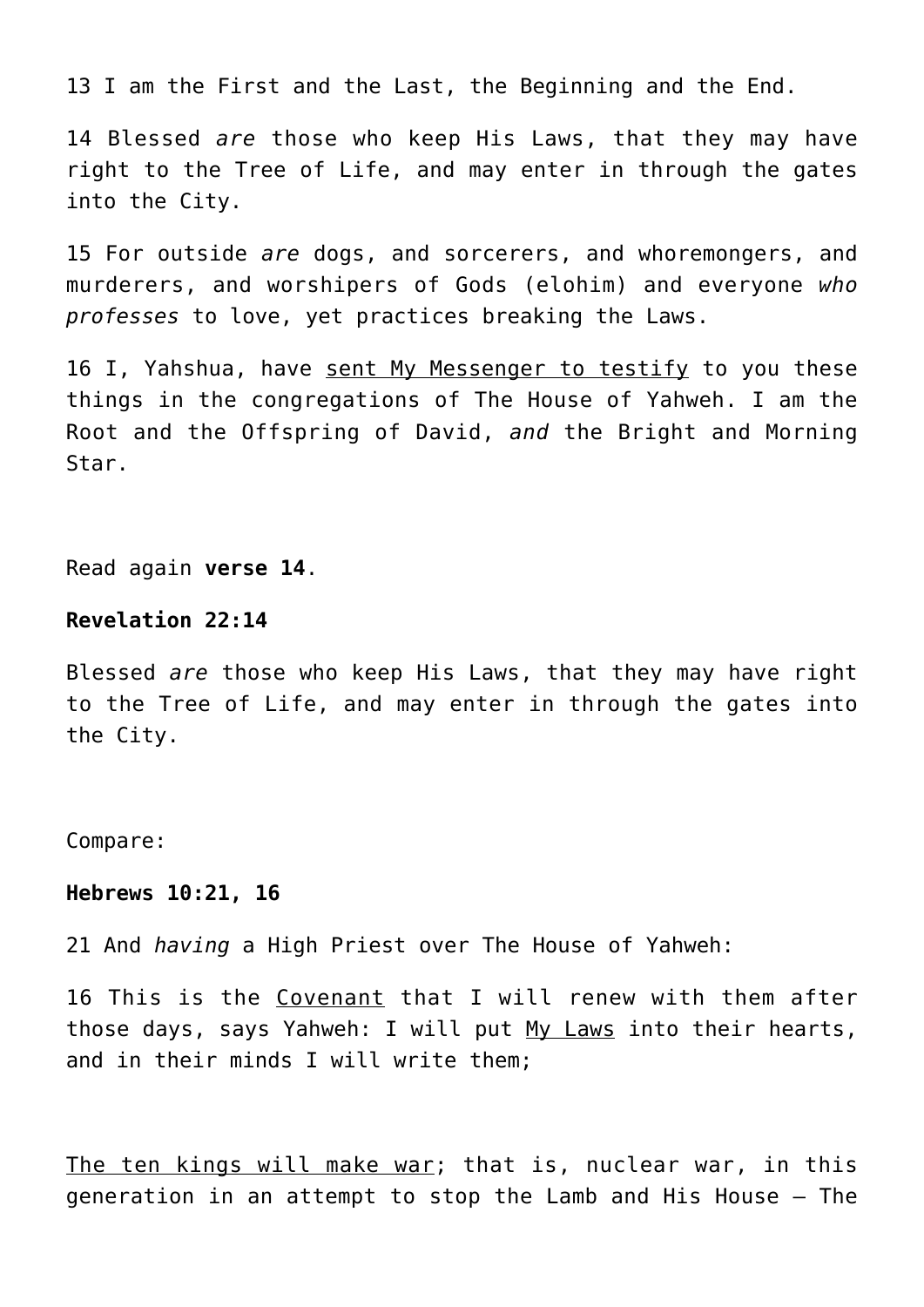House of Yahweh.

#### **Nuclear War**

One must have nuclear bombs to have nuclear war. Up until 1934, we had no nuclear bombs. I was born in 1934 and started public school in 1940. The schools that I attended did not even have electricity or inside plumbing, which meant there was no running water. Everyone used outhouses (outside toilets). Television wasn't invented until the 1940s. There were still many homes in the 1950s using outside toilets.

### **Yahweh said Knowledge Would be Increased**

The increase in knowledge started in the same year that Yahweh's last Witness was born. Remember, the Two Witnesses are brothers of the same womb, whom Yahweh named, although the two brothers did not know, at the time, it was Yahweh.

## **Isayah 44:1-8**

1 Yet now hear, 0 Yaaqob My Servant, and Yisrayl whom I have chosen,

2 This is what Yahweh says, Who made you and formed you from the womb, Who will help you: Do not be afraid, Yaaqob My Servant and Yeshurun; *Beloved Yisrayl,* whom I have appointed.

3 For I will pour water upon him who is thirsty, and floods upon the dry ground; I will pour out My Spirit upon your seed, and My Blessing upon your offspring.

4 They will spring up among the grass, as willows by the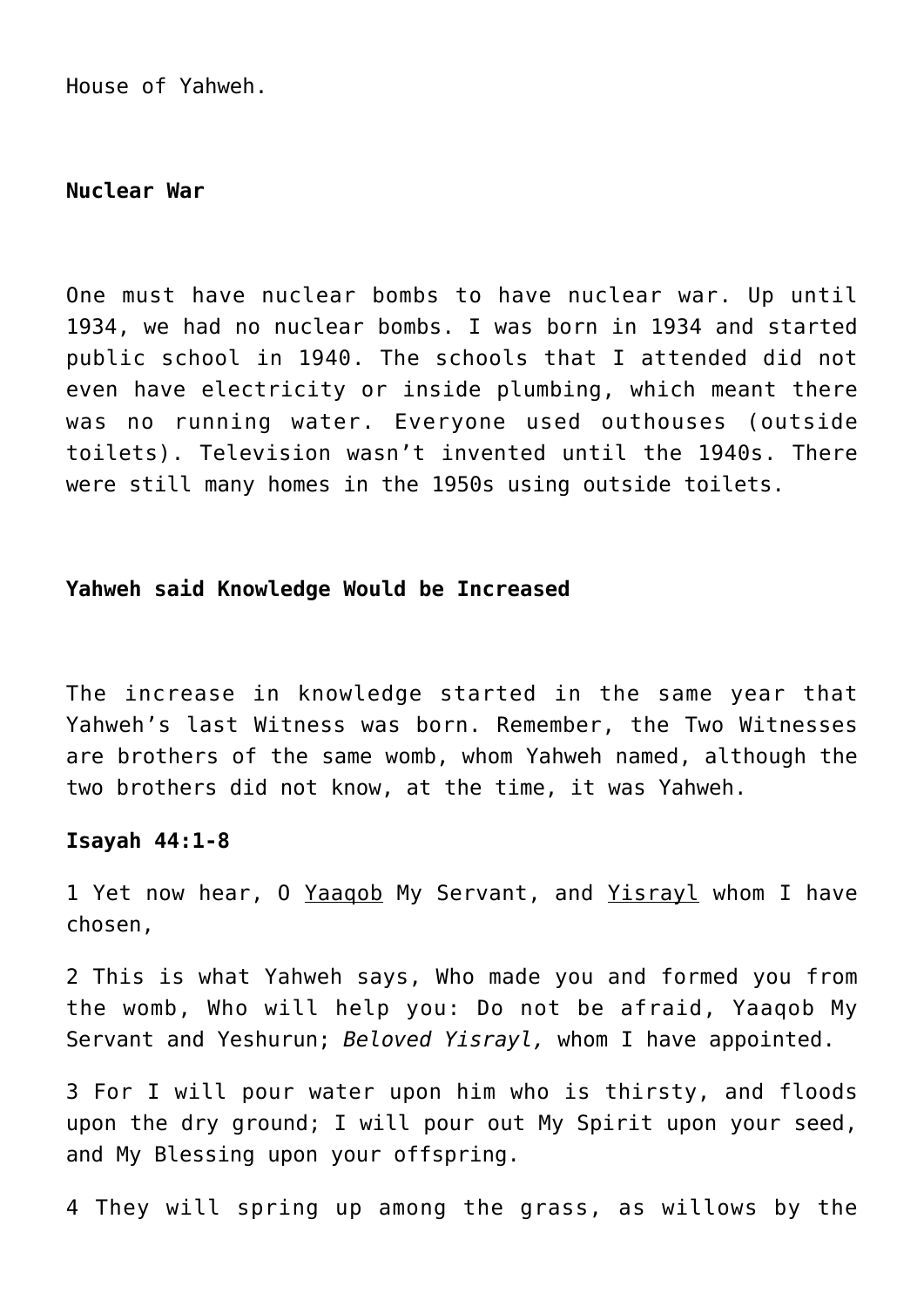watercourses.

5 One will say; I belong to Yahweh, and the same will call himself with the name of Yaaqob. The other will subscribe with his hand, and write; I belong to Yahweh, and surname himself with the name of Yisrayl.

6 This is what Yahweh, the King of Israyl, and Redeemer, Yahweh our Father, says: I *am* the First, and I *am* the Last, and except for Me *there is* no source of power!

7 And Who, as I, will foretell, and set it in order for Me, since I appointed the ancient people? And the things which are coming, and will come, let them foretell them.

8 Do not fear, nor be afraid. Have I not told you from that time, and have declared; You *are* My Witnesses! Is there a source of power except Me? Truly, *there is* no *other* Rock; I know not *one.*

The Two Witnesses are the only Priests on earth who have brought out that Scriptural fact in **verse 8**. The Gods have no power, only Yahweh.

Read what took place between Yahweh and the Coptic Catholic Gods. Coptic means Egypt. Catholic means universal – they worship all Gods, like they have taught the kings (religions) of the earth from the seven hills of Rome.

The Two Witnesses – The House of Yahweh are the only ones bringing out this Scriptural Truth in this generation that started in 1934.

Compare:

# **Revelation 11:1-4**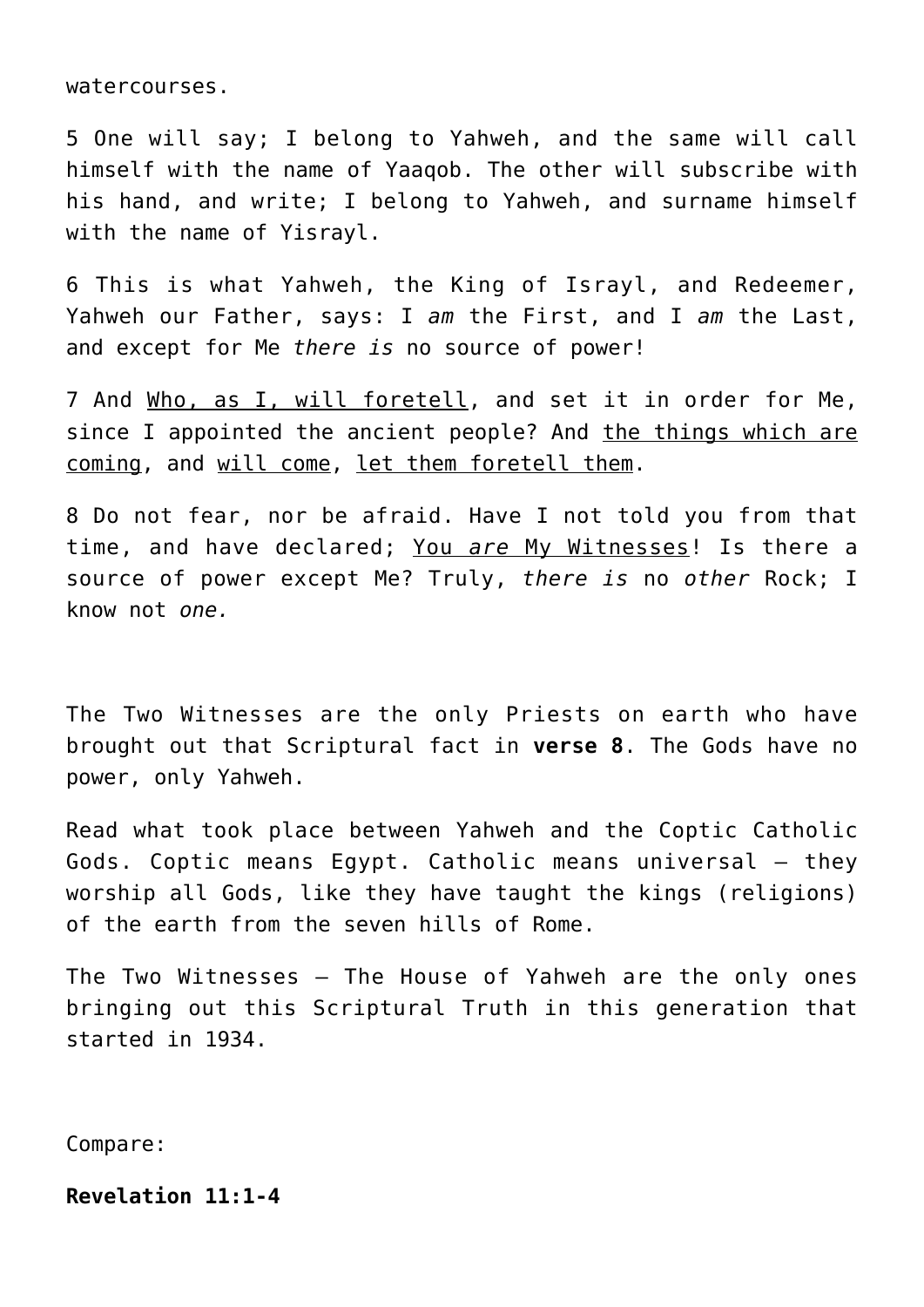1 And there was given me a reed like a measuring rod. And the Malak stood, saying: Rise, and measure the temple of Yahweh, and the altar, and its confines;

2 But the court which is outside the temple leave out, and measure it not; for it is given to the Gentiles. And the holy city they will tread under foot three and one-half years.

3 And I will give to My Two Witnesses to perform their Prophetic offices, and they will foretell events (remember Isa 44:7; they, the Two Witnesses, foretell events for Yahweh) about the one thousand two hundred and sixty days, those cast about with darkness (in this generation-Matt. 24:33-34).

4 These are the two Olive Trees, and the Two Lamps *of the Seven Lamp Lampstand,* ministering for the Father in the earth.

Compare:

#### **Zecharyah 6:11-13**

11 Take the silver and gold and make crowns, and set *them* upon the head of Yahshua son of Yahweh, the High Priest.

12 Speak to him, and say; This is what Yahweh our Father says: Behold, the Man Whose Name is the BRANCH! For He will branch out from His place, and He will build The House of Yahweh!

13 Yes, He will build The House of Yahweh. He will bear glory, and will sit and rule on His throne. He will be a Priest upon His throne; and the counsel of peace will be between them both.

Between them both – between the one who established the House of Yahweh and Yahshua, the High Priest over The House of Yahweh.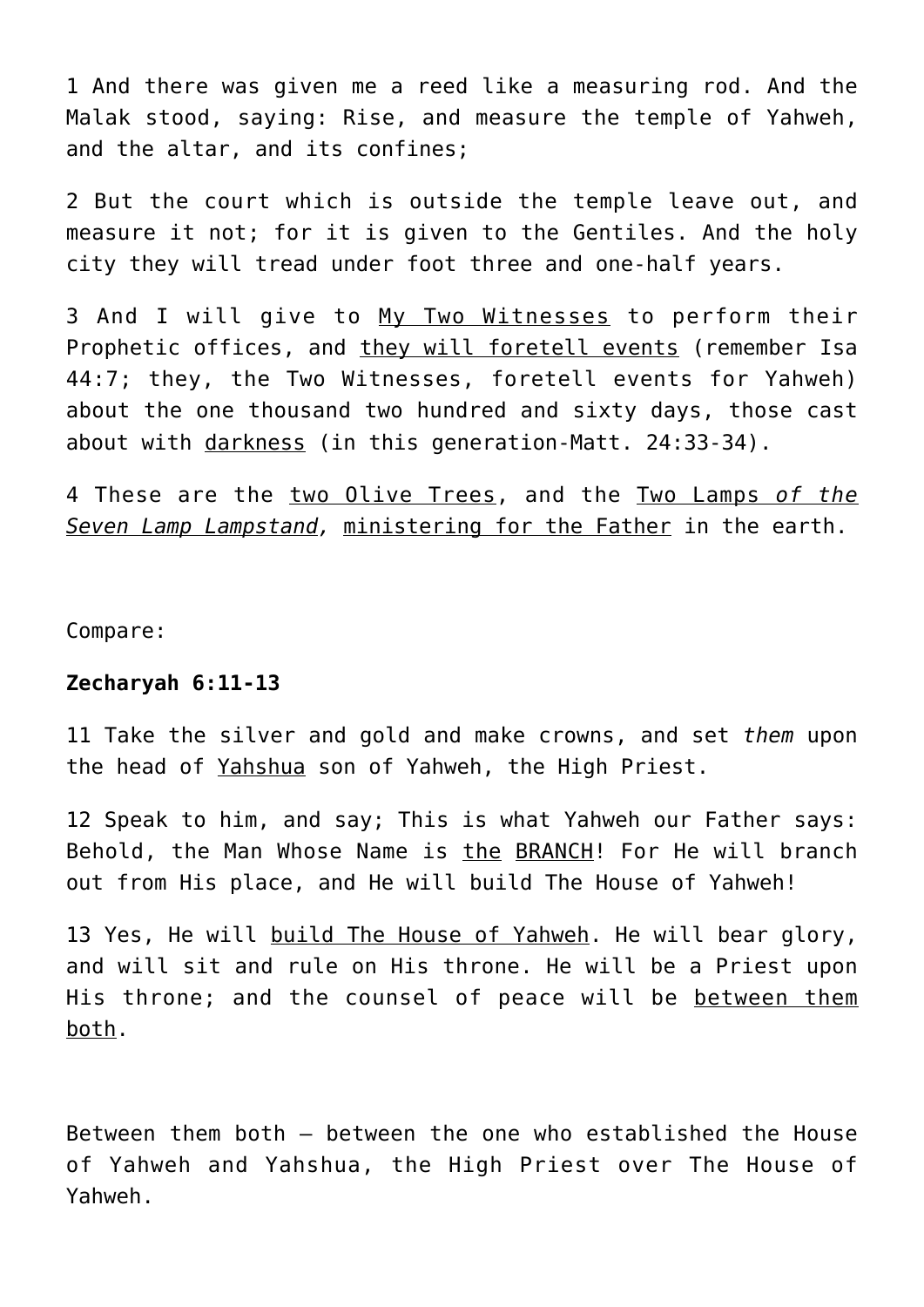### **Hebrews 10:21**

And *having* a High Priest over The House of Yahweh:

It would be well worth your while to go to yahweh.com and search the *Yisrayl Hawkins Says* program to read all about the Two Witnesses.

Compare:

#### **Mattithyah 16:18**

And I also say to you who are Kepha: That upon this Rock, YAHWEH UNITY; I will build this house; *family: The House of Yahweh,* and the gates of sheol (hell) will not prevail against it.

Yahshua Messiah's Name was replaced in all the renditions of *The Book of Yahweh*.

#### **Isayah 34:16**

Search out The Book of Yahweh, and read. Not one of these will be neglected. For it is written: Yahweh is their Shepherd; they shall not want; for His Mouth has commanded it, and His Spirit has gathered them.

Yahshua means Yahweh will save His People from their sins. Yahshua sent me, Yahweh's Branch (Zech. 6:12), the one who established The House of Yahweh in the Last Days, to testify to you these things. This is written in the very last book in your bible.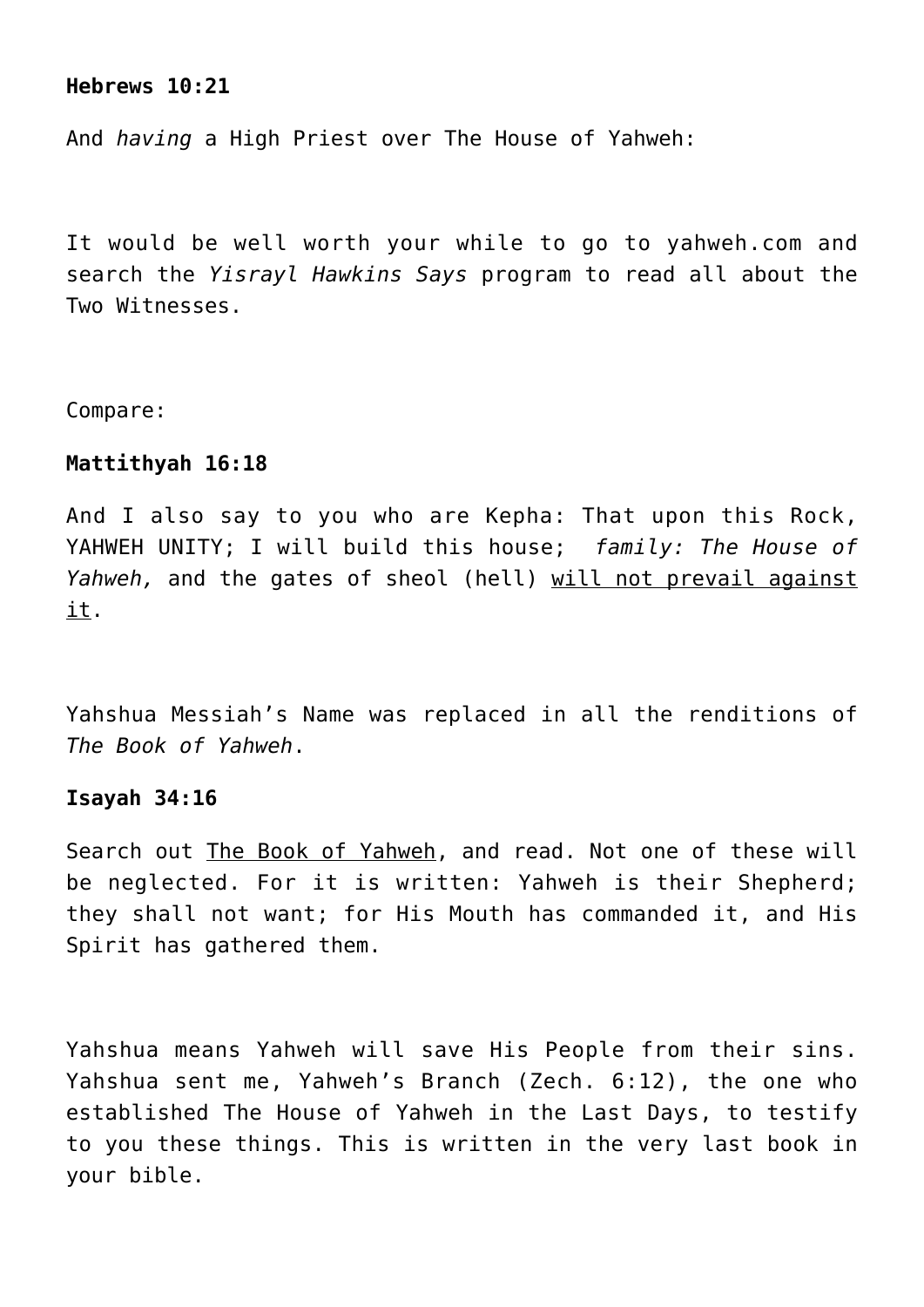Compare:

# **Revelation 22:16, 12-16**

16 I, Yahshua, have sent My Messenger to testify to you these things in the congregations of The House of Yahweh. I am the Root and the Offspring of David, *and* the Bright and Morning Star.

12 And behold, I come quickly, and My Reward *is* with Me, to give every man according as his work will be.

13 I am the First and the Last, the Beginning and the End.

14 Blessed *are* those who keep His Laws, that they may have right to the Tree of Life, and may enter in through the gates into the City.

15 For outside *are* dogs, and sorcerers, and whoremongers, and murderers, and worshipers of Gods (elohim) and everyone *who professes* to love, yet practices breaking the Laws.

16 I, Yahshua, have sent My Messenger to testify to you these things in the congregations of The House of Yahweh. I am the Root and the Offspring of David, *and* the Bright and Morning Star.

Compare Yahshua's Words in:

#### **Mattithyah 24:14**

And this Joyous Message of the Kingdom of Yahweh shall be preached in all the world *from* The House of Yahweh *at* Abel by the Witness Yisrayl; for Yahweh will be with him. *He will preach this Message* to all nations; and then The End will come.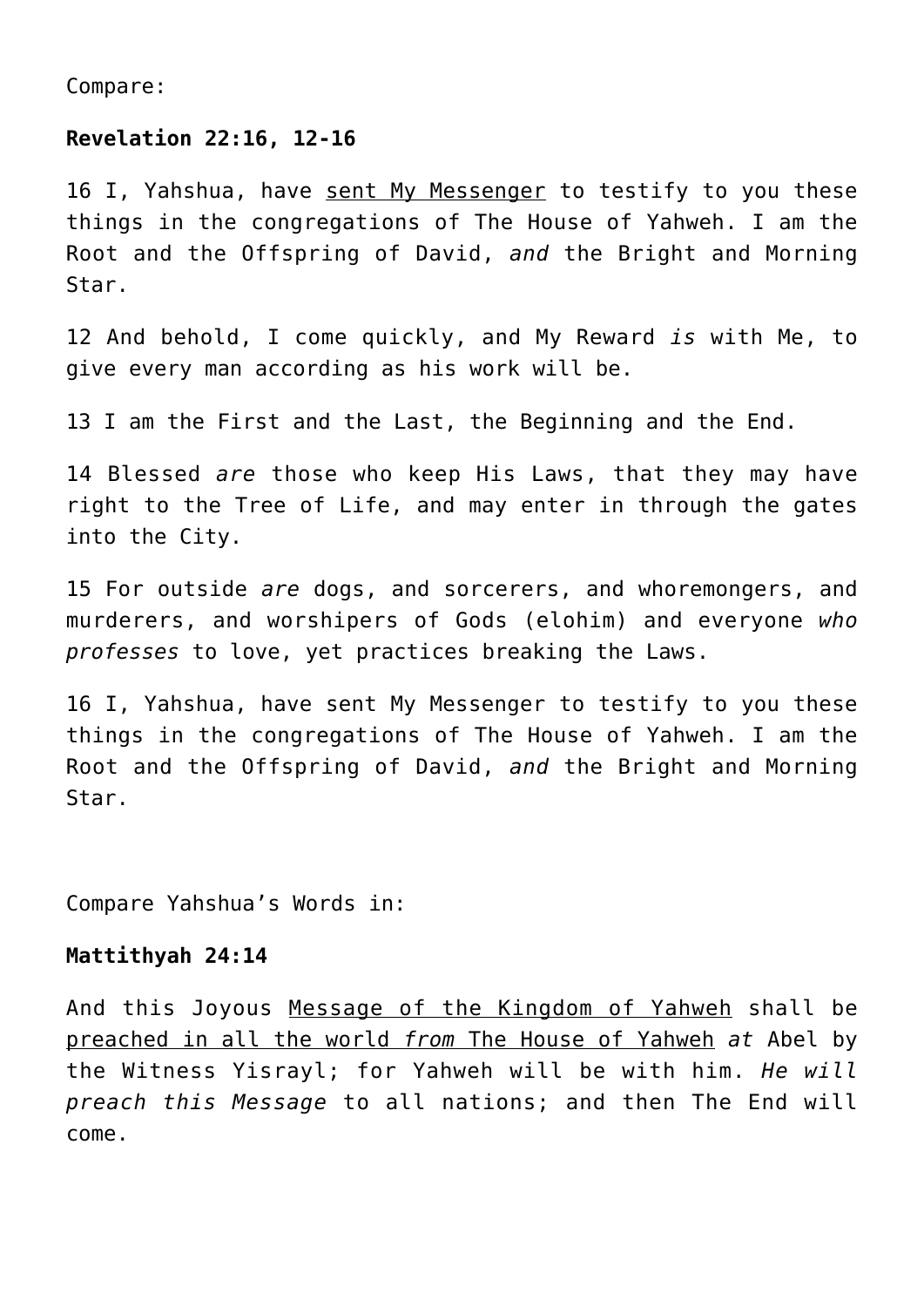Yahshua Messiah shows in this verse that The End will be in the same generation as His Work done by His Messenger, who was born in 1934. 1934 started this generation that will not pass until all these things are fulfilled.

The House of Yahweh was destroyed by the army of the Pharisees, Sadducees, Essenes, and Herodians, who moved to Rome and now call themselves by their original name – Catholic, meaning evil like the Gods (**Gen 3:5**).

Yahshua said this generation (**Matt 24:33-34**) would be the time when His House–The reestablished House of Yahweh–and His Branch would take this Message to all the world; it will not be destroyed by the gates of hell. Gates of hell?

## **Revelation 2:13**

I know your works, and where you dwell, where Satan's seat *is.* And you hold fast My Name, and have not denied My Faith, even in those days in which Antipas *was* my faithful martyr, who was slain among you, where Satan dwells.

## **Revelation 13:2**

And the beast which I saw was similar to a leopard, and his feet were as *the feet* of a bear, and his mouth as the mouth of a lion; and the dragon gave him his power, and his throne, and great authority.

## **Revelation 13:1**

And I stood upon the sand of the sea, and saw a beast rise up out of the sea, having seven heads and ten horns, and upon his horns ten crowns, and upon his heads the names of blasphemy.

Notice ten horns. Compare:

**Revelation 17:1-3**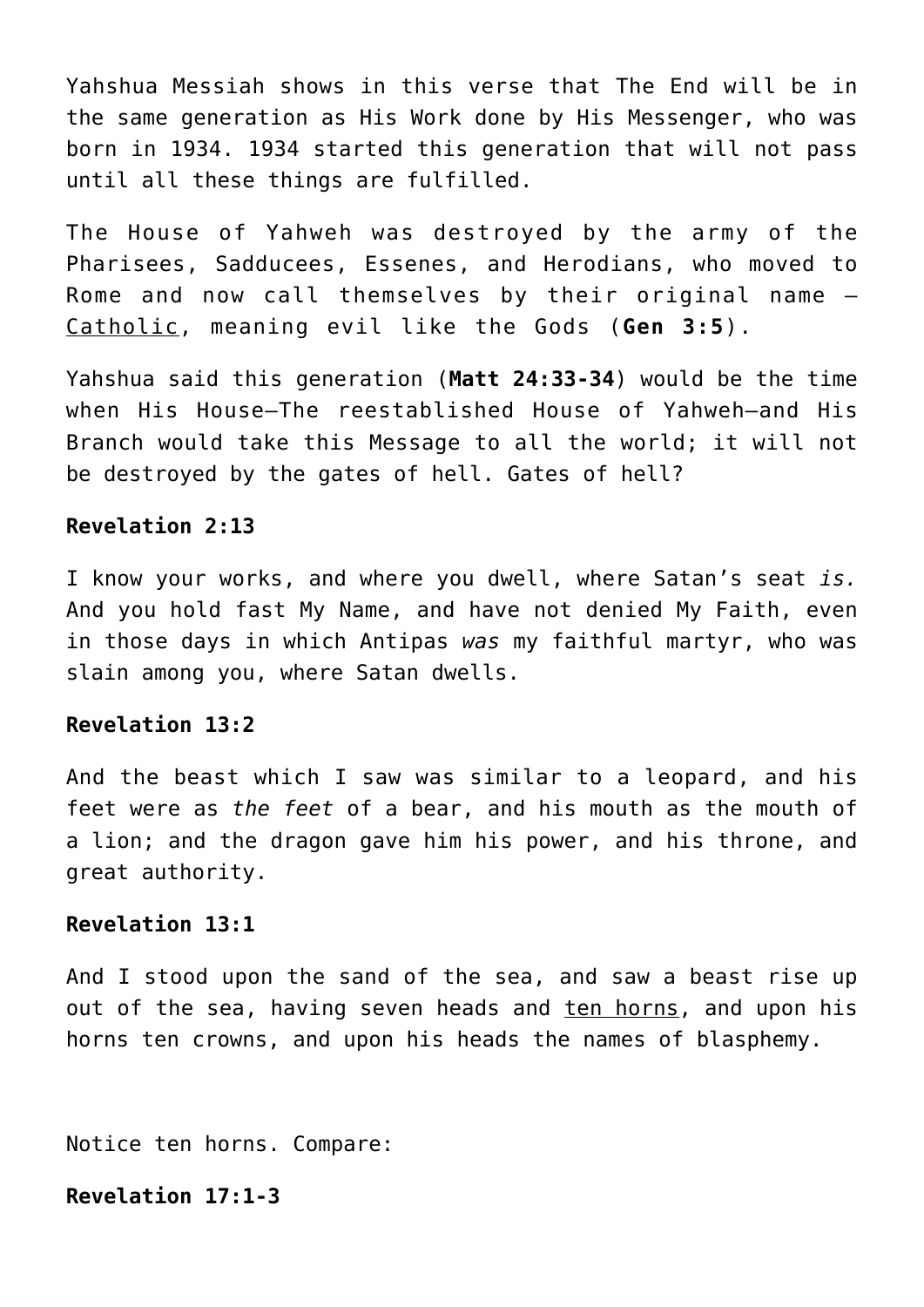1 And there came one of the seven malakim who had the seven bowls, and talked with me, saying to me: Come, I will show you the sentence of the great whore that sits upon many waters,

2 With whom the kings of the earth have committed fornication; *practiced idolatry: Godworship (the worship of elohim),* and the inhabitants of the earth have been made drunk with the wine of her fornication.

3 So he carried me away in the Spirit into the *midst of* Godworshipers (worshipers of Elohim); and I saw a woman sitting on a scarlet colored beast, full of names of blasphemy, having seven heads and ten horns.

The ten horns in **verse 3** are of the same beast in **Revelation 13:1**. The great city in **Revelation 17:18** reigns over the kings. Also in **verse 3**, we see seven heads. **Revelation 17:9** tells us they are seven mountains or hills.

In this generation, the ten kings, united with the Roman Catholic Church and the pope, will make nuclear war to try to destroy the House of Yahweh and the Lamb.

## **Revelation 17:12-14**

12 And the ten horns which you saw are ten kings, which as yet have not received a kingdom; but receive authority as kings one hour with the beast.

13 These have one purpose and they give their power and authority to the beast.

14 These will make war with the Lamb, but the Lamb will overcome them; for He is the Ruler of rulers and King of kings; and those who are with Him *are* called, and chosen, and faithful.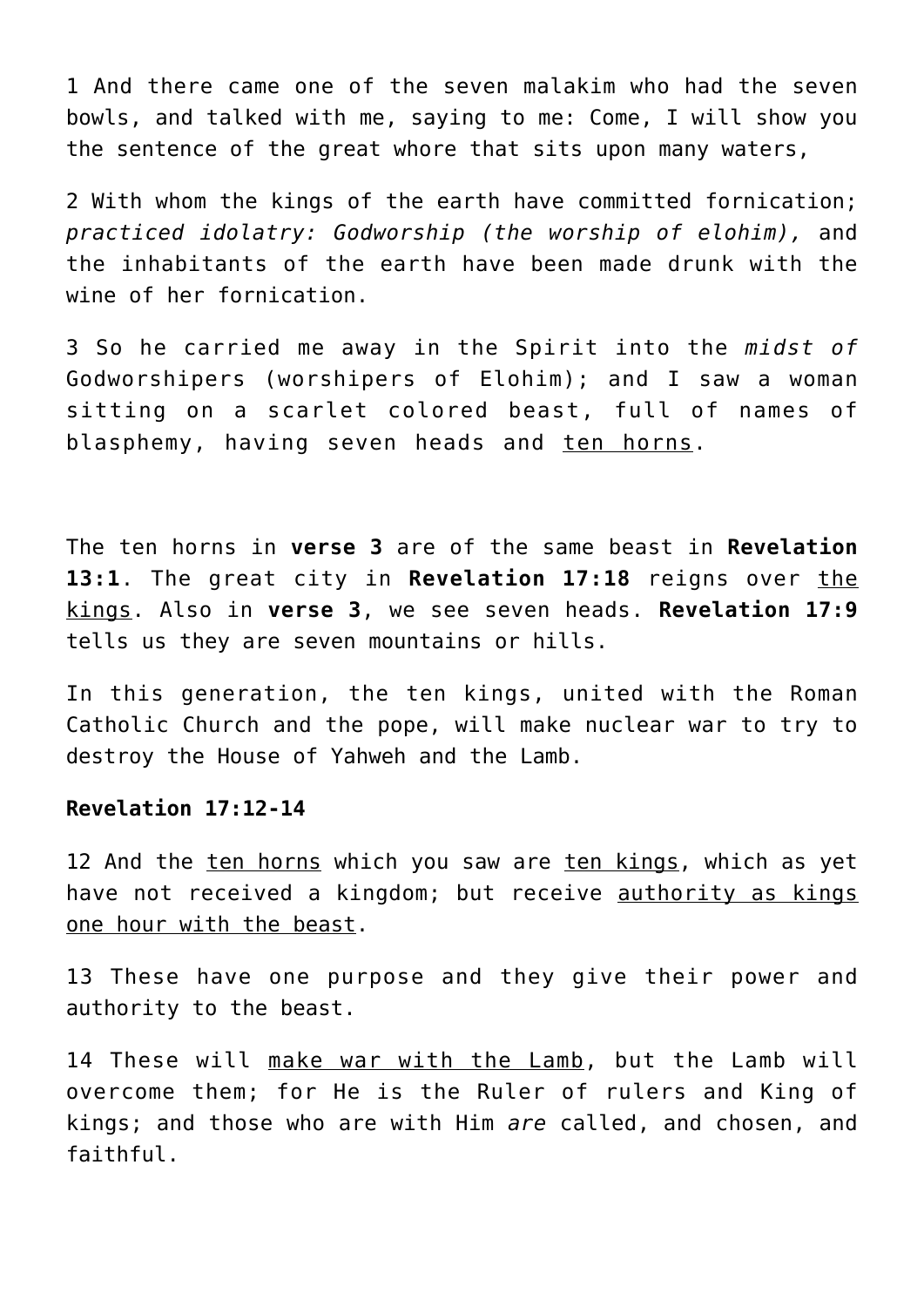**Mattithyah 24:29** shows the nuclear bombs that can darken the sun. Those bombs were brought about by the increase in knowledge and mankind's rebellion.

#### **Mattithyah 24:29**

Immediately, *but* after the *Great* Tribulation of those days will the sun be darkened, and the moon will not give her light, and the stars will fall from heaven, and the powers of the heavens will be shaken.

The nuclear bomb started in 1934, the same year Yahweh's Witness was born.

# **Leo Szilard – Patenting the Atomic Bomb**

Hungarian physicist, Leo Szilard was the first person to conceive of the nuclear chain reaction and the atomic bomb. He was noted for his contributions to the fields of thermodynamics, biophysics, nuclear physics, and the development of atomic energy.

Leo Szilard was part of the group of scientists that invented the atomic bomb as part of the Manhattan Project.

# **Leo Szilard – Nuclear Chain Reaction Patent:**

On July 4, 1934 Leo Szilard filed the first patent application for the method of producing a nuclear chain reaction aka nuclear explosion. His British patent included a description of a "neutron induced chain reactions to create explosions", and the concept of critical mass. The patent was given to the British War Office as part of the war effort.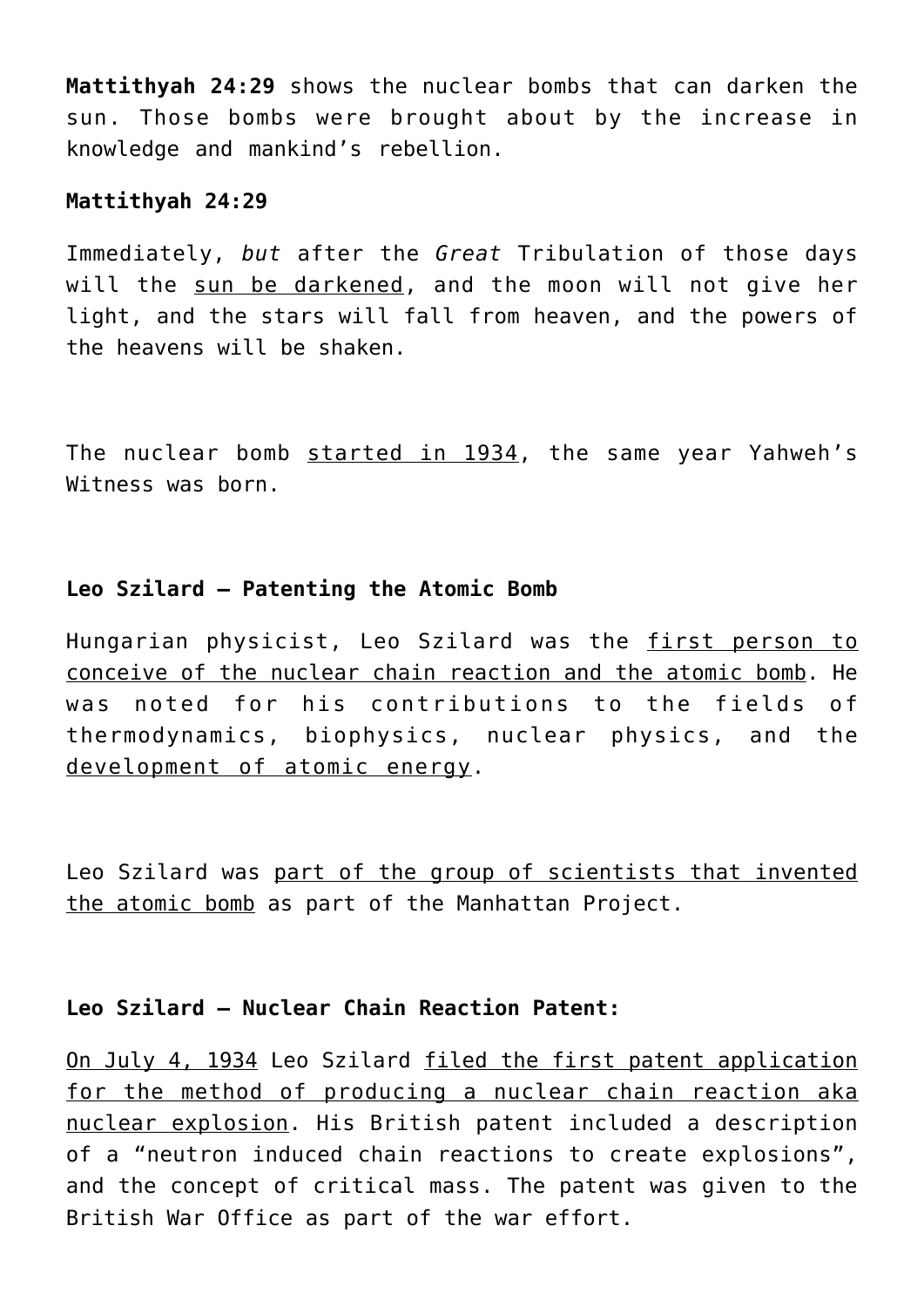*nuclearweaponarchive.org*

# **The Increase in Knowledge**

# **Daniyl 12:4**

But you, O Daniyl, shut up the words, and seal the book to the time of The End; many will run to and fro, and knowledge will be increased.

The increase in knowledge that led to the nuclear bomb also started in 1934.

# **The Evolution of the Modern Computer. An Open Source Graphical History (1934 to 1950)**

This is the home of the Computer Evolution File. This file attempts to provide a comprehensive graphical representation of the evolution of the modern computer for the period 1934 to 1950.

*virtualtravelog.net*

The last of the two brothers called Yahweh's Witnesses, who teach Yahweh's Laws, was born in 1934. That was the same year that started the prophesied increase in knowledge and the computer in 1934. 1934 was also the year of the patent for bombs of mass destruction. These are not coincidences. These three events were prophesied to be in the same generation. Those Prophecies were magnificently fulfilled all in the same year, 1934.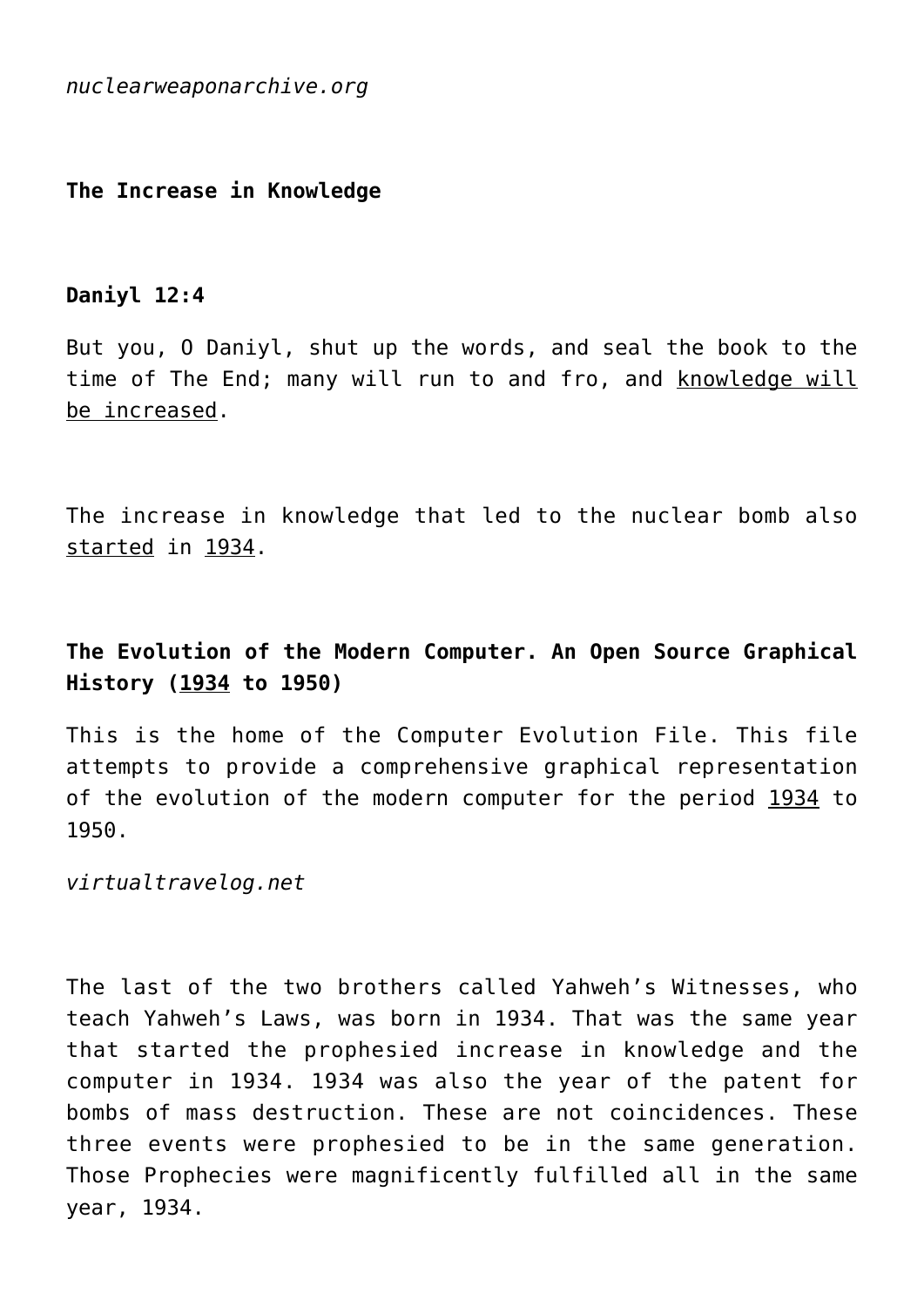To the Words of the Savior, Yahshua Messiah:

# **Mattithyah 24:32-35**

32 Now learn a parable from the fig tree: When its branch becomes tender and puts out leaves, you know that summer is near.

33 In the same way, when you see all these things, know that *His coming and The End of the Ages* are near, at the very door.

34 Truly I say to you: That generation will not pass *away,* until all these things are fulfilled.

35 Heaven and earth may pass away, but My Words; *My Teachings pertaining to the Laws and the Prophets,* will not pass away.

Surely anyone can see a guiding hand carrying out a Work to show you that Yahweh is in full control of His Last Days' Work. He will bring it through in this dangerous generation, making sure that His Message of the Kingdom of Yahweh is preached and published and made available to all nations. This Work is running abreast to the growing destruction that will darken the sun and burn the earth; yet, His House will be protected.

The three previously mentioned events began Yahweh's Last Days' Work – the Seventh Work, the Western Lamp of the Seven Lamp Lampstand.

## **Revelation 10:7**

But in the days of the voice of the Seventh Malak (Messenger, Witness, Branch) when he will begin to sound, the Great Secret of Yahweh would be finished (revealed), as He declared to His Servants the Prophets.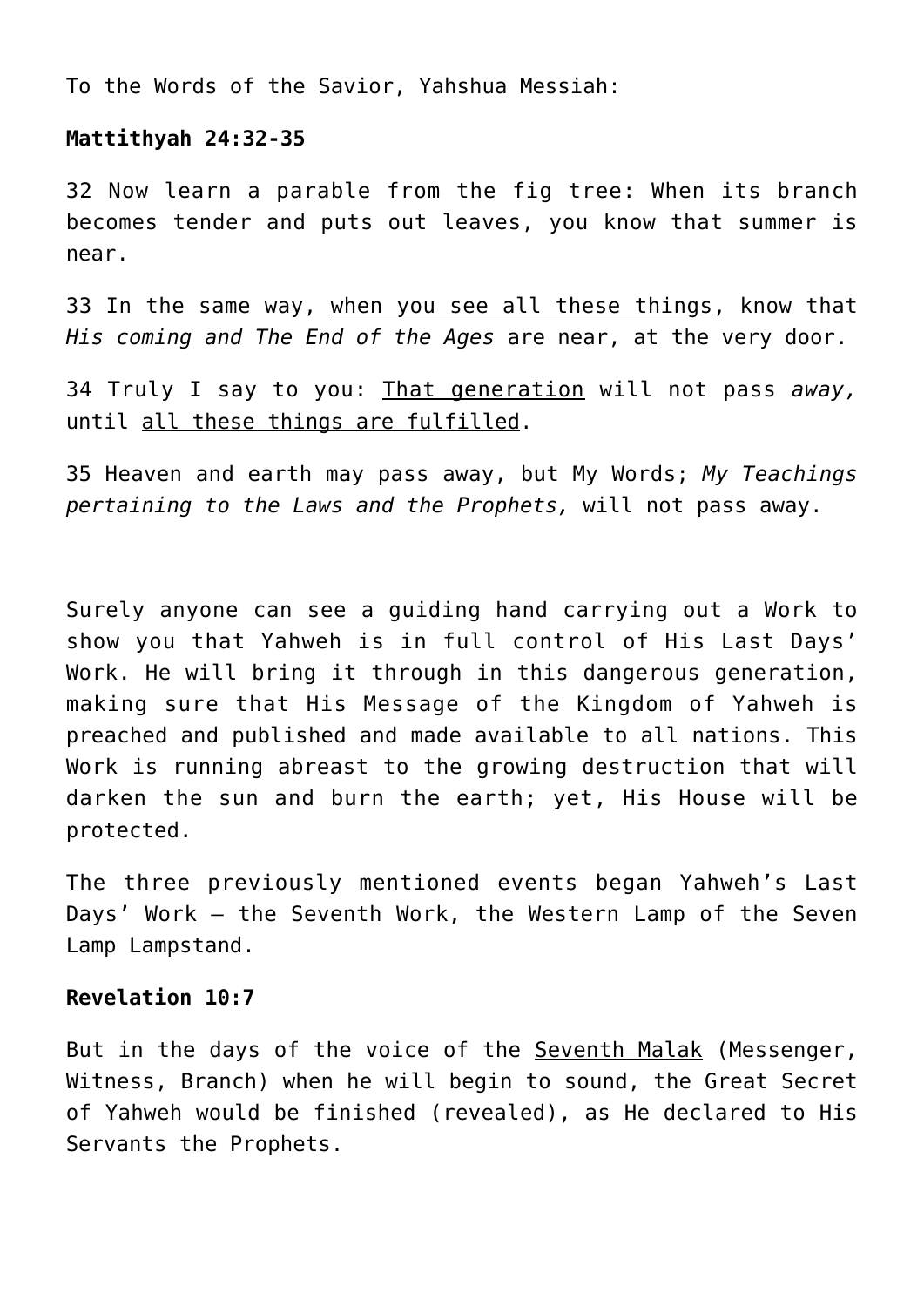To whom does Yahweh give this Authority? Read:

#### **Revelation 11:1-4**

1 And there was given me a reed like a measuring rod. And the Malak stood, saying: Rise, and measure the temple of Yahweh, and the altar, and its confines;

2 But the court which is outside the temple leave out, and measure it not; for it is given to the Gentiles. And the holy city they will tread under foot three and one-half years.

3 And I will give to My Two Witnesses to perform their Prophetic offices, and they will foretell events about the one thousand two hundred and sixty days, those cast about with darkness.

4 These are the two Olive Trees, and the Two Lamps *of the Seven Lamp Lampstand,* ministering for the Father in the earth.

Who are these two brothers?

## **Isayah 44:1-8**

1 Yet now hear, O Yaaqob My Servant, and Yisrayl whom I have chosen,

2 This is what Yahweh says, Who made you and formed you from the womb, Who will help you: Do not be afraid, Yaaqob My Servant and Yeshurun; *Beloved Yisrayl,* whom I have appointed.

3 For I will pour water upon him who is thirsty, and floods upon the dry ground; I will pour out My Spirit upon your seed, and My blessing upon your offspring.

4 They will spring up among the grass, as willows by the watercourses.

5 One will say; I belong to Yahweh, and the same will call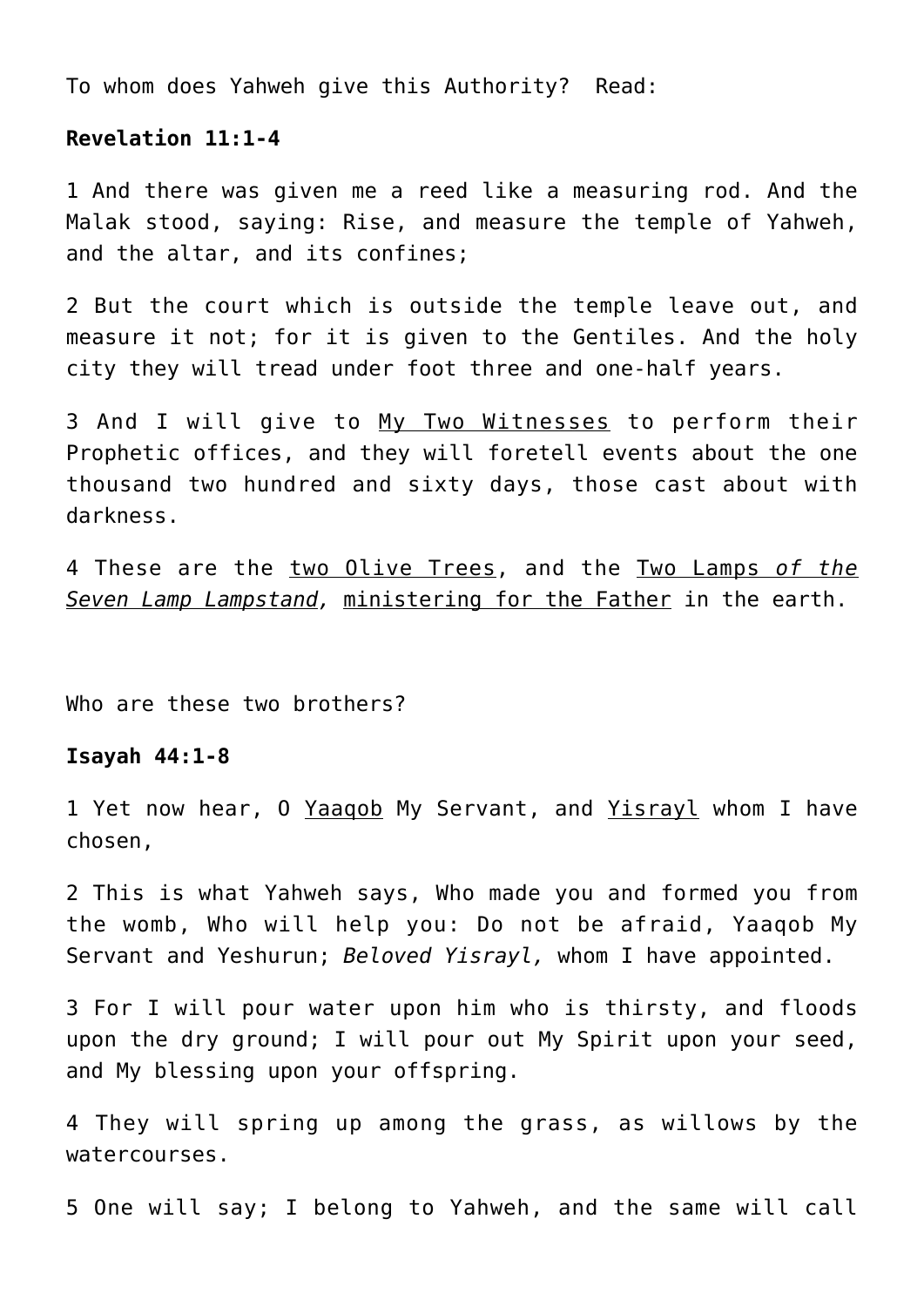himself with the name of Yaaqob. The other will subscribe with his hand, and write; I belong to Yahweh, and surname himself with the name of Yisrayl.

6 This is what Yahweh, the King of Israyl, and Redeemer, Yahweh our Father, says: I *am* the First, and I *am* the Last, and except for Me *there is* no source of power!

7 And Who, as I, will foretell, and set it in order for Me, since I appointed the ancient people? And the things which are coming, and will come, let them foretell them.

8 Do not fear, nor be afraid. Have I not told you from that time, and have declared; You *are* My Witnesses! Is there a source of power except Me? Truly, *there is* no *other* Rock; I know not *one.*

**This Generation Will End with Nuclear Wars that Will Darken the Sun and Burn the Earth in One Hour, According to Yahweh's Prophecies**

Darken the sun?

The following article, and essay from *Discove*r magazine, February, 1984, deals directly with the consequences of nuclear war.

Dr. Thomas was one of the four American scientists who, at the invitation of Senators Edward Kennedy and Mark Hatfield, met in Washington in December for a three-hour open discussion with four Soviet counterparts. The subject of their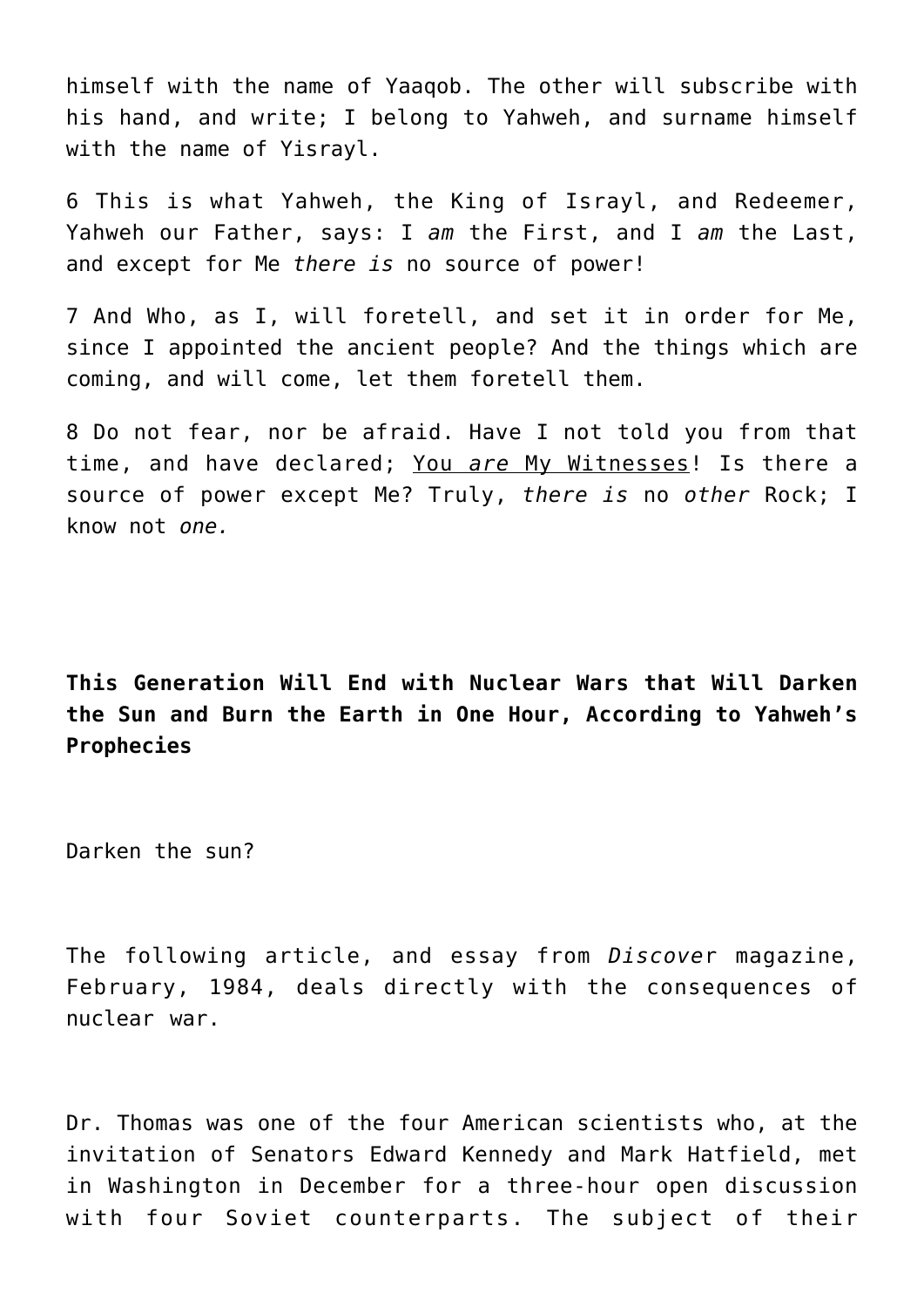discussion: the nuclear winter (DISCOVER, January).

Two scientific reports have recently been published, dealing with the probable effects of nuclear war upon the earth's climate and the life of the planet. The first discovery is already widely known within the scientific community of climatologists, geophysicists, and biologists here and abroad, and has been confirmed in detail by scientists in the Soviet Union. Computer models demonstrate that a nuclear war involving the exchange of less than one third of the total American and Soviet arsenal will change the climate of the entire Northern Hemisphere, shifting it abruptly from its present seasonal state to a long, sunless, frozen night. This will be followed after some months by a settling of nuclear soot and dust, then by a new malignant kind of sunlight, with all of its ultraviolet band, capable of blinding most terrestrial animals, no longer shielded from the earth by the ozonosphere. In the same research, new calculations of the extent and intensity of radioactive fallout predict the exposure of large land areas to much more intense levels of radiation than expected. The report is referred to as TTAPS, an acronym derived from the investigators' names: Turco, Toon, Ackerman, Pollack, and Sagan.

The second piece of work, by Paul Ehrlich and 19 other distinguished biologists, demonstrates that the predictions of TTAPS mean nothing less than the extinction of much of the earth's biosphere, very possibly involving the Southern Hemisphere as well as the Northern.

Taken together, the two papers change everything in the world about the prospect of thermonuclear warfare. They have already received a careful and critical review by scientists representing the disciplines concerned, here and abroad, and there already appears to be an unprecedented degree of concurrence with the technical details as well as the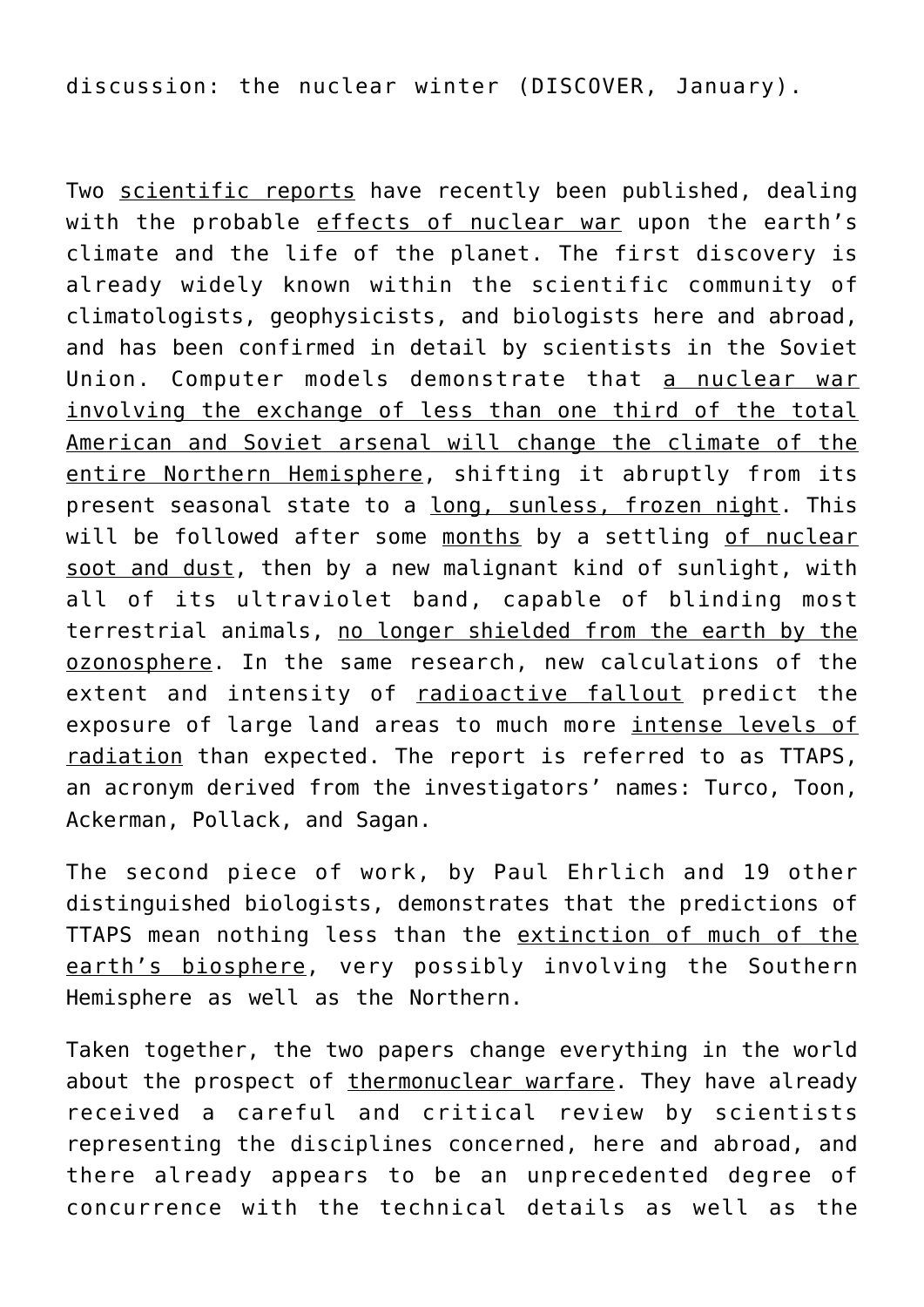conclusions drawn. In the view of some referees, the TTAPS report may even be understating the climatological damage implied by its data. The 20 biologists' paper, summarized by Professor Ehrlich, represents the consensus arrived at by 40 biological scientists at a meeting in Woods Hole, Massachusetts, last spring.

It is a new world, demanding a new kind of diplomacy and a new logic.

Up to now, the international community of statesmen, diplomats, and military analysts has tended to regard the prospect of nuclear war as a problem only for the adversaries in possession of the weapons. Arms control and the endless negotiations aimed at the reduction of nuclear explosives have been viewed as the responsibility, even the prerogative, of those few nations in actual confrontation. Now all that is changed. There is no nation on earth free of the jeopardy of destruction if any two countries, or groups of countries, embark upon a nuclear exchange. If the Soviet Union and the United States, and their respective allies in the Warsaw Pact and NATO, begin to launch their missiles beyond a still undetermined and ambiguous minimum, neutral states like Sweden and Switzerland are in for the same long-term effects, the same slow death, as the actual participants. Australia and New Zealand, Brazil and South Africa, could have as much to worry about as West Germany if a full-scale exchange were to take place far to the north.

Up to now, we have all tended to regard any conflict with nuclear arms as an effort by paired adversaries to settle such issues as territorial dominance or ideological dispute. Now, with the new findings before us, it is clear that any territory gained will be, at the end, a barren wasteland, and any ideology will vanish in the death of civilization and the permanent loss of mankind's memory of culture.

The risks of this kind of war have conventionally been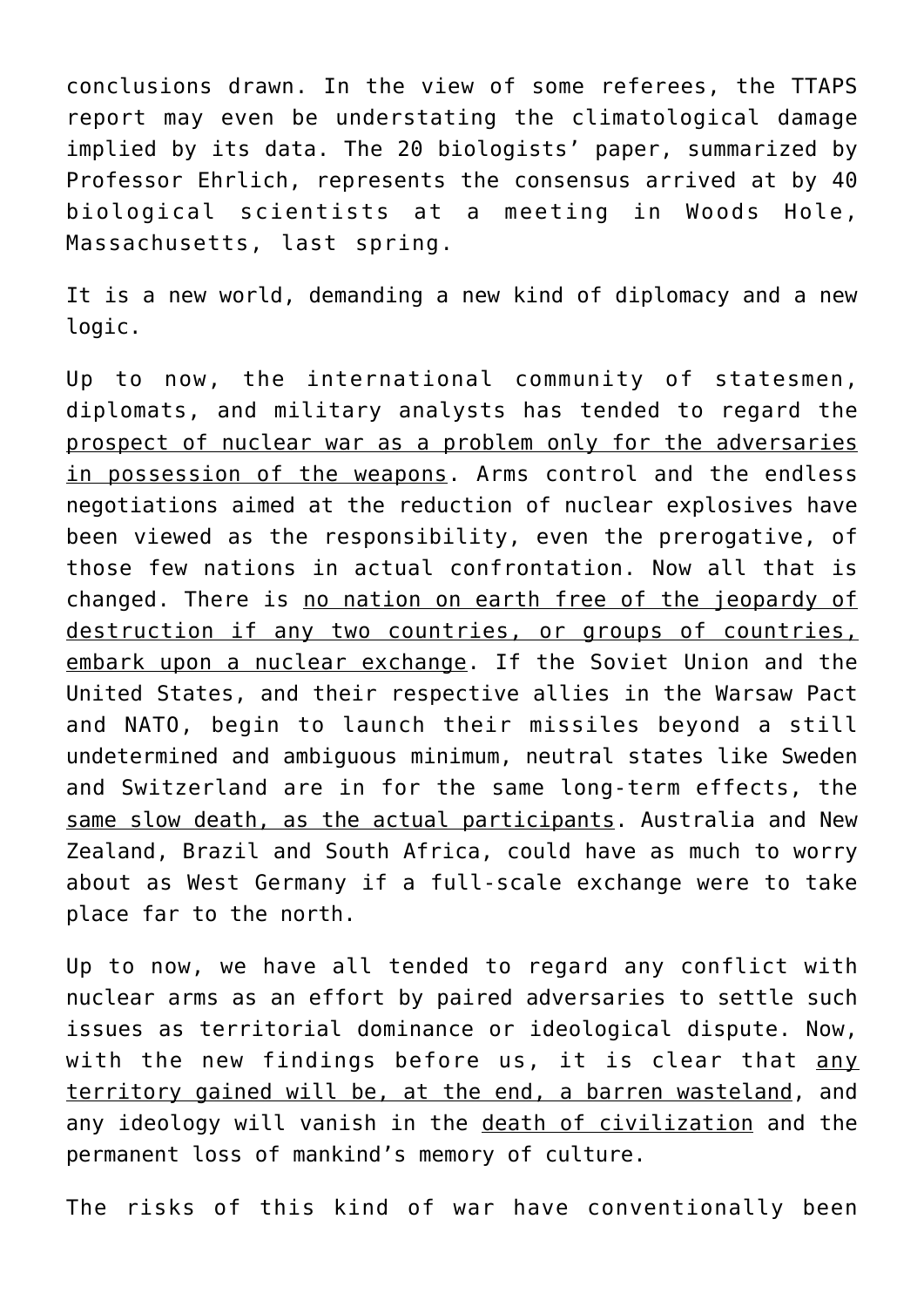calculated by the numbers of dead human beings on either side at the end of the battle, armies and noncombatants together. The terms "acceptable" and "unacceptable," signifying so-andso many million human casualties, have been used for making cool judgments about the need for new and more accurate weapon systems. From now on, things are different. Leave aside the already taken for granted estimate that in an all-out exchange of, say, 5,000 megatons, something like a billion people would be killed outright by blast, heat, and radiation. Set aside as well the likely fact that more than another billion would die later on, from the delayed effects of the climate and radioactive fallout.

Will these bombs actually be used? The **Book of Revelation** shows they will and by whom.

Compare:

# **Revelation 17:1-18**

1 And there came one of the seven malakim who had the seven bowls, and talked with me, saying to me: Come, I will show you the sentence of the great whore that sits upon many waters,

2 With whom the kings of the earth have committed fornication; *practiced idolatry: Godworship (the worship of elohim),* and the inhabitants of the earth have been made drunk with the wine of her fornication.

3 So he carried me away in the Spirit into the *midst of* Godworshipers (worshipers of Elohim); and I saw a woman sitting on a scarlet colored beast, full of names of blasphemy, having seven heads and ten horns.

4 And the woman was arrayed in purple and scarlet color, and decked with gold, and precious stones, and pearls, having a golden cup in her hand full of abominations and filthiness of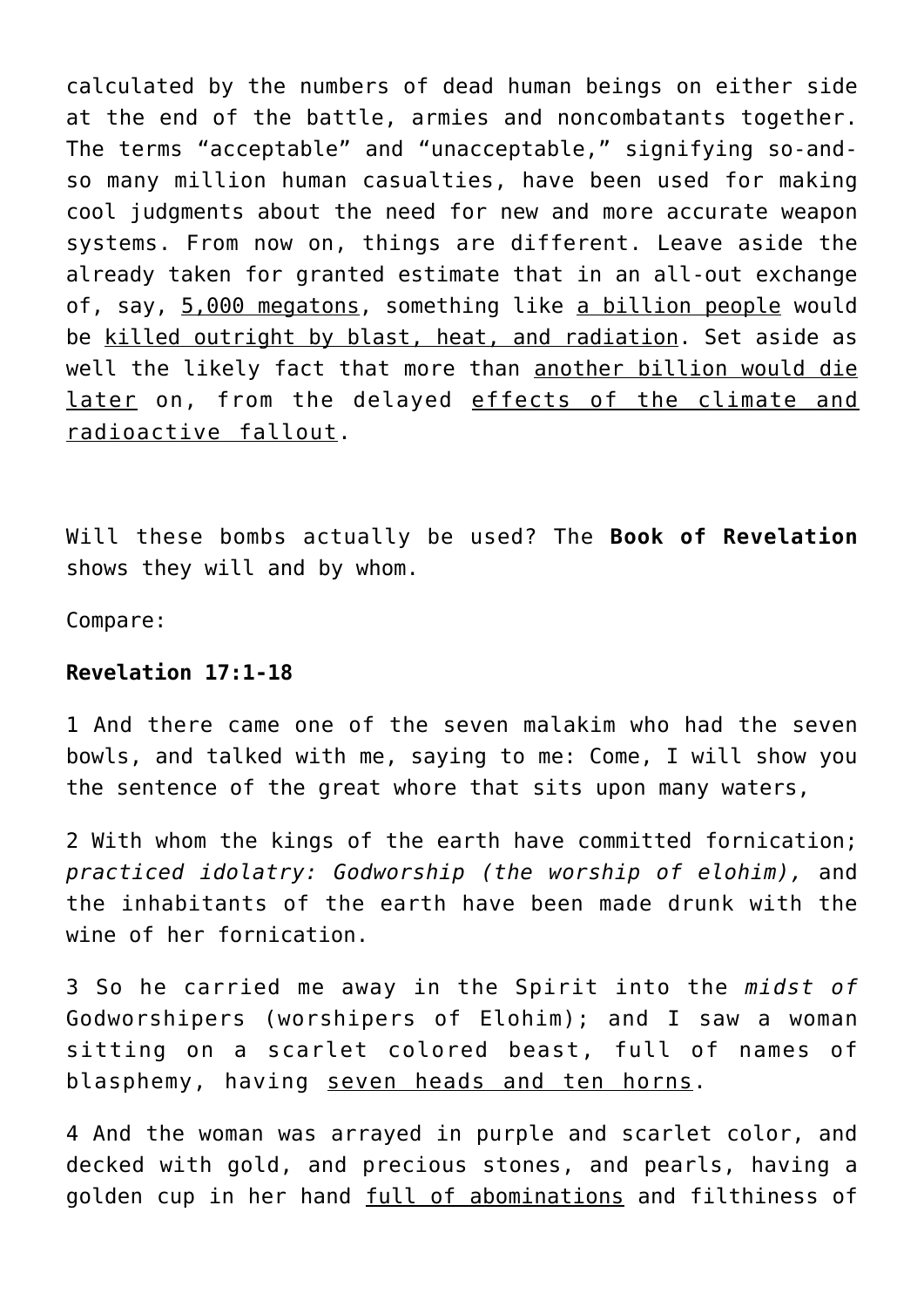her fornication.

5 And upon her head *was* a name written: Mystery Babylon the great, the mother of the harlots and of the abominations of the earth.

6 And I saw the woman drunk with the blood of the Saints, and with the blood of the martyrs of Yahshua. And when I saw her, I wondered with great astonishment.

7 And the malak said to me: Why are you astonished? I will tell you the mystery of the woman, and of the beast that carries her, which has the seven heads and ten horns.

8 The beast that you saw was, and is not, and will ascend out of the bottomless pit, and go into perdition. And those who dwell on the earth will wonder—whose names were not written in The Book of Life from the foundation of the world—when they see the beast that was, and is not, and yet is.

9 And here is the mind which has wisdom: The seven heads are seven mountains on which the woman sits.

10 And there are seven kings: Five have fallen, and one is, *and* the other has not yet come; and when he comes, he must continue a short time.

11 And the beast that was, and is not, indeed he is the eighth, and is of the seven, and is going into perdition.

12 And the ten horns which you saw are ten kings, which as yet have not received a kingdom; but receive authority as kings one hour with the beast.

13 These have one purpose and they give their power and authority to the beast.

14 These will make war with the Lamb, but the Lamb will overcome them; for He is the Ruler of rulers and King of kings; and those who are with Him *are* called, and chosen, and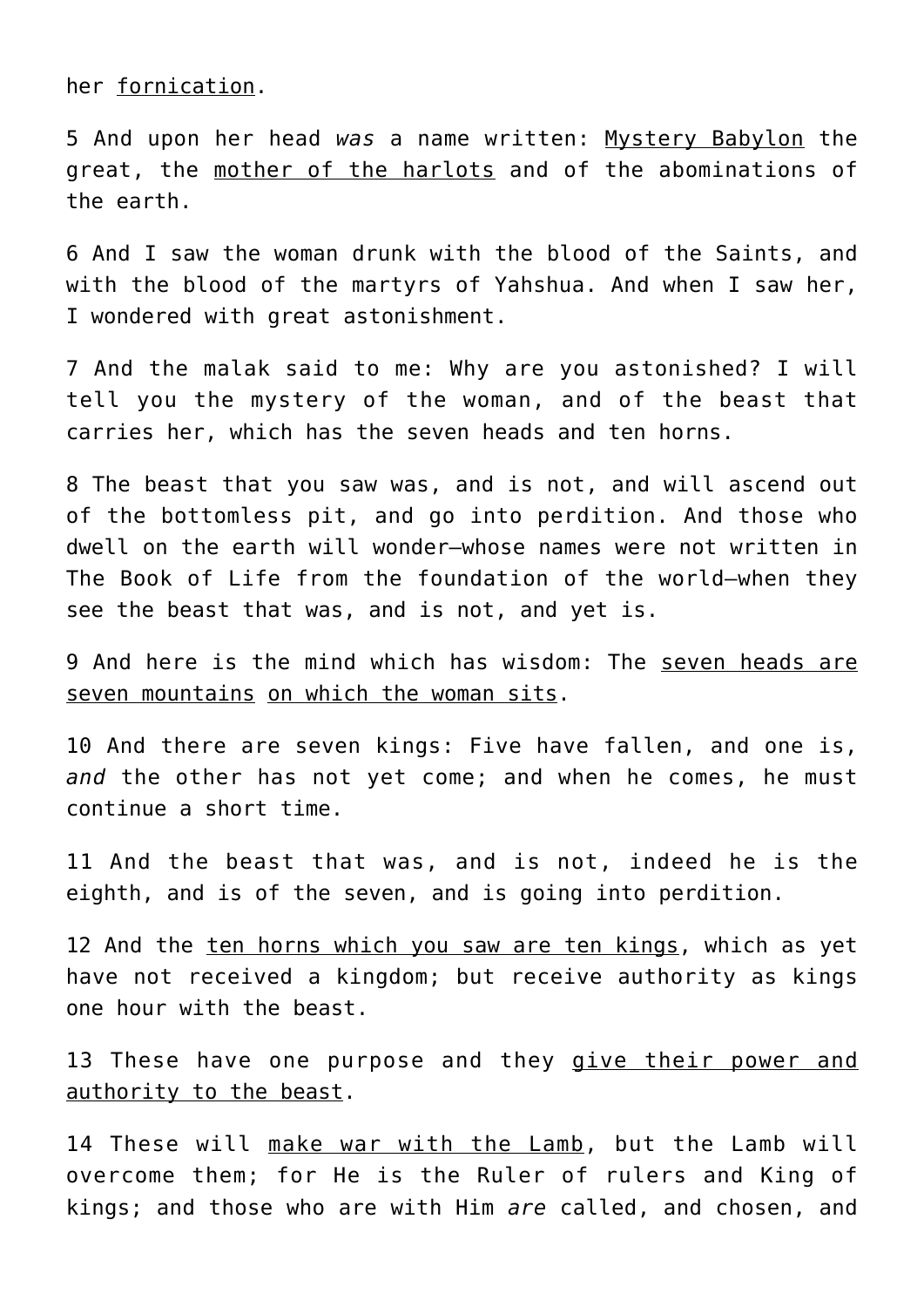faithful.

15 And he said to me: The waters which you saw, where the whore sits, are peoples, and multitudes, and nations, and languages.

16 And the ten horns which you saw upon the beast, these will hate the whore, and will make her desolate and naked, and will eat her flesh, and burn her with fire.

17 But the Gods have put in their hearts to perform their will; and to agree, and give their kingdom to the beast, until the Words; P*rophecies,* of Yahweh will be fulfilled.

18 And the woman whom you saw, is that great city which reigns over the kings of the earth.

**Verses 7, 9, 18** give us information about seven heads, which are the seven hills where the Vatican sits; that is, judges or rules. Vatican means divining serpent. Catholic means universal, showing they worship all Gods and that they do not restrict themselves to doing Righteousness. It also means they belong to that old serpent, called the devil and Satan. Serpent, devil, and dragon all apply to Satan, the adversary of Yahweh.

# **Revelation 12:9**

And the great dragon was cast out, that old serpent, called the devil, and Satan, who deceives the whole world. She was cast out into the earth, and her angels were cast out with her.

Satan encourages God worship; she is a God.

Compare: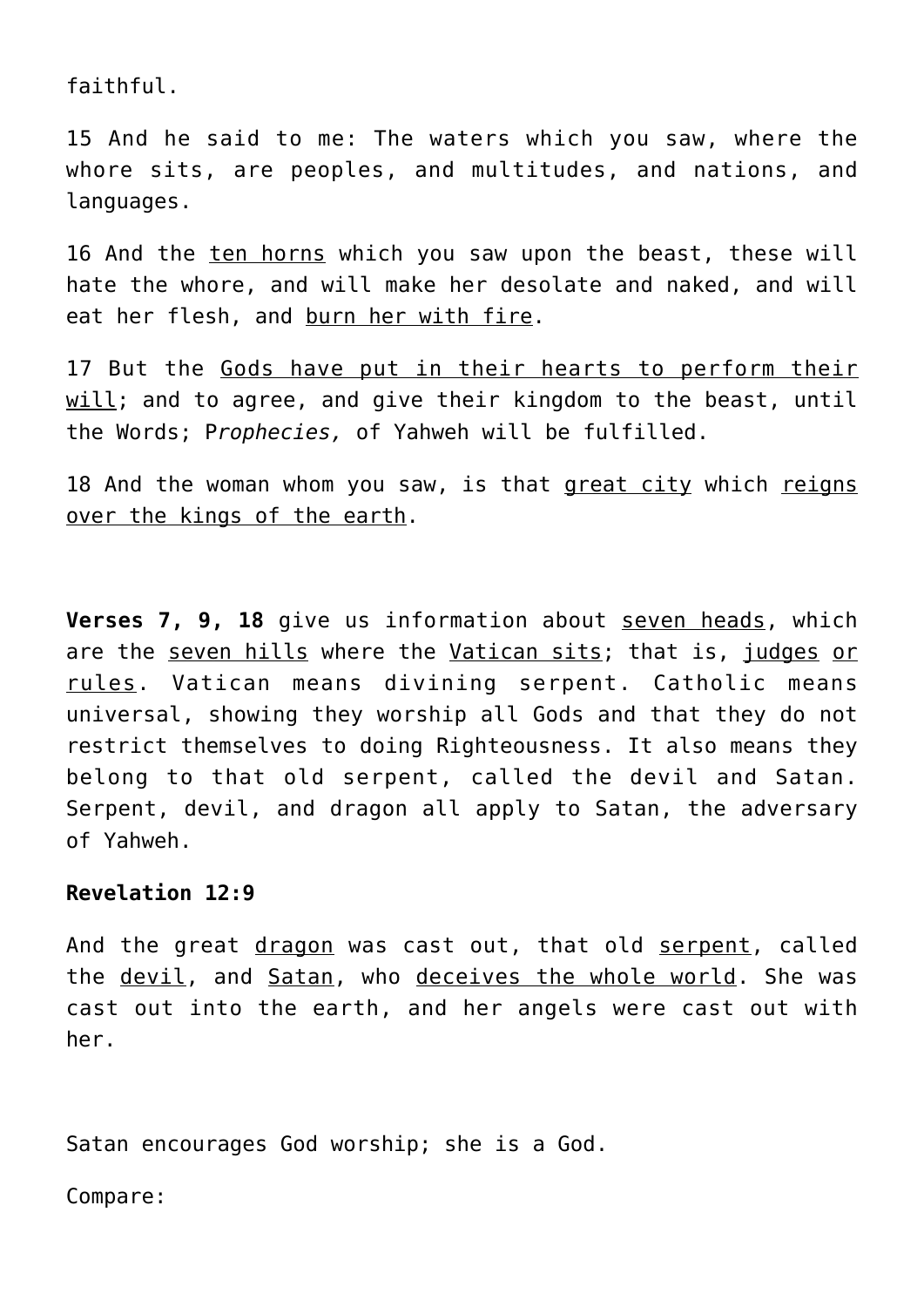#### **Genesis 3:1-5**

1 Now the serpent was more subtle *and* crafty than any beast of the field which Yahweh had made. And she said to the woman; Has Yahweh indeed said: You shall not eat of every tree of the garden?

2 And the woman said to the serpent; We may eat the fruit of the trees of the garden;

3 But of the fruit of the tree which *is* in the midst of the garden, Yahweh has said: You shall not eat it, nor shall you touch it, or you will die.

4 And the serpent said to the woman; You will not surely die.

5 For He knows that in the day you eat of it, your eyes will be opened, and you will be as Gods (elohim), knowing Righteousness and evil.

Did you notice in **verse 5**, evil like the Gods?

## **I Yahchanan 3:4, 7-8, 10**

4 Whoever commits sin, transgresses also the Laws; for sin is the transgression of the Laws.

7 Little children, let no man deceive you; he who practices Righteousness is Righteous, just as He is Righteous.

8 He who commits sin is of the devil, for the devil has sinned from the beginning. For this purpose the Son of Yahweh was manifested; that He might destroy the works of the devil.

10 In this the Children of Yahweh and the children of the devil are manifest. Whoever does not practice Righteousness is not of Yahweh, and he does not love his neighbor!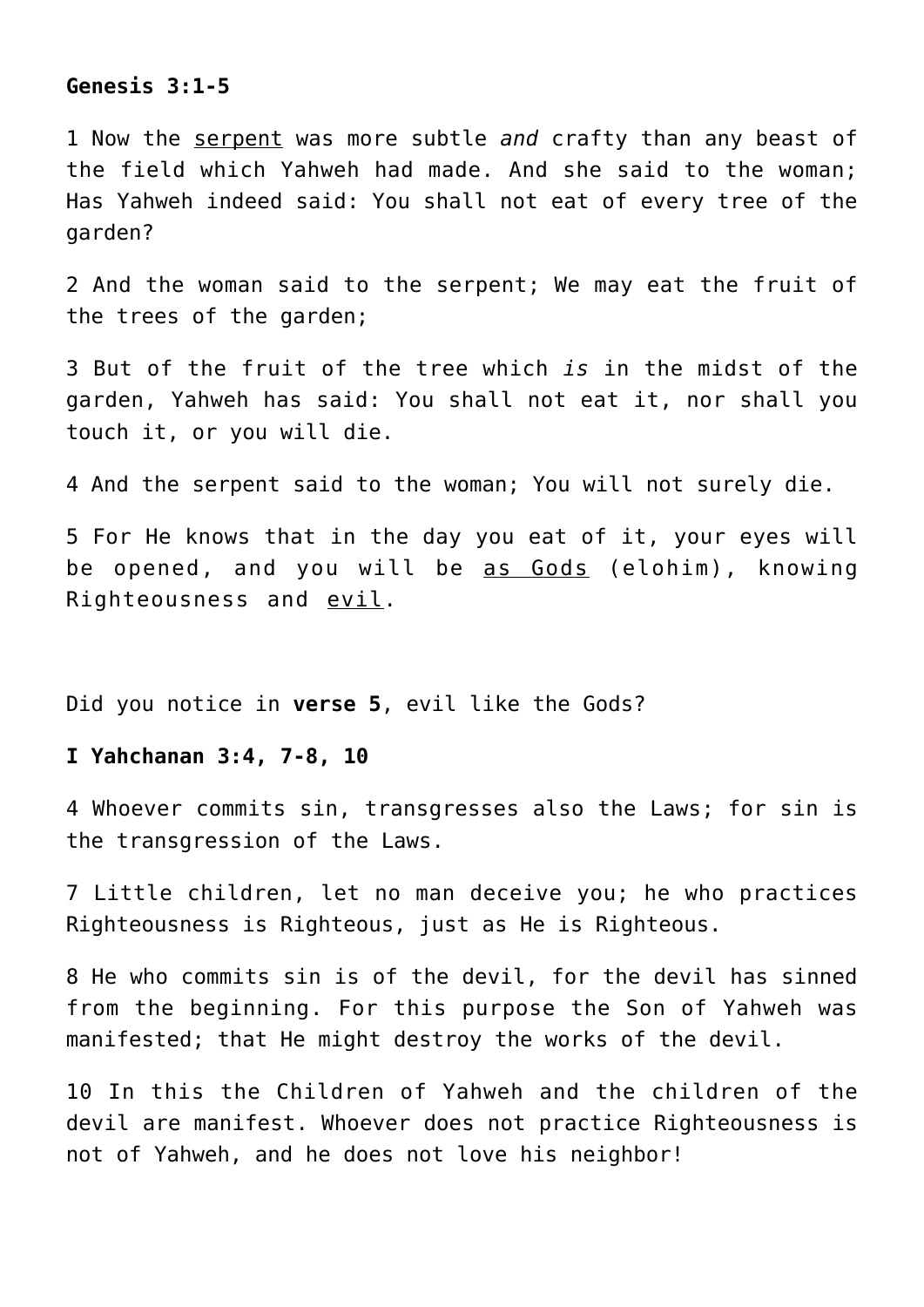Did you notice they do not belong to the Creator Yahweh, but to Satan that old serpent (Vatican), the devil?

**Revelation 17:12** reveals ten horns, who on 6/26/2016 gave their allegiance to the Vatican – the divining serpent.

 $\pmb{\times}$ 

Photo by Dimitrios Panagos; flikr.com

**Pan-Orthodox Council in Crete Declares Orthodox Church Unity**

(updated 11:11 26.06.2016)

**The Orthodox Church has declared its unity during June 20-26 Pan-Orthodox Council.**

KOLYMVARI (Sputnik) — The Orthodox Church has declared its unity in the message of the Pan-Orthodox Council which took place in Crete on June 20-26.

"The key priority of the Council was to proclaim the unity of the Orthodox Church… The Orthodox Autocephalous Churches do not constitute a federation of Churches, but the One Holy Catholic and Apostolic Church," the message reads.

The Council was convened after over 50 years of preparations. Of the 14 national Orthodox churches, four did not attend the event, including the Patriarchate of the Russian Orthodox Church, the Georgian and Bulgarian Orthodox Churches, as well as the Greek Orthodox Patriarchate of Antioch and All the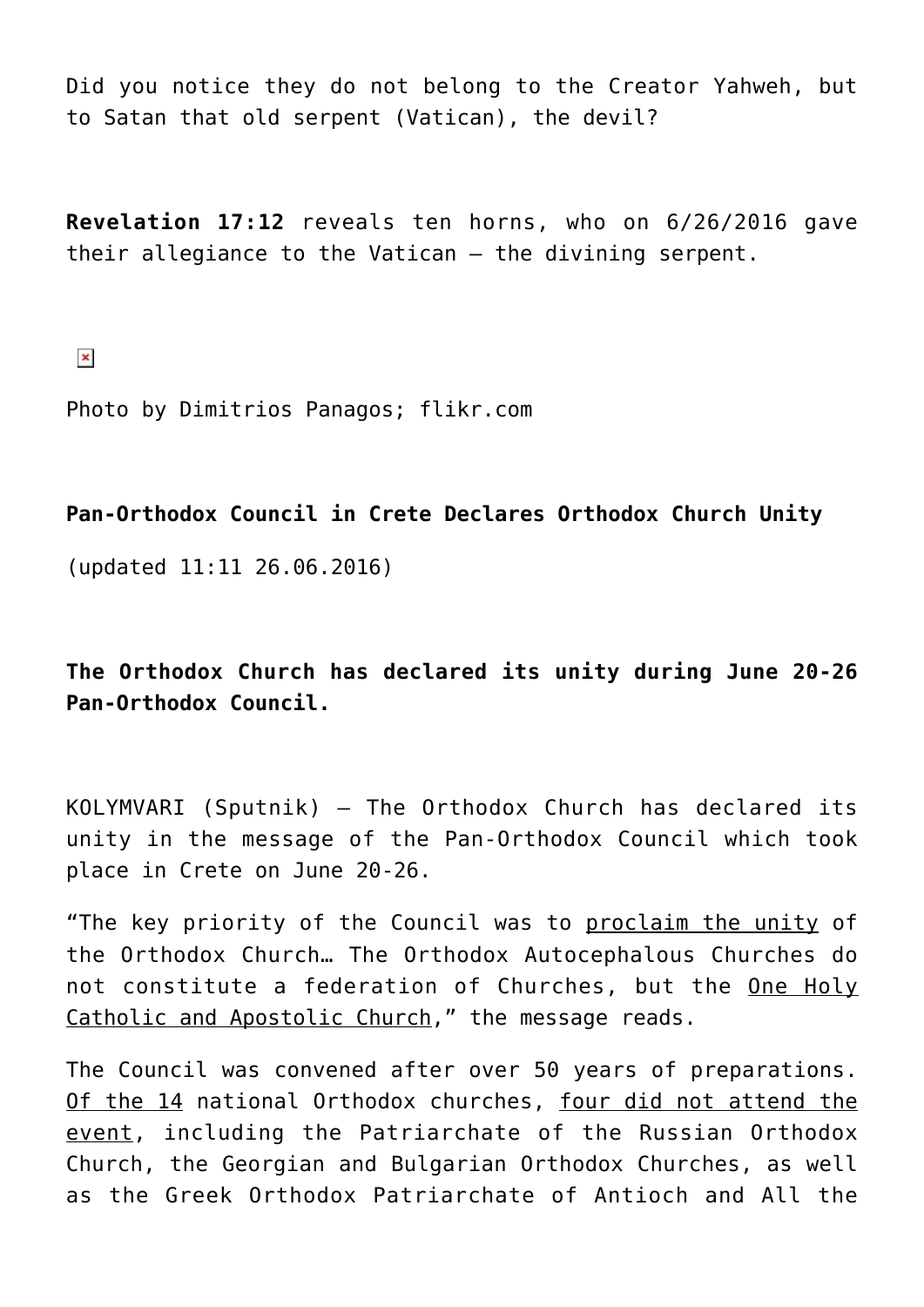East.

sputniknews.com

Notice, the number that gave their allegiance to the Vatican was ten. What these ten do is shown in the following Scriptures. These make war against the Lamb, but look at what Yahshua says in:

## **Mattithyah 16:17-18**

17 Yahshua answered, and said to him; Blessed are you, Simon son of Yahnah, for flesh and blood *only* has not revealed *this* to you, but My Father Who is in heaven.

18 And I also say to you who are Kepha: That upon this Rock, YAHWEH UNITY; I will build this house; *family: The House of Yahweh,* and the gates of sheol (hell) will not prevail against it.

#### **Revelation 17:12, 14**

12 And the ten horns which you saw are ten kings, which as yet have not received a kingdom; but receive authority as kings one hour with the beast.

14 These will make war with the Lamb, but the Lamb will overcome them; for He is the Ruler of rulers and King of kings; and those who are with Him *are* called, and chosen, and faithful.

**Horns** means *symbol of power or authority, religions or religious leader.*

These ten kings, or horns, in their hatred for and effort to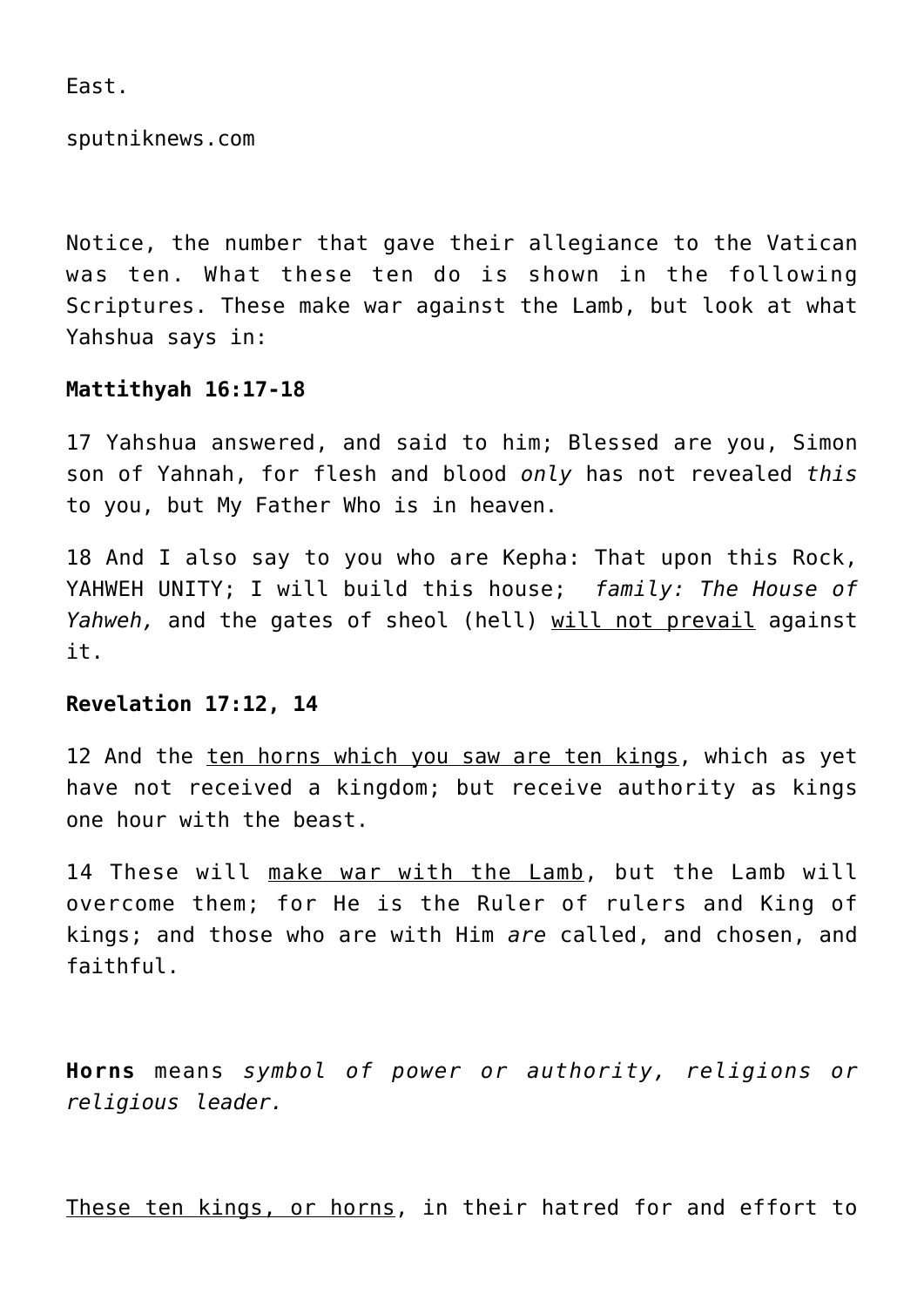destroy The House of Yahweh, will burn the earth.

#### **Revelation 17:12, 16**

12 And the ten horns which you saw are ten kings, which as yet have not received a kingdom; but receive authority as kings one hour with the beast.

16 And the ten horns which you saw upon the beast, these will hate the whore, and will make her desolate and naked, and will eat her flesh, and burn her with fire.

Read now:

# **Revelation 18:1-19**

1 And after these things I saw another Malak come down from heaven, having great authority; and the earth was enlightened with His Glory.

2 And he cried mightily with a strong voice, saying: Babylon the great is fallen, is fallen, and is become the habitation of demons, and the hold of every foul spirit, and a cage of every unclean and hateful bird.

3 For all nations have drunk of the wine of the wrath of her fornication, and the kings of the earth have committed fornication with her, and the merchants of the earth have grown rich through the abundance of her delicacies.

4 And I heard another voice from heaven, saying: Come out of her, My People, so that you do not partake in her sins, and so that you do not receive of her plagues,

5 For her sins have reached unto heaven, and Yahweh has remembered her iniquities!

6 Render to her just as she rendered to you, and repay her double according to her works! In the cup which she has mixed,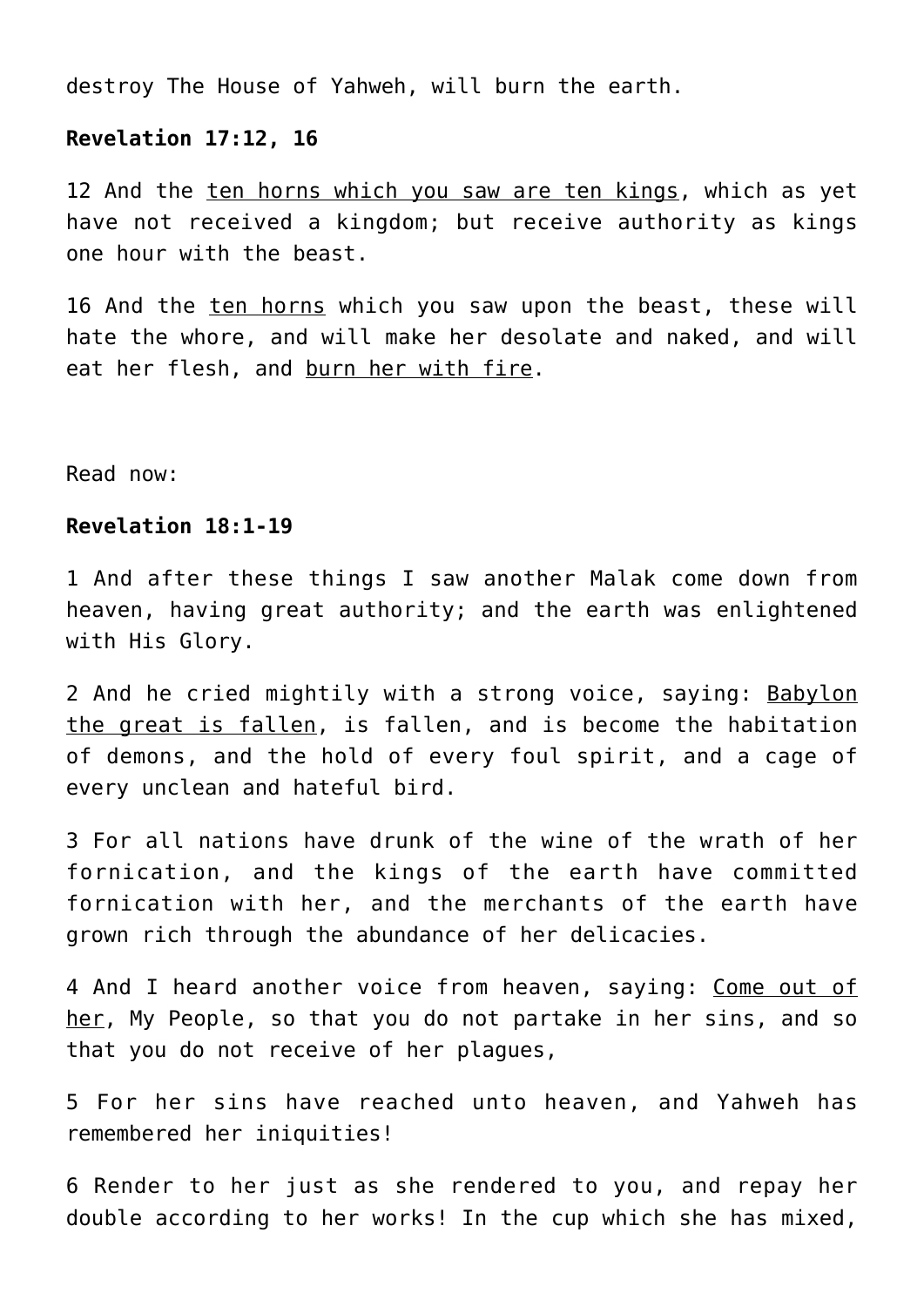mix for her double!

7 In the measure that she glorified herself, and lived luxuriously, so in that measure give her torment and sorrow! For she says in her heart: I sit a queen, and am no widow, and will see no sorrow.

8 Therefore, her plagues will come in one day—death, and mourning, and famine; and she will be utterly burned with fire; for strong *is* Father Yahweh Who judges her.

9 And the kings of the earth, who have committed fornication and lived luxuriously with her, will wail over her, and lament for her, when they will see the smoke of her burning—

10 Standing afar off for the fear of her torment, saying: Alas! Alas! That great city Babylon, that mighty city! For in one hour your judgment has come!

11 And the merchants of the earth will weep and mourn over her; for no one buys their merchandise anymore:

12 The merchandise of gold, and silver, and precious stones, and of pearls, and fine linen, and purple, and silk, and scarlet, and all kinds of scented wood, and every kind of article of ivory, and every kind of article of most precious wood, and of brass, and iron, and marble,

13 And cinnamon, and incense, fragrant ointment, and frankincense, and wine, and oil, and fine flour, and wheat, and cattle, and sheep, and horses, and chariots, and slaves, that is, souls of men.

14 And the fruits that your soul lusted after have departed from you, and all things which were dainty; *luxuries,* and splendid have departed from you, and you will find them no more at all.

15 The merchants of these things, who were made rich by her, will stand afar off for the fear of her torment, weeping and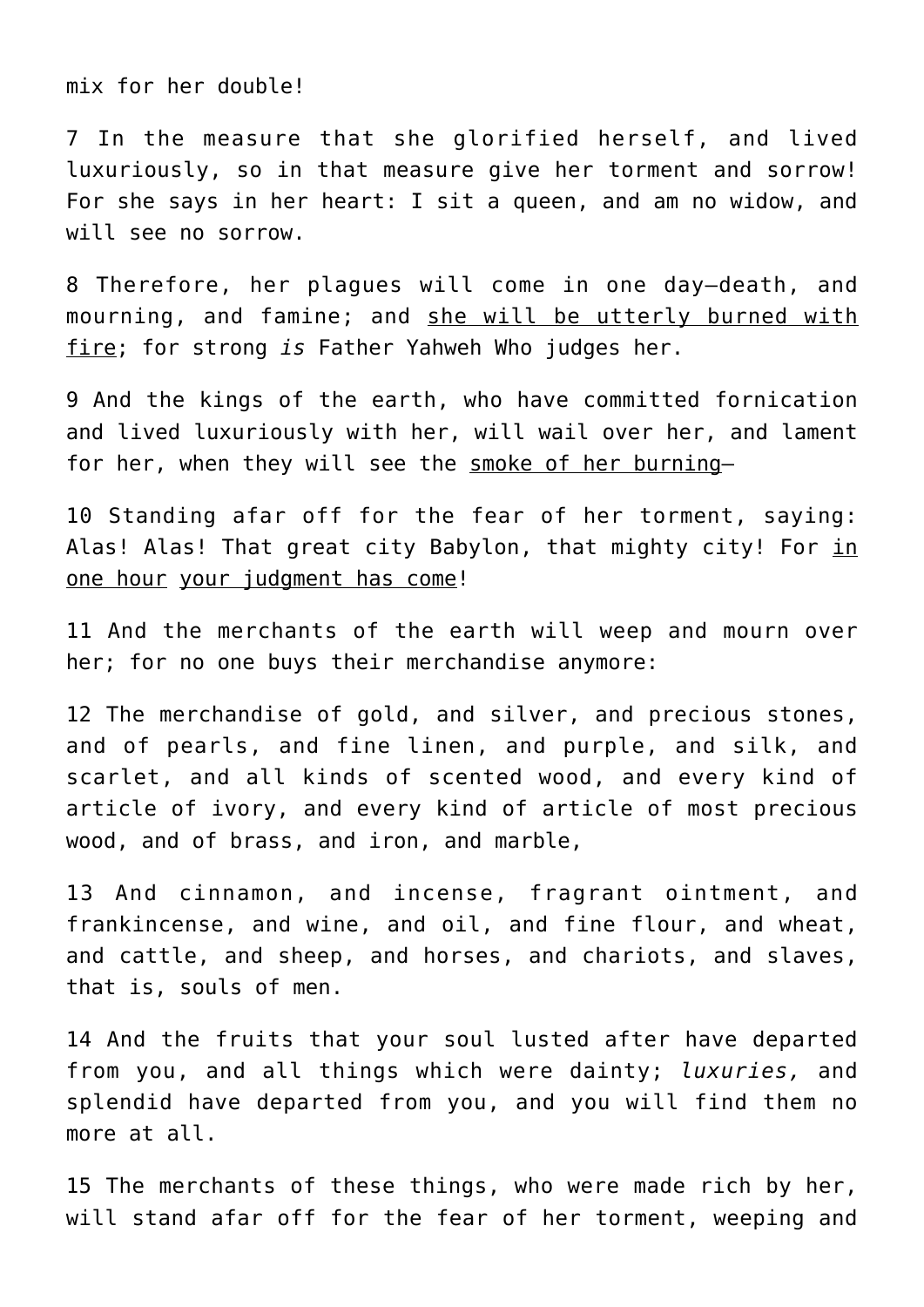wailing,

16 And saying: Alas! Alas, that great city, that was clothed in fine linen, and purple, and scarlet, and decked with gold, and precious stones, and pearls!

17 For in one hour such great riches came to nothing! And every sea captain, and all the company in ships, the sailors, and all who earn their living from the sea, stood afar off,

18 And cried when they saw the smoke of her burning, saying: What *city is* like this great city?

19 And they cast dust on their heads, and cried, weeping and wailing, saying: Alas! Alas, that great city, in which all who had ships in the sea were made rich through her wealth! For in one hour she is made desolate.

**Verses 8-10, 17-19** show that the burning brought about by the ten kings will take only one hour. Is it possible with weapons that can darken the sun to burn the earth and the people, leaving few left, in one hour? A nuclear technology expert says yes! **Verse 10** says one hour is the prophesied time it will take to burn the earth.

**One Hour**

**Atomic Armageddon is just 30 minutes away – former US Navy advisor**

Published time: 7 Dec, 2015 07:31 Edited time: 7 Dec, 2015 09:50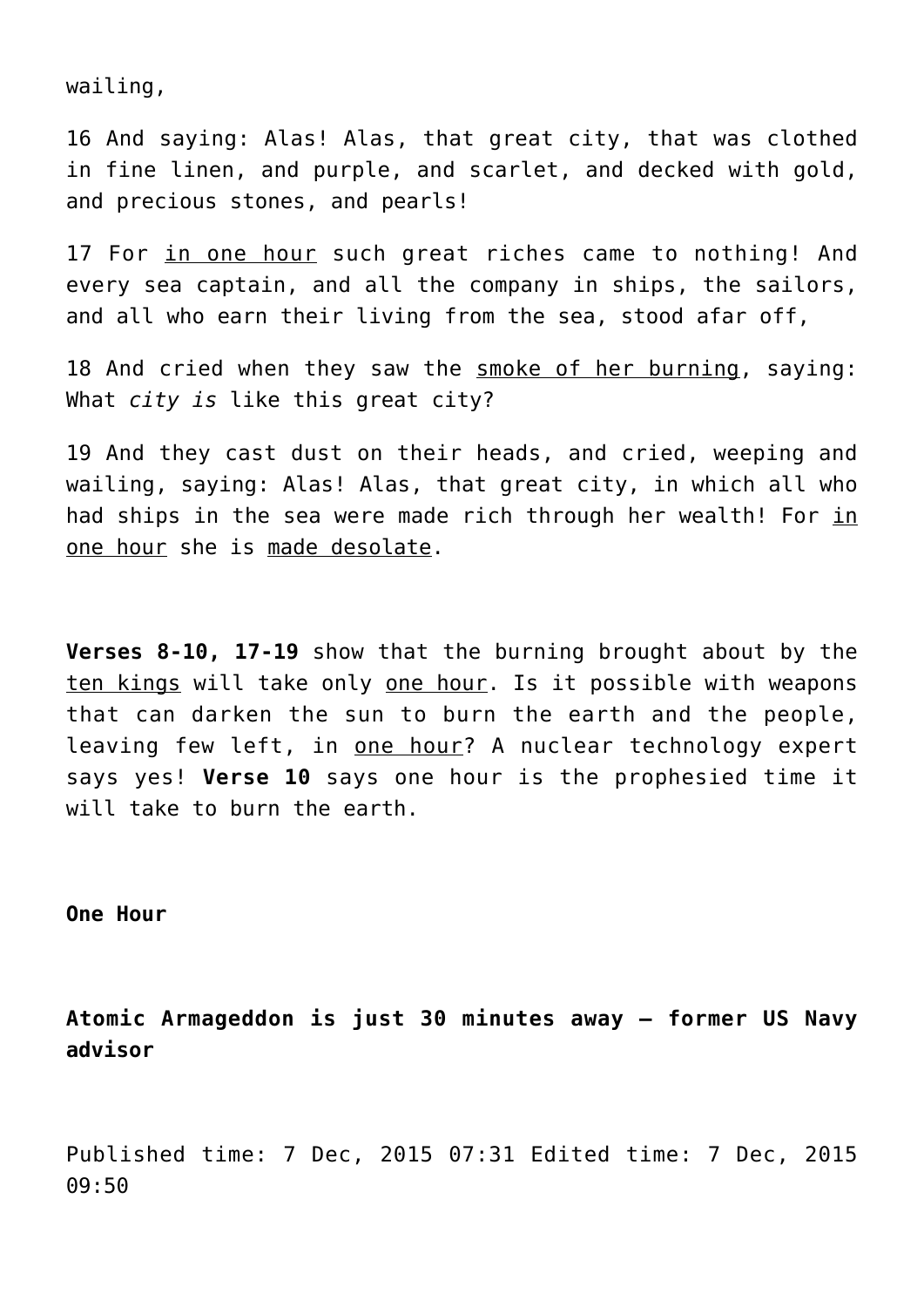https://www.rt.com/shows/sophieco/324941-nuclear-co;c-war-us/

Dr. Theodore Postol, former advisor to the U.S. Chief of Naval Operations, a professor at MIT, nuclear technology expert.

… US and Russia once again are pumping up their nuclear arsenal, and the Doomsday Clock shows it's just three minutes before midnight. Is nuclear destruction looming once again over humankind? …could Atomic Armageddon happen by accident?…

Sophie Shevardnadze: *…Ted, President Obama came into the White House calling for "Global Zero" – now, there are plans to spend a trillion dollars on an overall of entire nuclear arsenal. Why is this happening?*

Dr. Theodore Postol: I think this is a consequence of the domestic politics.

SS: *Now, do you believe the U.S. is readying its nuclear forces for direct confrontation with Russia? Do you think nuclear war is possible now? At any scenario, do you see that?*

Dr. TP: I do think that an accidental nuclear war between the U.S. and Russia is possible. …I do think we are in danger.

SS: *What happens, hypothetically, if there is a nuclear war? Will a doctrine like a mutual destruction doctrine ever work*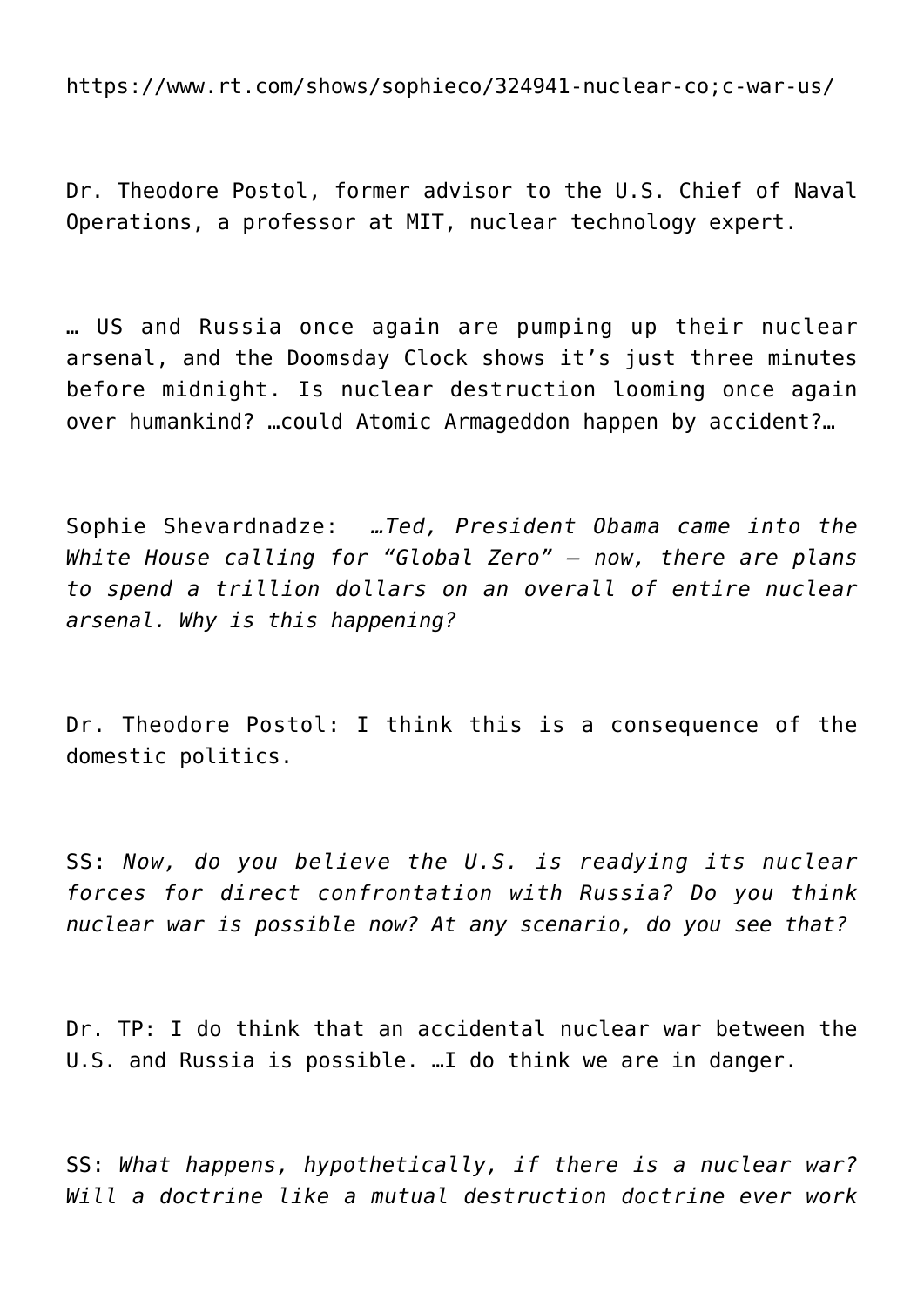Dr. TP: …somebody makes a bad decision with incomplete information, which is almost certainly what happens in the real world – information is never complete – you could have a massive use of nuclear weapons, and that, of course, would end civilization as we know it…

SS: *Now, Ted, tell me something. Explain to an amateur, to me, how does one launch a nuclear weapon? Is it as easy as pressing a button? How long does it take for a nuclear missile to reach its target?*

Dr. TP: The ballistic missile could be fired, basically, within 50 or 60 seconds, more or less, after alert being given to the operators. The rocket will then ignite…then it would release warheads. The warheads would float in the near vacuum of space under the influence of gravity and momentum, and in about 20-28 minutes would arrive at their targets, re-enter the atmosphere and explode. So the world could be, basically, finished off in anywhere from half hour to an hour upon the arrival of these warheads. …most nuclear warheads would be delivered in a very short time, probably within half hour or an hour interval.

There were no bombs in 96 A.Y. when this Prophecy of **Revelation** was made. All of Yahweh's Prophecies have come to pass. In this generation that started with the birth of the last of two brothers called the Two Witnesses, we will see all these things fulfilled.

The bombs of mass destruction did not start until 1934. Yet,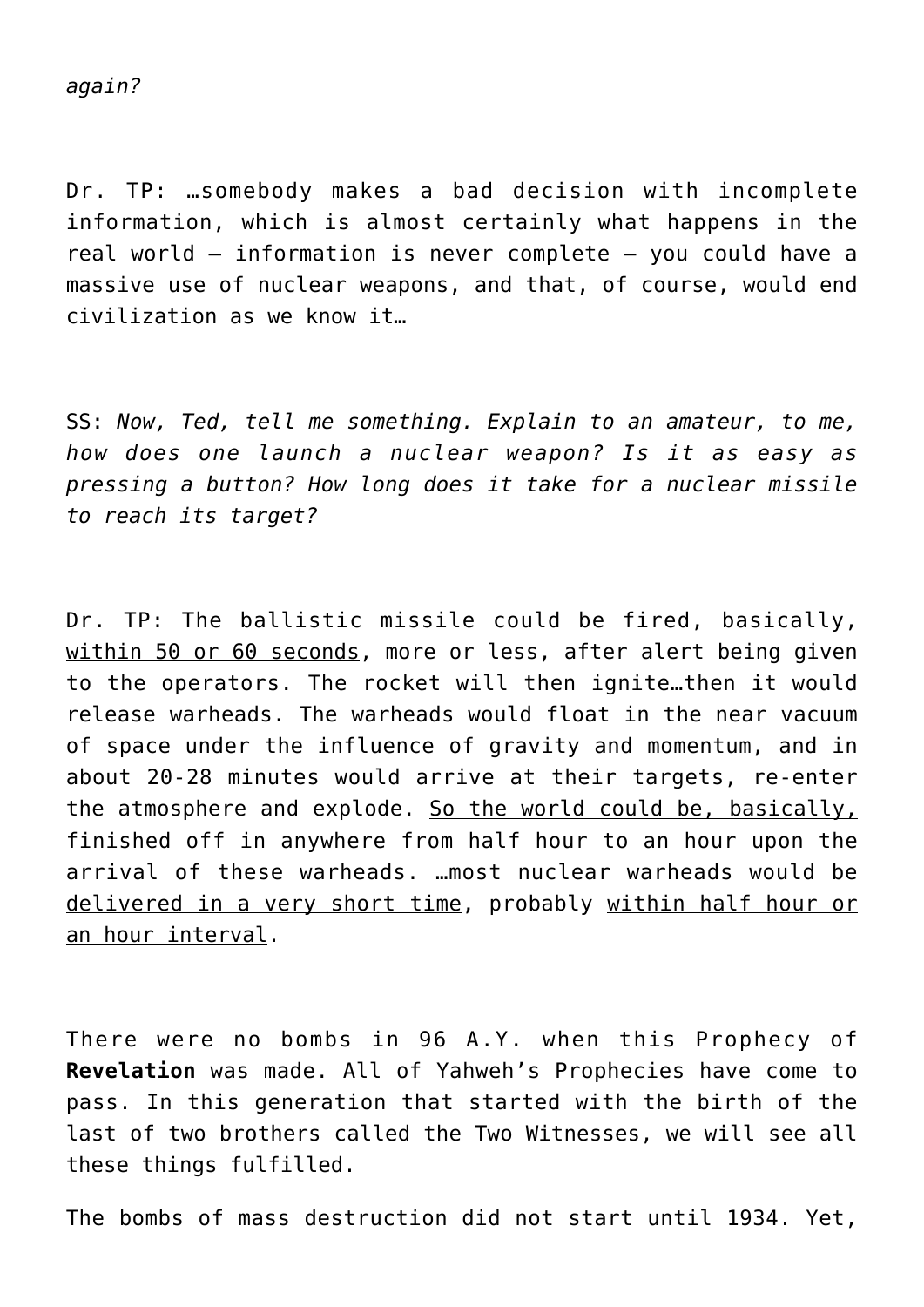**Revelation 18** shows we would see the bombs that can burn the earth in one hour. **Revelation** was written 1838 years before that Prophecy came to pass in this prophesied generation that started the exact year, 1934, when the last of the two brothers called Yahweh's Witnesses was born.

Yahshua said:

#### **Mattithyah 24:33-34**

33 In the same way, when you see all these things, know that *His coming and The End of the Ages* are near, at the very door.

34 Truly I say to you: That generation will not pass *away,* until all these things are fulfilled.

That generation is here. The bombs are here. The House of Yahweh (**Micahyah 4:1-3**) is here. The Message of the Kingdom of Yahweh is now going out to all nations. All of these things you can see now. The ten kings that will make war are here and have now pledged their allegiance to the Vatican, the divining serpent.

#### **Revelation 17:7, 12-16**

7 And the malak said to me: Why are you astonished? I will tell you the mystery of the woman, and of the beast that carries her, which has the seven heads and ten horns.

12 And the ten horns which you saw are ten kings, which as yet have not received a kingdom; but receive authority as kings one hour with the beast.

13 These have one purpose and they give their power and authority to the beast.

14 These will make war with the Lamb, but the Lamb will overcome them; for He is the Ruler of rulers and King of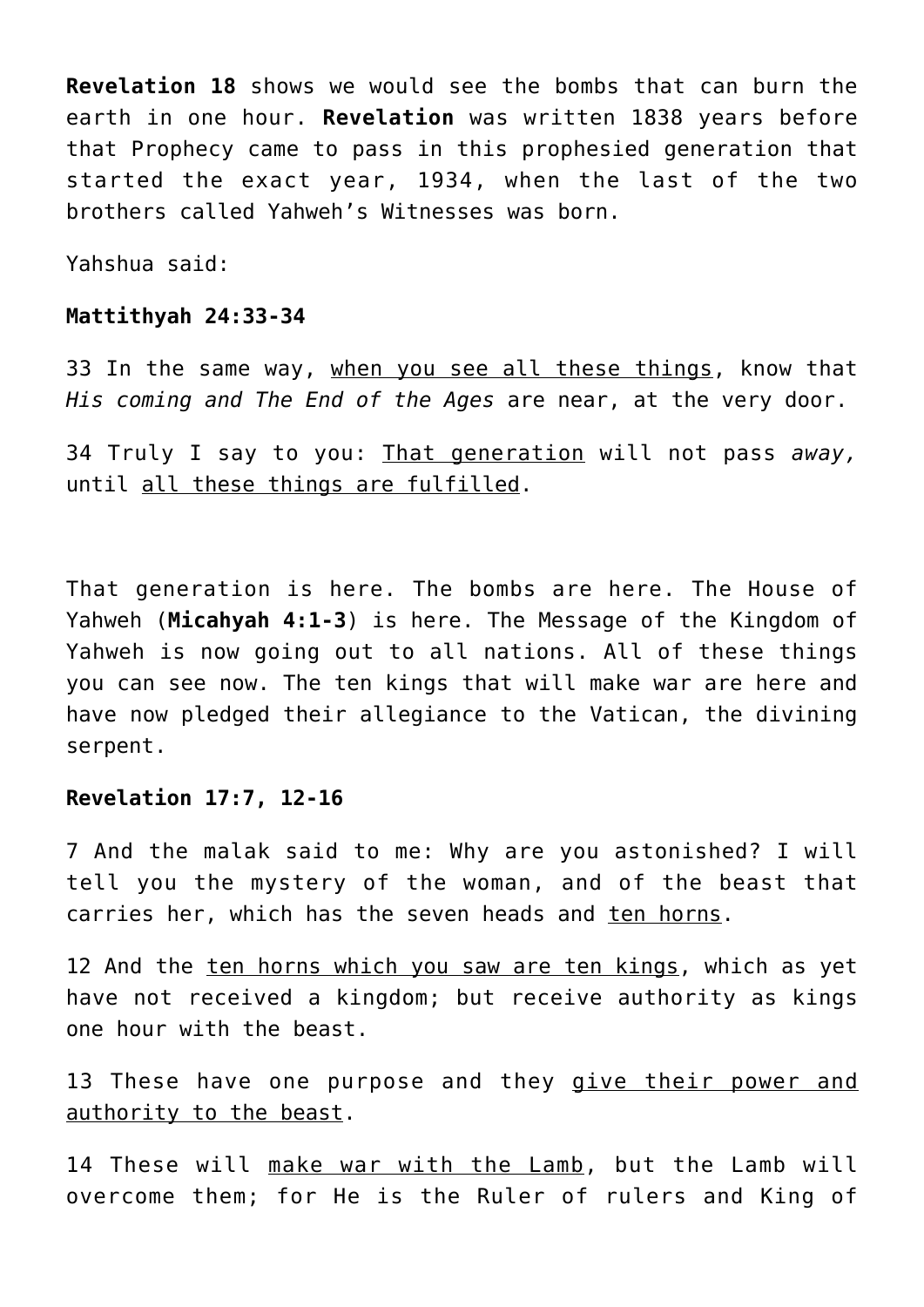kings; and those who are with Him *are* called, and chosen, and faithful.

15 And he said to me: The waters which you saw, where the whore sits, are peoples, and multitudes, and nations, and languages.

16 And the ten horns which you saw upon the beast, these will hate the whore, and will make her desolate and naked, and will eat her flesh, and burn her with fire.

The word to you and to all is to repent and convert to Yahweh's Righteousness.

#### **Acts 3:19**

Repent therefore, and be converted, that your sins may be blotted out; that times of refreshing may come from the Presence of Yahweh.

#### **I Yahchanan 3:4, 7-8, 10**

4 Whoever commits sin, transgresses also the Laws; for sin is the transgression of the Laws.

7 Little children, let no man deceive you; he who practices Righteousness is Righteous, just as He is Righteous.

8 He who commits sin is of the devil, for the devil has sinned from the beginning. For this purpose the Son of Yahweh was manifested; that He might destroy the works of the devil.

10 In this the Children of Yahweh and the children of the devil are manifest. Whoever does not practice Righteousness is not of Yahweh, and he does not love his neighbor!

# **Revelation 22:12-17**

12 And behold, I come quickly, and My Reward *is* with Me, to